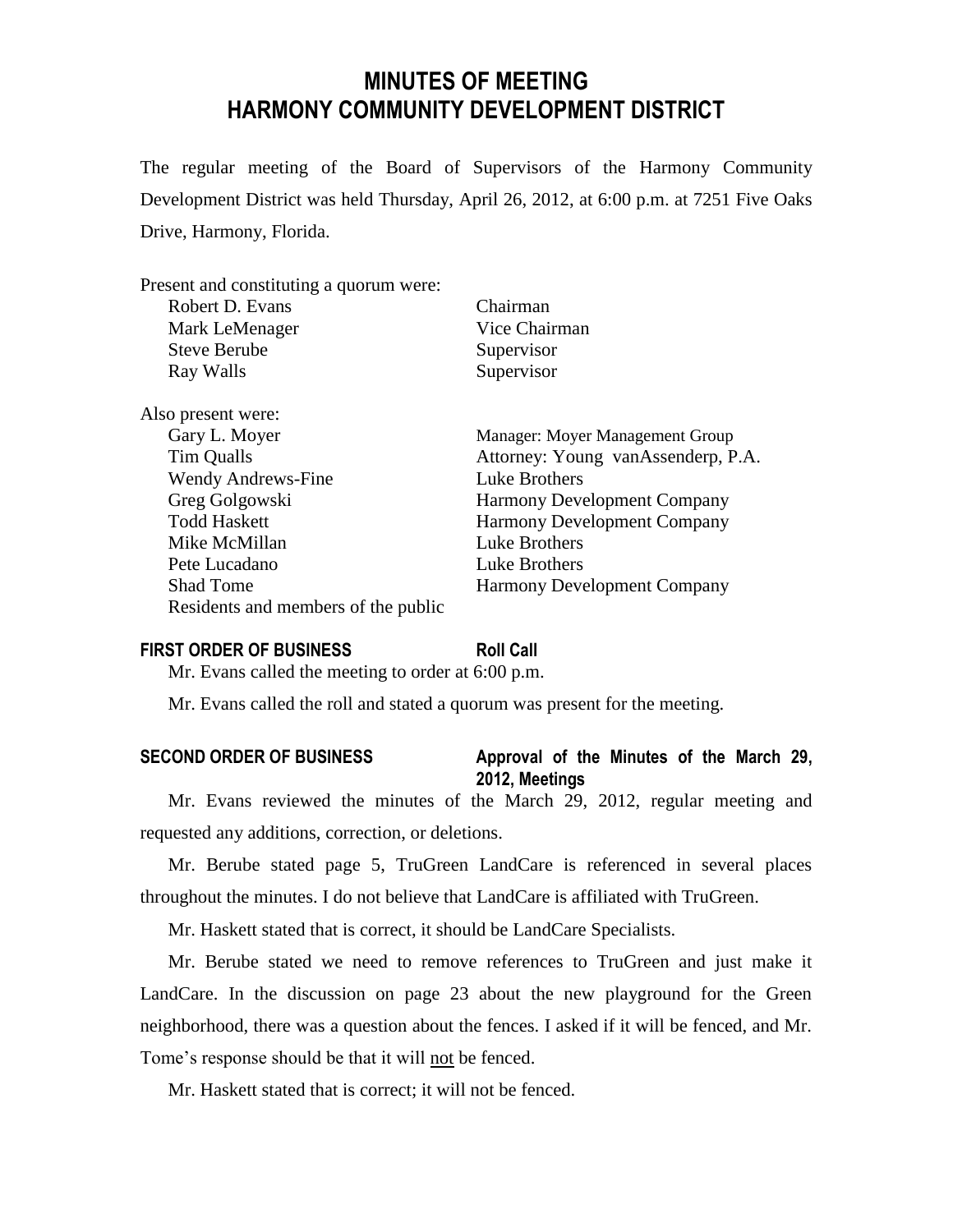Mr. Walls stated page 9 in the middle should read, "Mr. Walls stated I would like staff to begin working on the RFP for landscaping services." Page 31 toward the bottom should read, "Mr. Walls asked did we also get a rate decrease?"

> On MOTION by Mr. Walls, seconded by Mr. Berube, with all in favor, unanimous approval was given to minutes of the March 29, 2012, regular meeting, as amended.

#### **THIRD ORDER OF BUSINESS Audience Comments**

A Resident asked what is the current plan for all the mulch paths between the street and the sidewalks? What I saw in the bylaws, it is supposed to be irrigated with sod.

Mr. Evans asked what specific areas?

Mr. Berube stated he is referring to the CDD easement area in front of most houses. What is happening is, there is a large number of people who are converting that from sod to mulch with small green plants. That falls into a gray area as to whether or not we can do anything about it.

Mr. Evans asked is this for individual homes?

Mr. Berube stated yes.

Mr. Evans asked these residents have taken it upon themselves to make this change?

Mr. Berube stated yes, if it interferes with the tree line along the streets, on the interior areas.

The Resident stated it started in the green areas where it was planted, and I understand why they did it, but now it looks like a checkerboard instead of nice, traditional grass. I was curious if there is a ruling on this. I could not see anything except sod and irrigation, which is the responsibility of the home owner.

Mr. Evans stated that is all that I am aware of, the sodding and the tree maintenance, which we have been performing on the trees.

Mr. Haskett stated that is an HOA matter because the home owner is responsible for that area. They are not in the areas that the CDD maintains, and it is being addressed through the HOA. There is a Florida-Friendly landscaping guide available on [www.harmonyfl.com,](http://www.harmonyfl.com/) but some people are not following that and have been in violation. The HOA is handling those violations.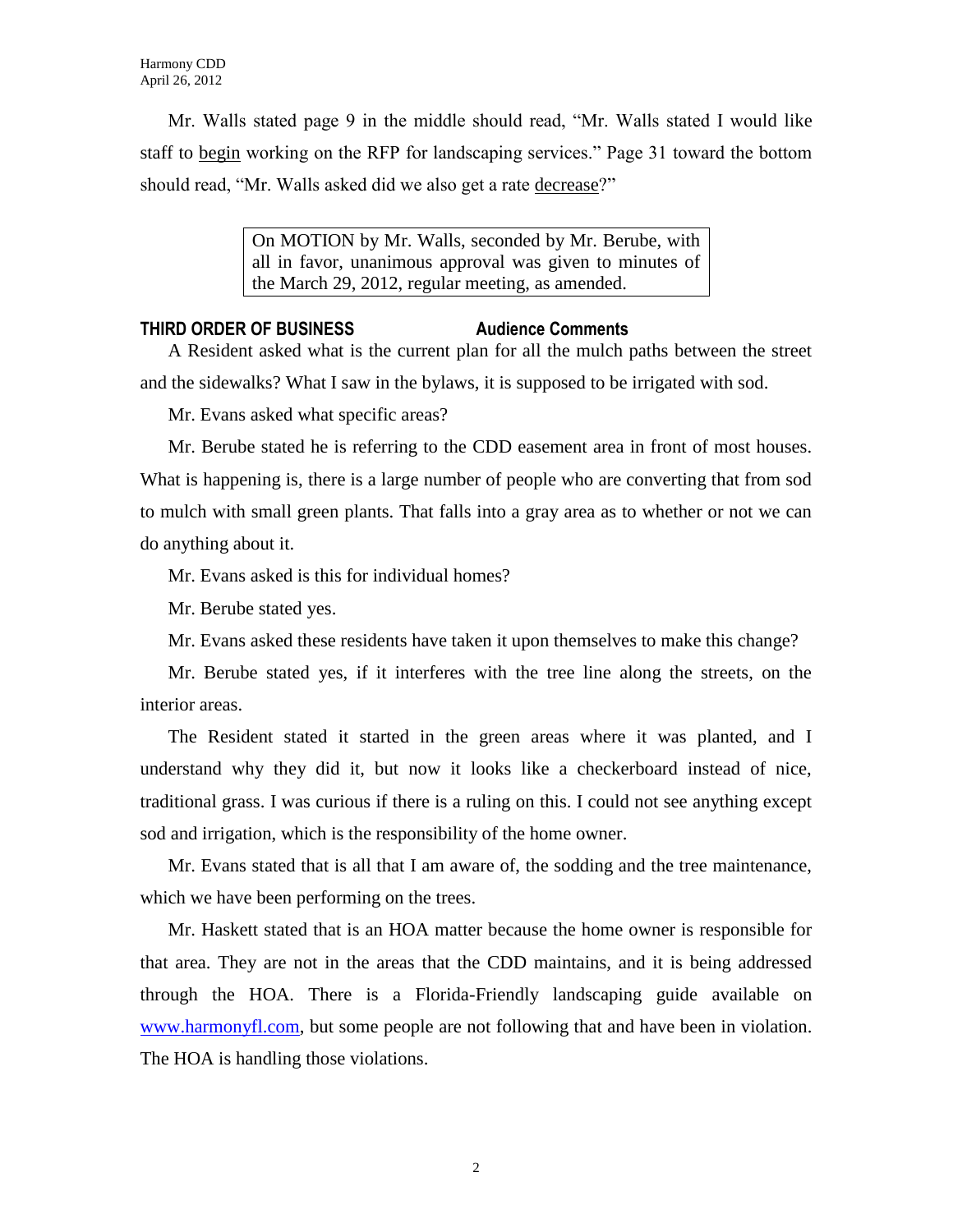#### **FOURTH ORDER OF BUSINESS Subcontractor Reports**

# **A. Aquatic Plant Maintenance – Bio-Tech Consulting**

Mr. Golgowski reviewed the monthly aquatic plant maintenance report as contained in the agenda package and is available for public review in the District Office during normal business hours.

Mr. Golgowski stated several years ago, we stocked all the ponds with grass carp in a very nominal way; we were pretty conservative with it. Over time, some of those carp grew quite large and others disappeared. We might be getting to the point where we want to add more back into the ponds again. They seemed to be getting pretty effective. That is something that is on the horizon that we are looking into to try to minimize costs. I will provide more information on this when it is available.

Mr. Berube stated this contract expires October 1, 2012. I am not advocating that we make a change from Bio-Tech in any way. I think they do a good job. We have discussed this before as part of our planting routine in certain ponds, that we are hoping to reduce the chemical treatments. I know we have gone back and forth on this issue, but I think we ought to ask Bio-Tech, as part of their contract renewal for pricing on both continuation of monthly service and also reducing it to quarterly service. We have been watching these ponds for three years. Despite the treatment, the ponds look like what they look like. Right now, there are a lot of algae blooms, and that goes back and forth. I am not sure we need to be spraying all these chemicals in the ponds. I have talked about this a little with Mr. Steve Boyd regarding pond treatments. The SFWMD permit says that we have to manage the ponds. The ponds are connected to some degree, but rarely are more than three connected through cross-over pipes, and they are really a storage basin. Even if they filled up with weeds, their primary purpose is to catch excess water, and a pond full of weeds will still catch water and allow it to do what it is supposed to do until the pond gets full and overflows the banks to go somewhere else. I am not advocating that we let them get filled up and clogged with weeds or algae. I am raising this point as part of their contract renewal. I think we could try quarterly maintenance to try to save some money and the chemical load and see what happens. If it does not work, then we can go back to what we are doing now. We have that option.

Mr. Evans stated Mr. Larry Medlin addressed this in a previous meeting when we discussed being proactive versus reactive. If we experiment with only quarterly treatments, we may end up taking on a role of reactive.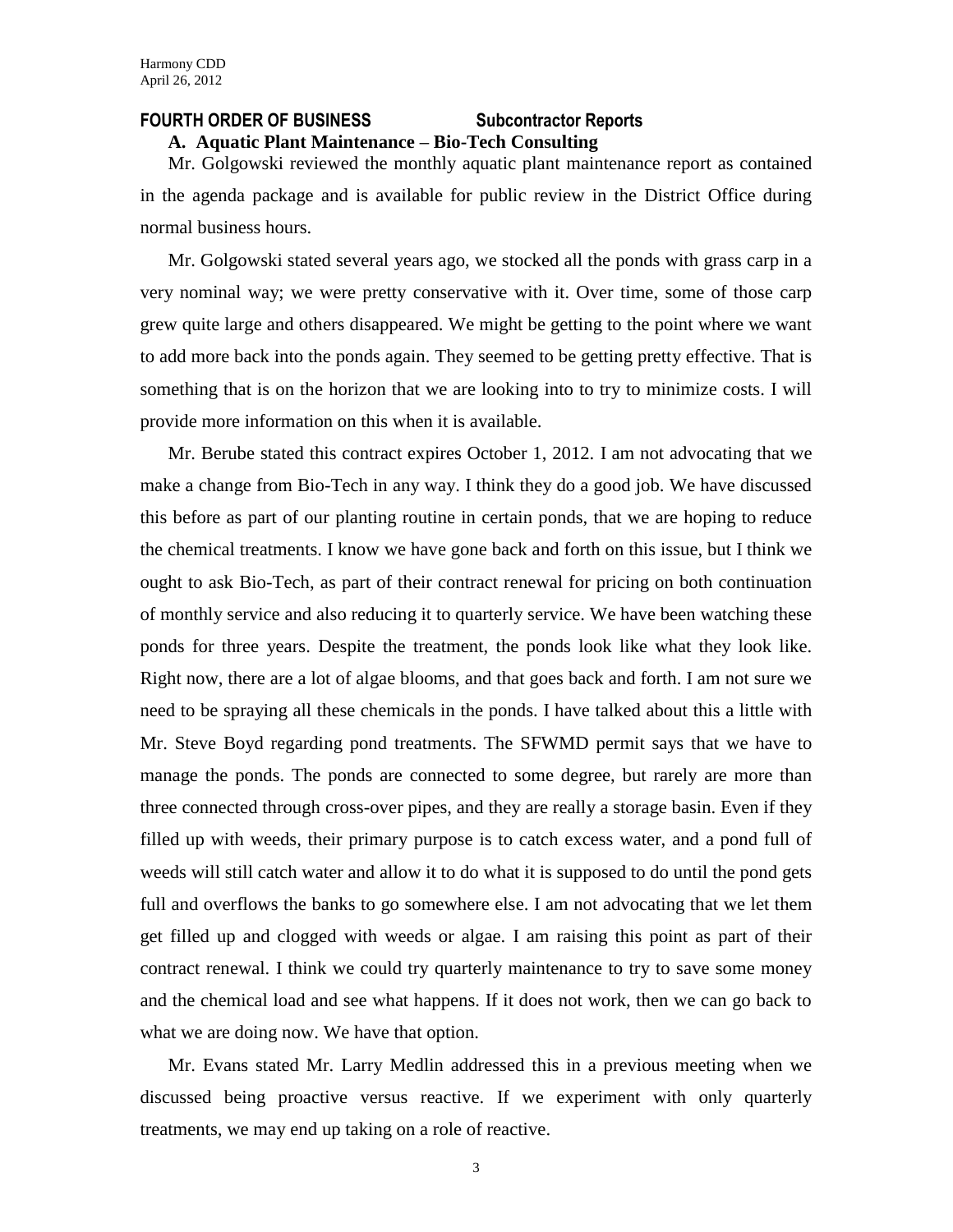Mr. Berube stated there is always a risk.

Mr. Evans stated relative to the ponds as far as their function, they are designed for stormwater storage and retention, but we also have to deal with the runoff and dispersing the water. If there are too many weeds in there, they will end up clogging the drains in the outfall systems, so then the whole system does not work properly. Those are the things that need to be taken into consideration. It is something we can discuss during a future workshop that we will discuss setting fairly soon related to the budget process.

#### **B. Landscaping – Luke Brothers**

Mr. McMillan reviewed the monthly landscaping report as contained in the agenda package and is available for public review in the District Office during normal business hours.

Mr. McMillan stated mulching was completed on April 13, and we are pretty sure we are at 100% in looking at everything. I feel good about that. We are doing some other items of unscheduled maintenance, including warranty work. We spent the last two weeks laying turf over at the front side of the dog park, and we will be replacing that shortly. Today, we had our newest addition to the company, Flower Power, who came out here with her crew working with my staff installing flowers on the property and making sure the property is taken care of.

Mr. LeMenager asked are there flowers at the west entrance now?

Mr. McMillan stated yes.

Mr. LeMenager stated I noticed that yesterday when I drove in, and I wondered where they went.

Mr. Berube stated I saw a woman out ripping them out and replacing them.

Mr. LeMenager stated they were nice flowers. Did they need replacing?

Mr. McMillan stated they were under contract. It is one of those things where it is better to be proactive instead of waiting until they start to wilt and die. We did the planting a little late in February for one of the events that was happening, so pursuant to the contract, we went ahead and replaced those.

Mr. Berube stated I would take issue that the mulching is complete. When I look in Town Square, there are a lot of tree rings that are not mulched. I do not know what is happening with the crepe myrtles, either. Some are mulched and some are completely unmulched. There are a number of tree rings that do not look like they were mulched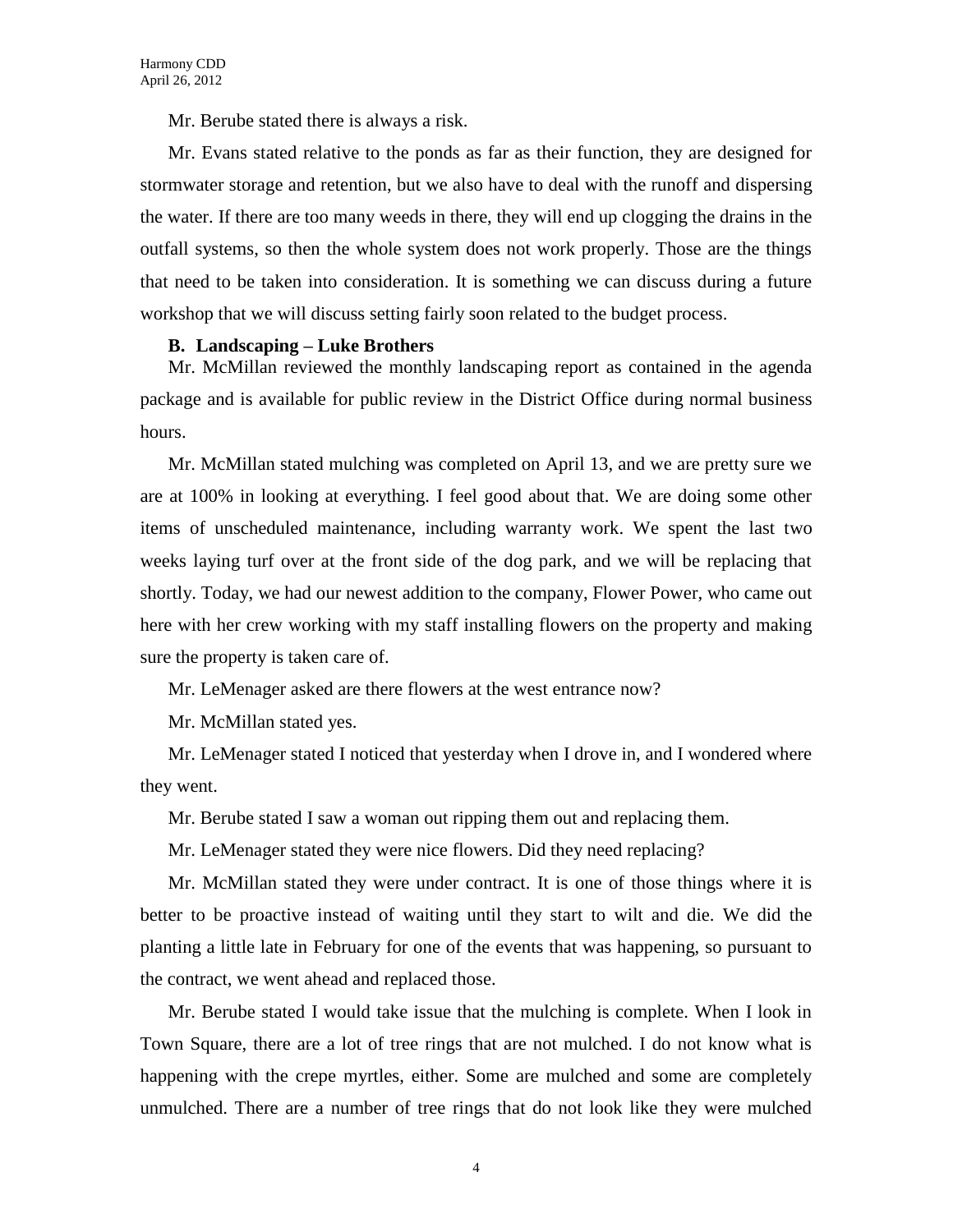during this cycle. I spent time with the Relay for Life last week and looked at them, and it does not appear that Town Square has been mulched. Am I missing something?

Mr. McMillan stated for Town Square, there are two different things to be accounted for. As you drive onto the property, we added some flower beds near the crepe myrtles, so they did not have flowers for a couple days. There were some tree rings where the mulch had been ground up due to mower use. We touched those up last week. I left notes for the crew to take care of it, as well as the manager who filled in for me. We walked Town Square to make sure we covered everything.

Mr. Haskett stated Town Square was mulched in November, and there was some deterioration of the mulch.

Mr. Berube stated it is hard to tell when mulching goes on for nearly half the year. Then it becomes a problem. I noticed tree rings for a dozen trees throughout the community that are not mulched. After the beating I gave you last month, I hate to come down too hard, but one thing I noticed in the notes continuously is the comment that you want to stay in keeping with the contract specifications. You just mulched the entire project, and there is not a three-inch breather ring around a single tree or plant in this place. That was part of the old contract, and I noticed that Mr. Haskett kept it in the next contract proposal. I do not see a three-inch breather ring anywhere on all the mulch that went down.

Mr. McMillan stated I discussed that with Mr. Haskett. We looked at a couple specific areas, and as far as breathing area, we made sure that when we went up to the tree itself, we did lighter mulching so that we are not mounding it up to the tree to suffocate it and to prevent disease and other infestations. We made sure to keep a light layer up to the tree.

Mr. Haskett stated I can go back and check them to make sure. There can be some sprinkles of mulch within three inches of the tree to make it look clean.

Mr. Berube stated we discussed this previously and I read the new contract specifications, and it is included again. To me, a three-inch breather ring means three inches of ground showing around the base of any plant or tree. That clearly is not the way it is. It comes down to the details, and I keep reading in Mr. McMillan's notes that he wants to adhere to contract specifications. Then stick with it. The roses at Lakeshore Park around the fountain do not look crisp.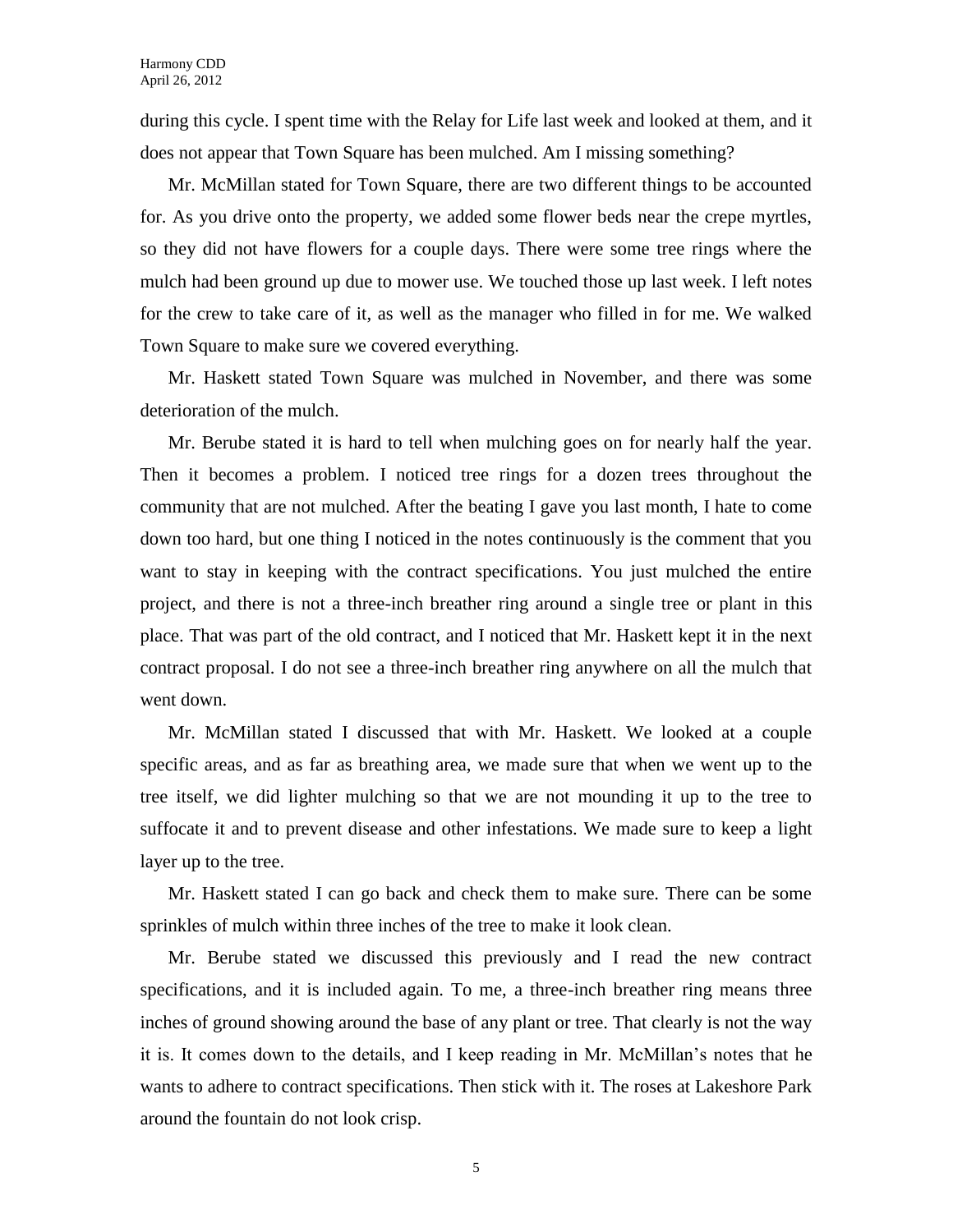Mr. Haskett stated yes, they are looking weak.

Mr. Walls stated I had those same roses on my list of questions to ask.

#### **C. Dockmaster/Field Manager**

#### **i. Maintenance and Field Activities Report**

Mr. Haskett reviewed the monthly field activities report as contained in the agenda package and is available for public review in the District Office during normal business hours.

Mr. Evans stated we received an invoice from Insight Irrigation that was not included in the agenda package. The monthly field report indicates that they located 20 valves that were covered up.

Mr. Haskett stated that was as of the  $15<sup>th</sup>$ . They were just out here yesterday again.

Mr. Evans stated this process is identifying a lot of the valves and locations of them that we did not even know were there, or they were covered up.

Mr. Haskett stated that is correct. They have gone from Town Square all the way to the end of Five Oaks Drive at the roundabout by Cat Lake. There were about 34 valves that were covered up and we were unable to find them. It is a great process. Mr. Rick Druckenmiller has been learning a lot about how to find valves. I previewed the mapping system with Insight Irrigation. Now it has all those valves on those three controllers so far, and you can stand there with your iPhone and GPS program, and it will show you where the valve is, so there is no more hunting and looking for them. It can sometimes take an hour or two to find a single valve. This has been really helpful. With the invoice I presented you with, Insight Irrigation is looking for a \$600 draw on the \$6,000 contract for this service, which I think is reasonable. However, the contract did not mention a draw stage; therefore, this is for the Board to consider.

Mr. Evans asked is it your feeling that they have completed more than 10% of their contracted work?

Mr. Haskett stated yes.

Mr. Berube stated Mr. Druckenmiller has an iPhone that could be used in conjunction with this. Do we need to consider some other method that might be easier than an iPhone for accessing this information? If he is looking at a big area on a little iPhone screen, do we need a pad or laptop of some sort?

Mr. Haskett stated I think that is something we can factor into the budget for next year. we will conclude this process sometime in June, so we will be in the budget season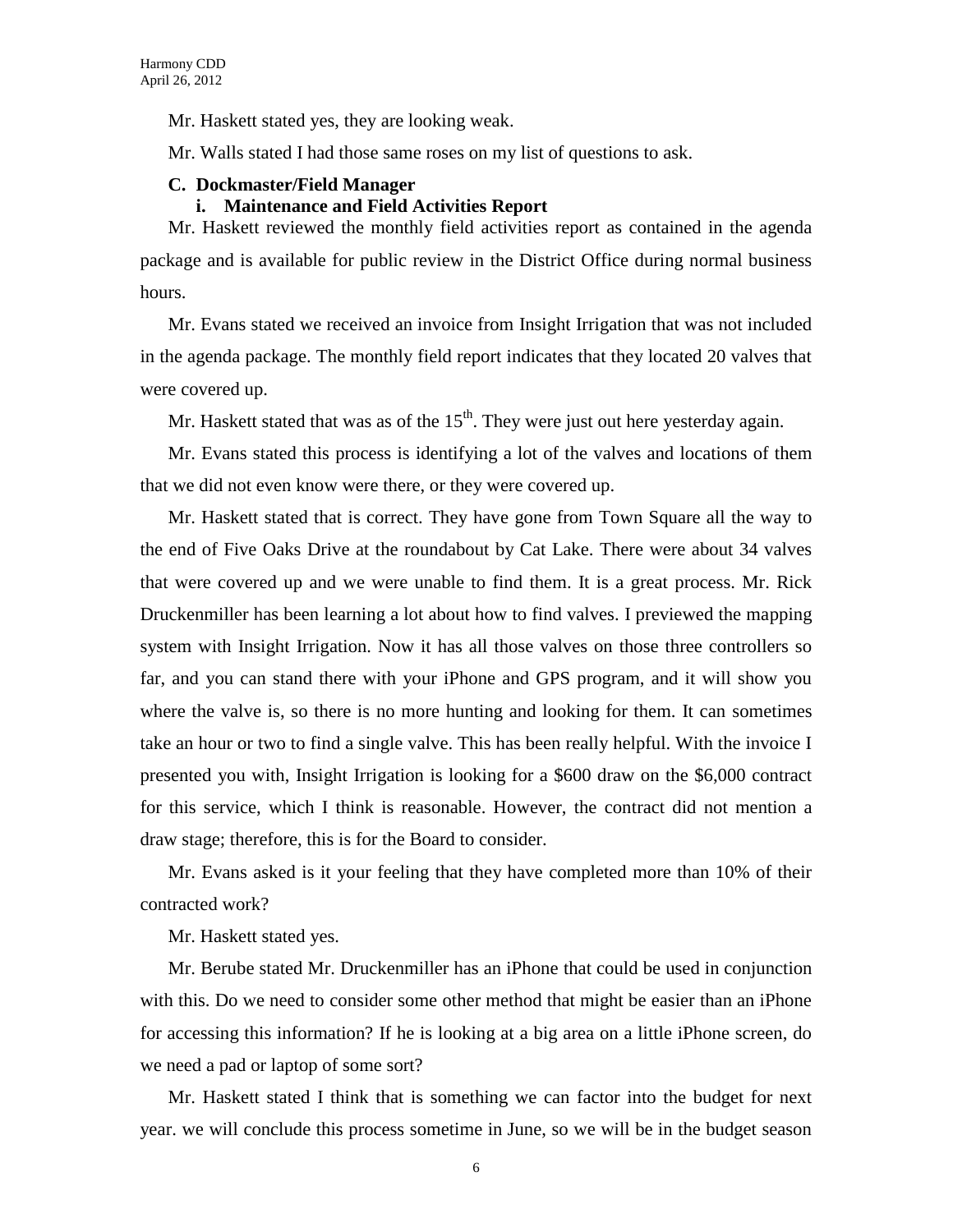and will have a better understanding of what tools we might need in the field. An iPad would be an optimal tool because you can also run Maxicom from it. As we get farther into the process, I will come back to you with our recommendations of what tools might be needed to be more efficient.

Mr. Berube stated that would put us on the track for bringing Maxicom in-house, as well.

Mr. Haskett stated eventually, yes it will.

Mr. Qualls stated the contract does indicate that the contractor will be paid upon completion of the entire project. You can certainly pay him sooner if you choose, but that is the language in the contract.

Mr. Evans stated we can discuss that further when we consider the other invoices.

#### **ii. Buck Lake Boat Use Report**

Mr. Haskett reviewed the monthly boat report as contained in the agenda package and is available for public review in the District Office during normal business hours.

Mr. Berube stated Mr. Thomas Belieff and I talked a couple times this month about some questions he had about the boat and aluminum rails for the side. I told him to get it done right because it is important.

Mr. Haskett stated that is correct.

Mr. LeMenager asked is the bass boat out of commission?

Mr. Haskett stated no, it is back in the water. It was out of service for a while.

Mr. LeMenager stated there was no use for it, and I thought it was a fairly popular boat.

Mr. Haskett stated it is. We made some repairs to it.

Mr. LeMenager stated I noticed someone used the sailboat.

# **FIFTH ORDER OF BUSINESS Developer's Report**

#### **i. Fencing at Lakeshore Park**

Mr. Haskett stated I received a request for chain-link fences to be removed around the playground equipment at Lakeshore Park. It is getting a little dilapidated and kids are constantly jumping over it to retrieve a soccer ball. I would ask the Board to consider allowing us to remove the chain-link fence. It is far enough away from the road that we do not think it will create a hazard since kids are playing on the outside of the fence currently. If you approve the removal of the fence, we are also considering reusing the fence at the far end of Lakeshore Park for a possible small dog park. That would serve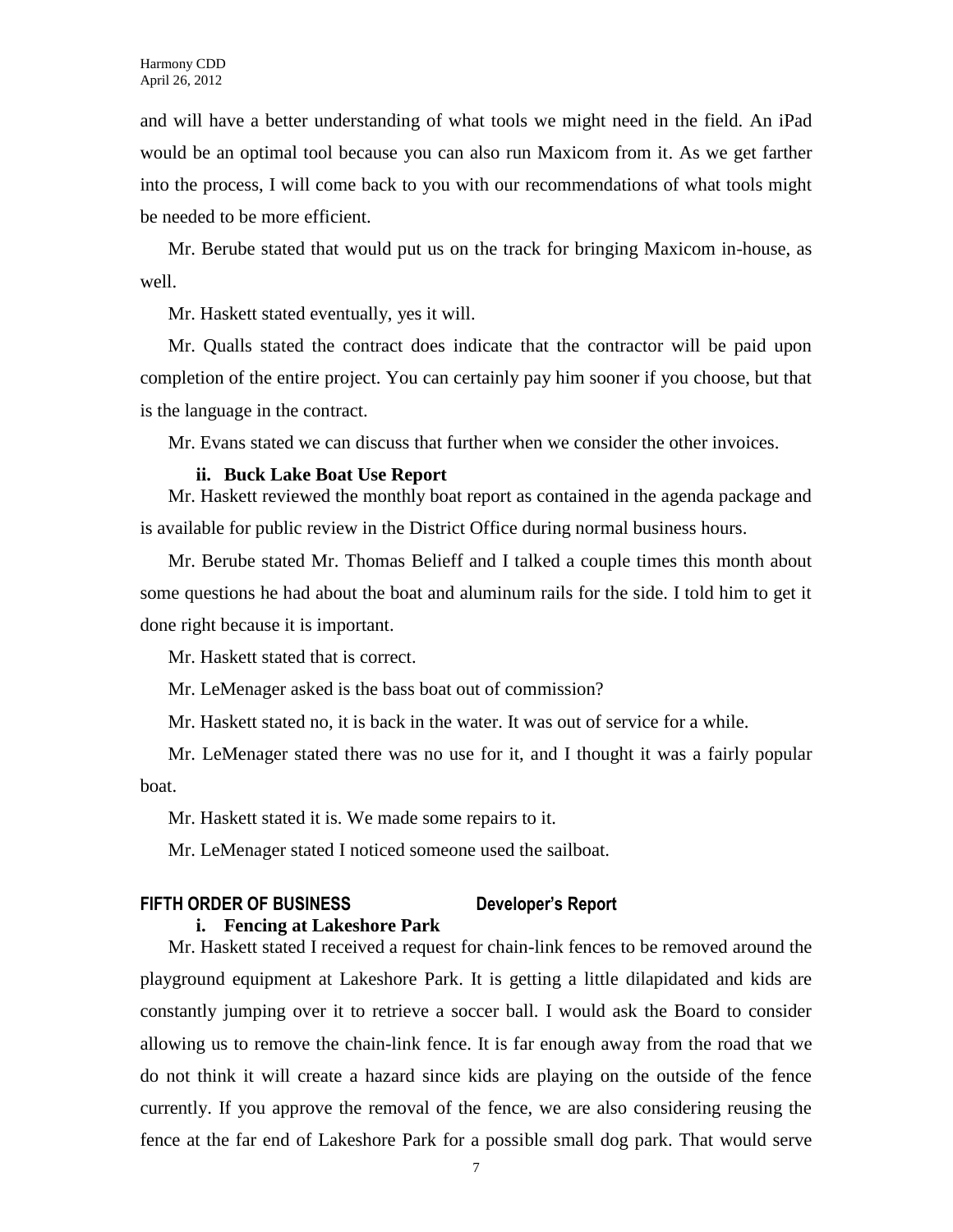some of the Green neighborhood residents as well as Cypress, Drake and the Estates. We would be making good use of the materials on hand.

Mr. LeMenager asked what do parents of young children think about this? The fence is not to keep people out; it is to keep toddlers in.

Mr. Berube stated I raised this issue with Mr. Haskett, and perhaps others did, also. The fence is getting pretty decrepit, as is the one at the dog park around that playground. It is pretty bad. The gate is somewhat of a hazard as well. It does not swing open all the way, and it has a fold-down latch on it. We are over there pretty frequently with my granddaughter, and little kids are not careful about these things. I cannot imagine any parent being concerned about kids getting out. Part of the proposal that I offered to Mr. Haskett was to remove the fence but continue with the landscaping that is there to delineate the park area. About half is already covered with ligustrums. If the fence is removed, I think we should continue with that kind of plant material since it will tend to keep kids in. It will probably work as well as the fence does, and it will spruce up the area. That was my thought. If we keep the fence, then we will need to spend some money on refurbishing it since it is pretty beat up. We will need to redo the gate. We do not allow fences anywhere in the community in people's yards, but yet the CDD installs chain-link fences and we say it is acceptable for us. There needs to be a fence for the dog park. To Mr. Haskett's proposal for another dog park, if we want to do that, then we should make it nice like the vinyl fence that we have in the other park. I would hate to see us remove the chain-link fence at the playground and put it up in another spot. The dog park idea is admirable, but let us be classy about it.

Mr. LeMenager stated part of the purpose of Dog Trot Trail was for people to take their dogs on it to easily get to the dog parks.

Mr. Tome stated the offer of putting the fence back up for a dog park was to try to recycle the material.

Mr. LeMenager stated keep it in storage, because I am sure we can use the materials for the current dog parks as needed.

Mr. Berube asked are we all in agreement to remove the fence?

Mr. LeMenager stated it does not matter to me, but I do not have children.

Mr. Walls stated I think it is a fine idea.

Mr. Berube stated I think it looks lousy. Do we want to do both?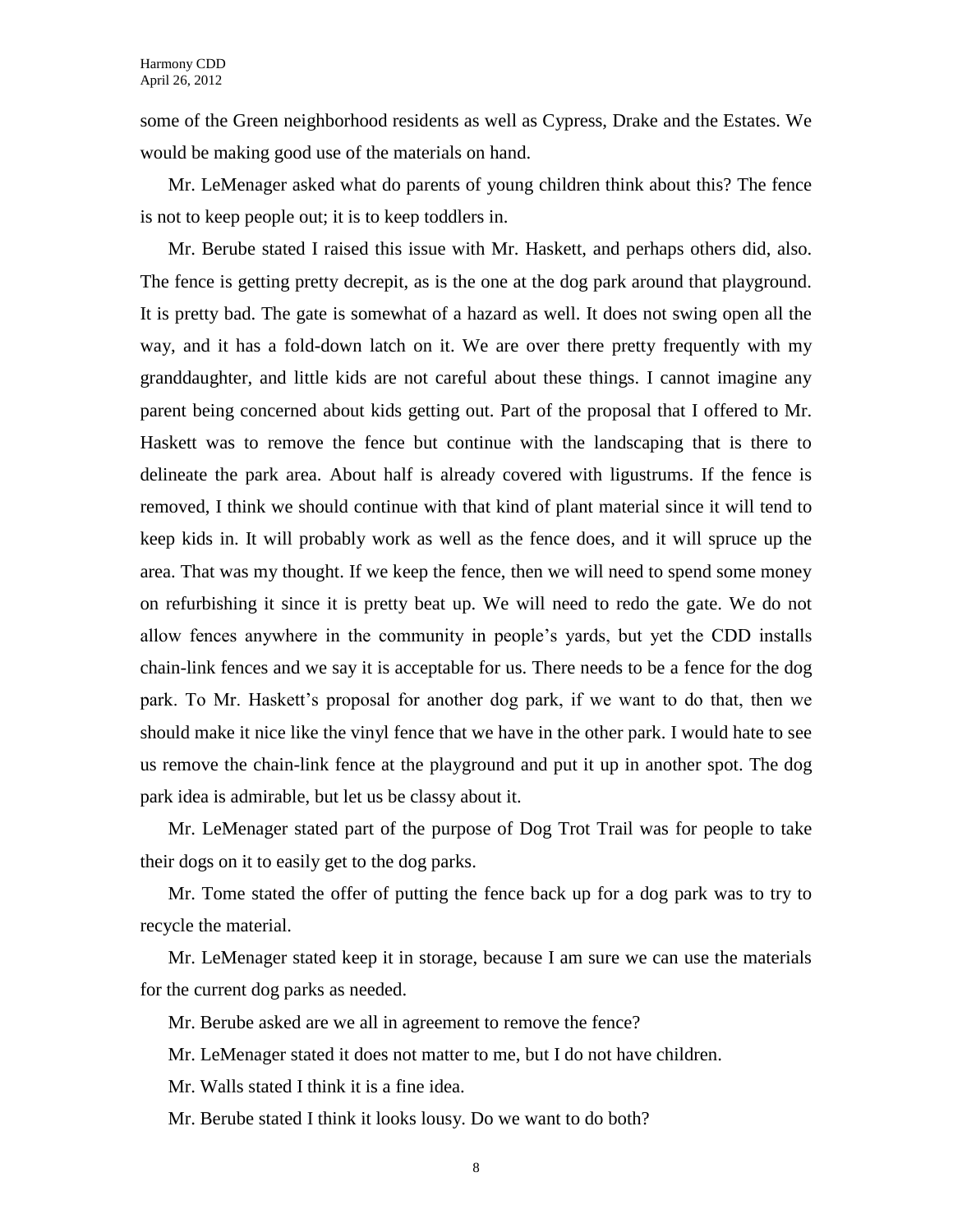Mr. Walls stated I think the dog park will get use in this area. We cannot put it up in the state it is in now but if it can be refurbished to an extent, that would be fine.

Mr. Berube stated I was just thinking about the precedent we have already set with putting up chain-link fences at the dog parks.

> On MOTION by Mr. Berube, seconded by Mr. LeMenager, with all in favor, unanimous approval was given to remove the chain-link fences at the two playgrounds outside the dog park and at Lakeshore Park, and to authorize staff to fill in the areas with the continuation of landscaping.

#### **ii. Park Enhancements in the Green Neighborhood**

Mr. Evans stated last month, you discussed some park enhancements in the Green neighborhood and were going to submit a proposal whereby the District would engage this work and the developer will contribute to allow the District to move forward with this work. What is the status of that?

Mr. Tome stated I have talked with Mr. Qualls about this issue, and it is on hold for now, waiting until we can piggyback another proposal that is being done by another municipality. There will always continue to be opportunities for that, but we were trying to work out some things about the size we wanted to do or should do. We are not ready today to present anything, but Mr. Qualls is working with us and we think we have a good plan and clear direction legally to make this happen.

Mr. Qualls stated that is correct. I have done research on this issue. The District does have express authority to accept gifts. The District has the express authority to maintain, construct and improve parks. What I want to be certain of moving forward is that the section in Chapter 189, Florida Statutes, talking about piggybacking provides that we can do so as long as the specifications in the RFP for the proposal would meet the District's specifications for an RFP. We just need to make sure everything is in order, but it is my opinion that Florida Law gives this District the authority to accept a gift from the developer and for the District to then go out and build a playground.

Mr. LeMenager asked am I hearing that the developer is proposing over \$195,000 worth of improvements?

Mr. Tome stated no.

Mr. LeMenager stated then I do not see where we need an RFP.

Mr. Berube stated we want to piggyback with another State contract.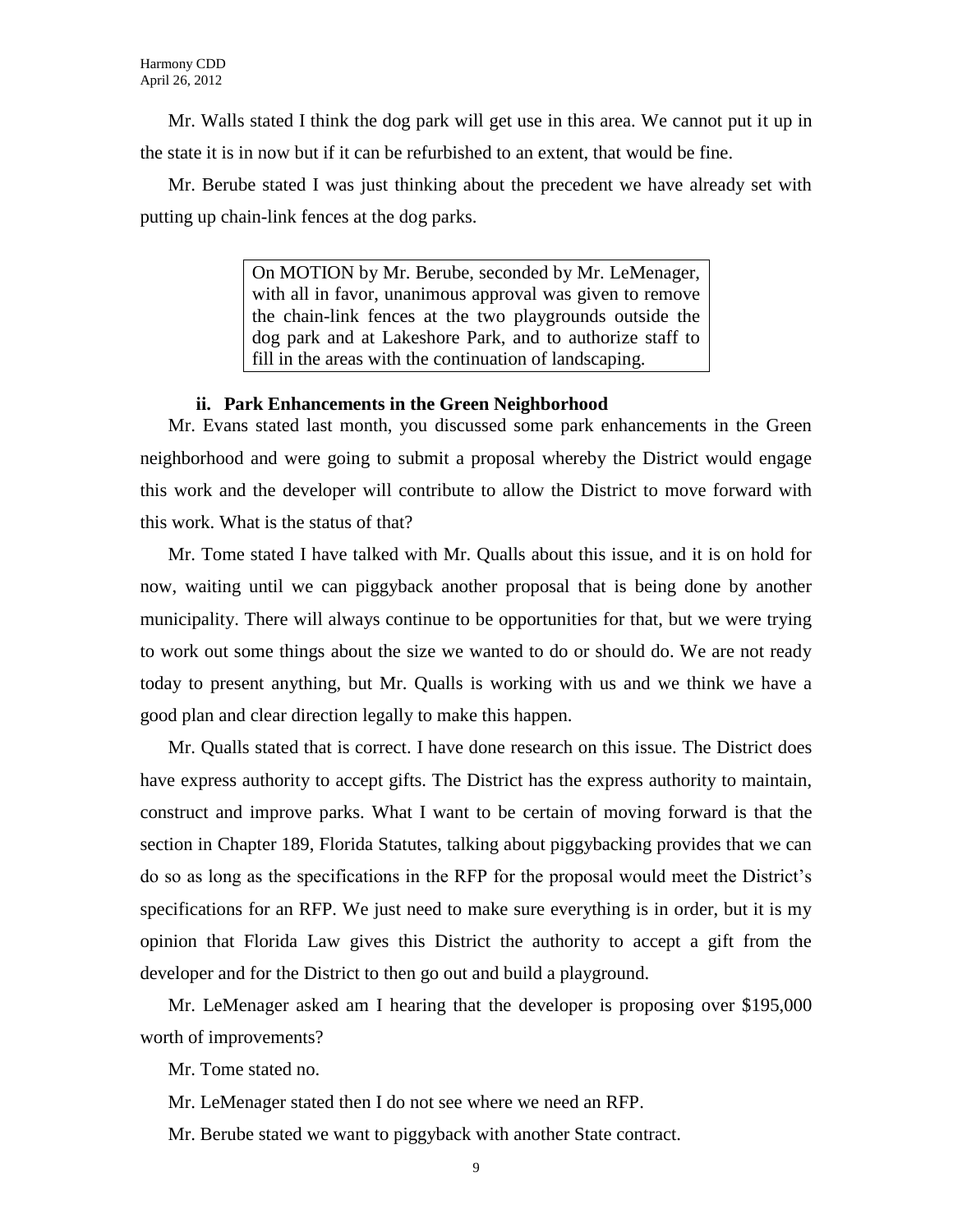Mr. Qualls stated it is where another government goes out to bid. Rather than having to go through that RFP process, you simply piggyback on top of theirs and get the same rates that government obtains in order to procure the playground equipment.

Mr. Berube stated hopefully the other government did their homework and received a good price.

Mr. Moyer stated it is fairly typical for smaller governments to try to do that with larger governments.

## **SIXTH ORDER OF BUSINESS Discussion of the Landscaping RFP and Scheduling a Workshop**

Mr. Evans stated I appreciate the staff from Luke Brothers being here at tonight's meeting. The reason we are considering an RFP is due to a lot of concerns that we have had with the landscaping over a period of time and the consistent questions relative to quality, performance, and the like. That has brought the Board to a point where we are considering sending out an RFP to rebid this contract. This can be either a good thing or a bad thing for Luke Brothers. First, we are trying to tighten up the bickering, so we are incorporating all of our ideas and presumed levels of quality into writing what our expectations are. I think we have a very good basis for an RFP, and it may be that we offer Luke Brothers a contract renewal, or it may be that we have to go in a different direction. Because it has been the number-one hot topic of discussion of our meetings, I think we are going to head in the direction of working on an RFP. I believe the other Board members feel the same way, that we have not achieved the progress that we would have liked to have achieved. I am not getting into a finger-pointing contest, but we have not gotten to where we really want to be. I do not know if it is communication or pricing or what the issues are. We are trying not to micromanage Luke Brothers, but we are also trying to provide you with as much observation, insight and comments as we possibly can. It is borderline at times. Before we review the RFP with our comments, I would like to give Luke Brothers an opportunity to address the Board relative to your ongoing service.

Mr. Lucadano stated I appreciate the time and opportunity to do that. I feel terrible that I was not able to attend your previous meeting because I was having constructive knee surgery at the time of the meeting and did not get an update until later that evening. Please forgive me for missing that meeting. I felt responsible, too, because certain issues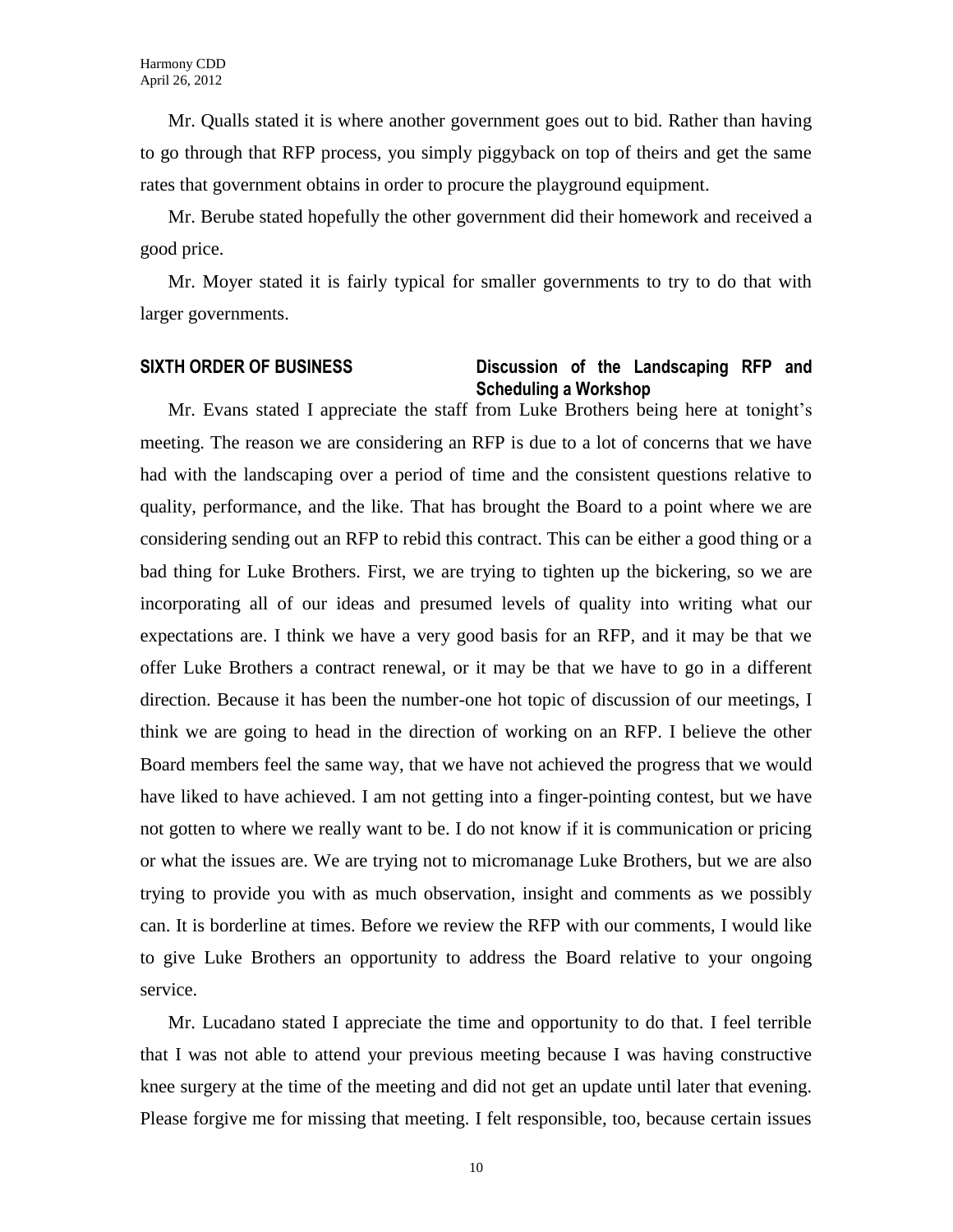of frustration for the Board had come to a head and they are extremely justified. I appreciate the fact that you gave our company a lot of time and exposure to what your issues and concerns are at that meeting. I did not come to give you a speech other than to be the honest, straight-forward businessman that I am. While I feel like we have made progress in the past with some of the things that we experienced previously and have gotten somewhat up to speed with the program, what the Board discussed the last meeting is not acceptable to any of us. I could not agree more with the comments, the frustrations, and the issues. We had to make some more changes with respect to the way we oversee this program and the way that we perform. Obviously, a lot of progress has been made since the last meeting, but fire drills do not do anyone any good. It is not good business and it is certainly not what you are paying for. You are paying for consistency. As we get ready to go through another growing season, I am very comfortable with the decision being completely in your hands. We have extended some incentives for you to consider for renewal, and those incentives and considerations are completely in your hands. It is our job to make sure we do the job right going through the growing season. I can tell you that we have made a lot of little tweak changes internally, but at the end of the day, what you want to see are the results. You want to see the job get done and Mr. Haskett not have to micromanage. It is our commitment to make sure that we have changed systems and procedures out here so that we get to a much better place that when you assess our performance on a monthly basis, it is a small list of items versus overall general concerns of non-performance.

Mr. LeMenager stated this document represents the RFP from last time, and I do not think what we did last time worked very well. I put together a concept of what I have in mind. If we are going to do it, then we should discuss what it is we want to accomplish. My concept, which I will distribute, basically involves breaking this down into smaller pieces. This document still had irrigation in it, so I was not sure why we received it because we removed that component.

Mr. Moyer stated you are correct; it is the document we used last time.

Mr. Berube stated there are details that changed, and there is a newer one dated April 2012. It looks the same, but some of the details have changed.

Mr. LeMenager stated what I listed on the left column are the various functions that we are talking about: turf care, sports turf, flowers, shrubs and ground cover, trees over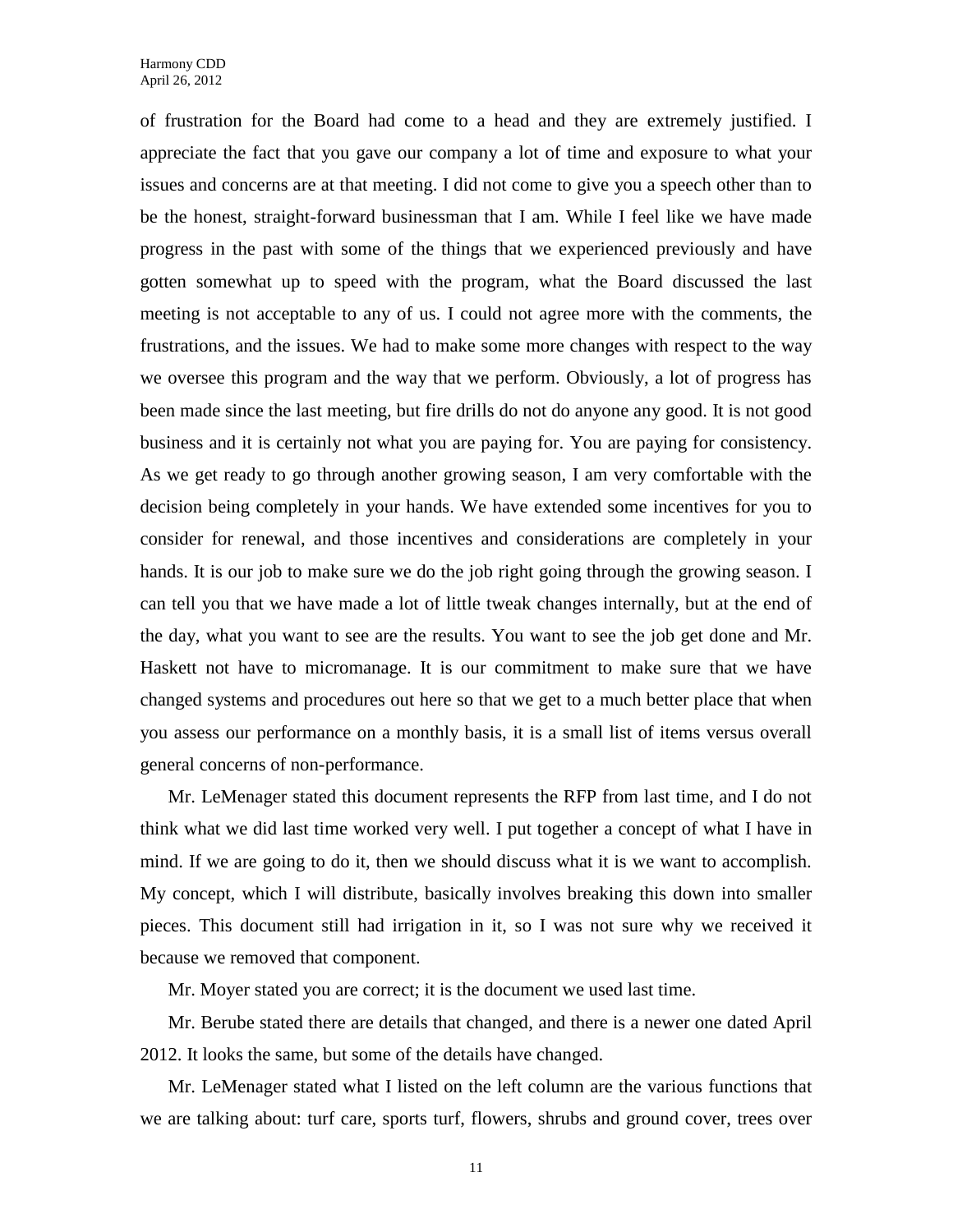and under 10 feet, irrigation and litter removal. I highlighted where we are today. Basically our contract with Luke Brothers takes care of the first five items on the list. Trees under 10 feet are done on an as-needed basis, and we now take care of the irrigation system and litter removal. In thinking about how all this works and discussions we have had in planning for the future in where we want to go, and also taking into account the \$195,000 threshold, it struck me that perhaps we ought to think about breaking this up into smaller pieces. I remember one comment Mr. Moyer made at least a year ago when we discussed removing certain functions, like irrigation or litter removal, that it might actually attract more bidders to just want to mow the turf, people who are not interested in the entire management of a project. Our comments recently about flower beds, the fact that to prepare for the big festival, they went and got an outside firm to do that work. Perhaps we need a specialist outside firm. I am thinking in terms of how we want to structure this. I actually see this going forward as potentially four or five separate contracts, as opposed to one. Only one will need an RFP, turf care, since it is the only one that is over \$195,000. The current budget for turf care is \$283,000. That is the only one where we actually need to do an RFP. The others are smaller, and while we will still follow our procedures, they are not as onerous.

Mr. Berube stated I have mentioned before with the expansion of CDD employee responsibilities, we should consider hiring one or two more staff members to perform the tree trimming services and handle the mulch, which are broken out on Mr. LeMenager's list. We already have someone on staff with nursery experience, Mr. Belieff. I think he could use more to do, and planting annuals could fall under his purview. He is breaking this out and potentially making it able to be brought under our umbrella, should we decide to go that way.

Mr. LeMenager stated that could be done easily, as opposed to what we did before, which is negotiating a much larger contract to try to remove a couple pieces. To the extent we have four or five contracts, it is pretty easy for this Board to say that we are at a point in our development where this is something we want to bring in-house.

Mr. Berube stated we have already demonstrated that we can do that.

Mr. Walls stated Mr. LeMenager's proposal has a lot of logic behind it. What scares me is that a lot of these are interconnected systems. It is not like there is a border between the turf and the flower beds. They are all connected. To me, I want to have one person or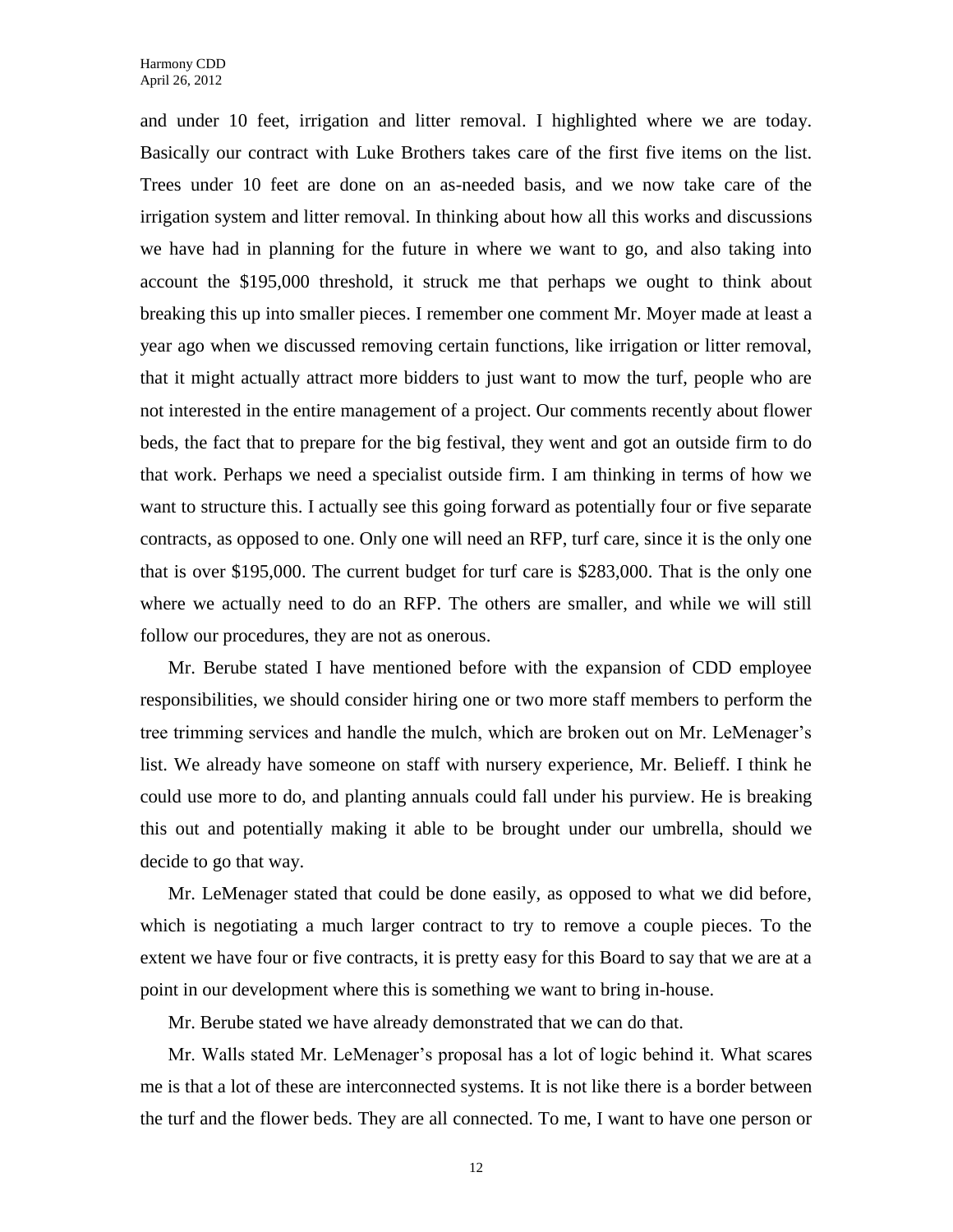one company that I go to and tell them I want it all to look good, this is how we want you to do it, go forth and do it. When you start talking about four, five or six different companies doing these types of things, that is managing four, five or six companies. That means having to meet with that many companies. I understand the logic behind it, but the concept behind making it work would be very difficult. I am of a mind to go with what we have now. The only thing I would entertain in breaking some of this out is if we did it in-house and we could be certain that we have the manpower and the expertise to do these things.

Mr. LeMenager stated my concept for the sports turf is to contract with the golf course. Why do we need someone else to do our sports turf when the golf course is right here? Point of fact, the golf course came to the rescue once on the sports turf.

Mr. Berube stated we discussed turning the whole thing over to the golf course at one point, and there was any number of reasons for that.

Mr. LeMenager stated that is clearly one of the things that they maintain, if they are interested.

Mr. Berube stated I like the concept, but I think we almost get back there with what we have now. My concern is that we have limited time between now and October. I am sure Mr. Lucadano would extend his contract if needed, which he has done for us a number of times before.

Mr. LeMenager stated we should not rush, but we should get it done right.

Mr. Berube stated I am not suggesting we rush. If we break everything out this way, then we cannot make any comparisons on what we are really getting. I think the RFP breaks most of these things out already because we ask for pricing for each line item. That would give us a true comparison to the current contract, line item by line item.

Mr. LeMenager asked do we want to give people the ability to contract for only part of the job? Do we only want one big company? Can we not achieve better results by getting specialists in? The trees are one thing that stand out.

Mr. Berube stated they are hanging down now.

Mr. LeMenager stated we have a strange system where we have them trimmed above 10 feet and below 10 feet. In terms of the investment made by the CDD in infrastructure, we spent a small fortune on trees. I think that is one thing that Celebration still spends a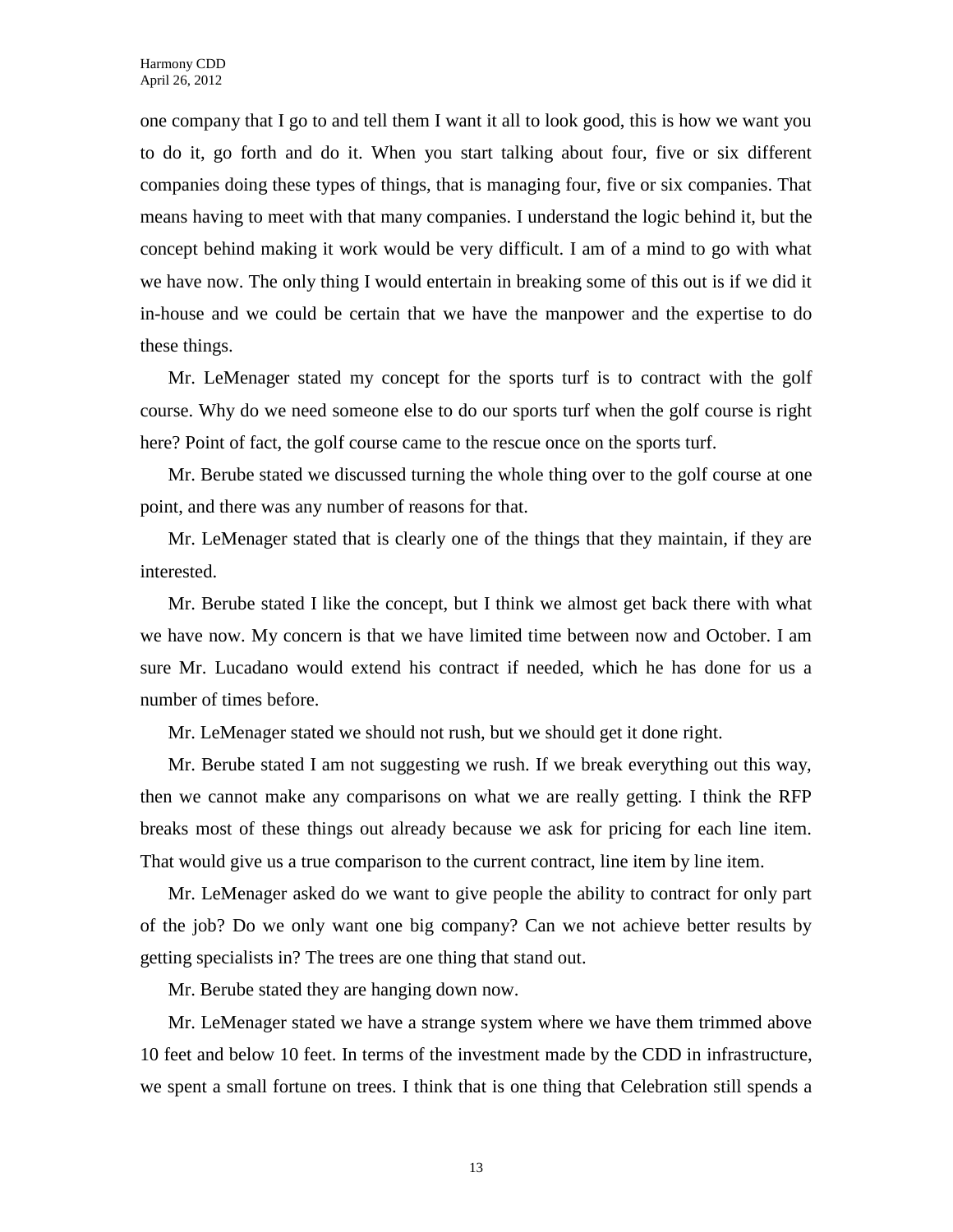lot of money on in their CDD, taking care of all the trees and having specialists who just take care of the trees.

Mr. Berube stated if we run the RFP as it is, I have to think that any contractor who bids on it and reads this may think that they will be awarded all or part of this contract, maybe not all of it. We are not giving them this package and asking for just one flat fee. We are asking for prices line by line, so if we want to separate some of it out, I do not see any reason why we cannot do that.

Mr. LeMenager asked can we do that?

Mr. Qualls stated I believe so.

Mr. Moyer stated yes, you can if you write the specifications that way and put them on notice that you have the right to do that.

Mr. Berube stated this may be all or nothing, or it may be pieces.

Mr. LeMenager stated I would like to encourage smaller firms to bid on part of it. Can we get a specialist tree company to take care of the trees in total for a nice price? We have a plan in place of maintaining trees on a bi-annual basis.

Mr. Berube stated that goes to the expansion of the CDD if we want to do it that way, because we will burden Mr. Haskett with getting proposals from various tree companies. How much can we fairly ask him to do in regard to this?

Mr. LeMenager stated I do not see why that cannot be part of this process. Let us hear from the developer with respect to their thoughts?

Mr. Tome stated one thing you also have to consider in this process is the compound area related to dumpsters, fuel, trucks, pesticides, equipment, and those kinds of things. If you start inviting three and four different companies, you will need three and four times the area in regard to specific spaces they can use.

Mr. LeMenager stated that would not be the case with respect to tree care because they would come a couple times a year. They will not be here all the time.

Mr. Tome stated that might be true for tree care, but you are referring to the massive canopy tree care that is done every two years. There is ongoing tree care that happens all the time, or should be happening all the time, to maintain the trees 10 feet and under. They are trimming constantly and dumpsters are getting filled up and taken out of here, so that will happen with trees, turf and everything else. When the annuals get pulled, they need to go somewhere. Just thinking about personnel and management time, you also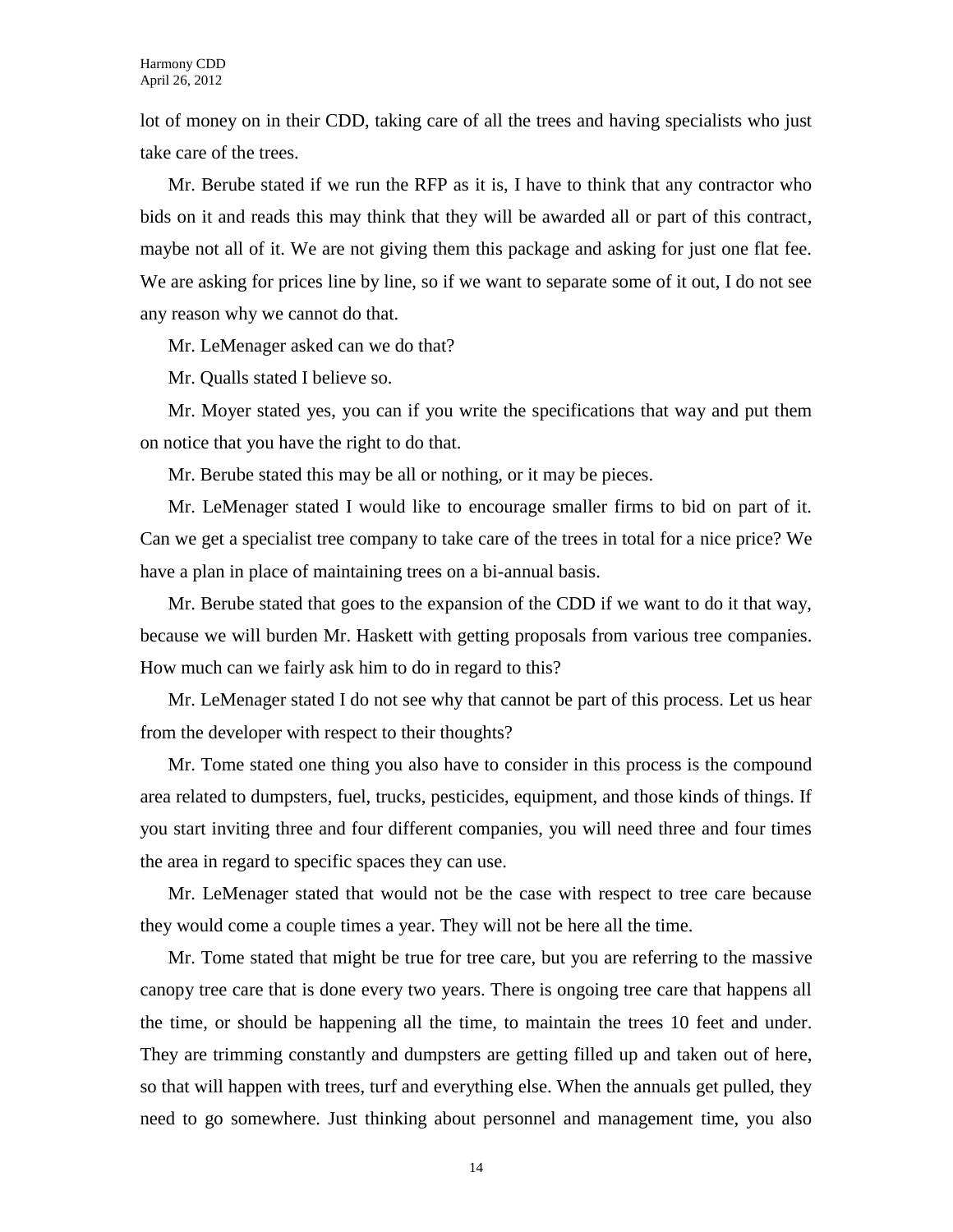need to consider the logistics of where these companies will go and how they stage, as well as the economics of benefit you get when you have one or two companies versus four or five. A 20-yard dumpster costs so much to keep and pull. It may be that the District would rent the dumpster in the case of multiple companies, so there may be other things to consider. I think you need to think about those as well.

Mr. Haskett stated time wise, I would be busier overseeing four or five different companies. Before we did this RFP, we had multiple contracts with companies in 2008, and that is why we combined it all into one RFP. We had multiple companies with multiple employees with multiple overheads and insurances. We saved money by having it all under one contract that was itemized, which also worked to our benefit when we removed irrigation and litter control. It might be beneficial to have one company and as you move forward, if you are not satisfied with that one specific service, we can pull that out of the contract. At that point, we can get proposals for that one service that would not require an RFP as long as it was not the turf portion. I personally prefer one bulk contract with one company. It is much more manageable.

Mr. Berube stated Mr. Lucadano has been through our RFP process before and filled out this bid form. From your perspective, you have seen the level of detail in it. If this came to you as an all-inclusive or piecemeal contract, is there potentially a savings and would you price that differently? If you were awarded the entire work, I imagine you would price it one way, whereas if you were to price them all individually, the prices will probably be higher for the individual items.

Mr. Lucadano stated that is correct. As Mr. Moyer specified, there are occasions where large contracts will do that, so large companies, including ours, will then shift to a different level of pricing. What you do is run worst-case scenarios and bid it on each individual service. If we have to bring our trucks in just to trim trees or plant flowers, it is a completely different pricing schedule than we currently have where we can set up and stage and have workers report directly to the site. When you are working with all the green space, it allows you to do things that are much more affordable.

Mr. Berube stated if we made it clear that you may only get turf care and nothing else, your price for turf care may increase.

Mr. Lucadano stated that is correct, it will definitely increase.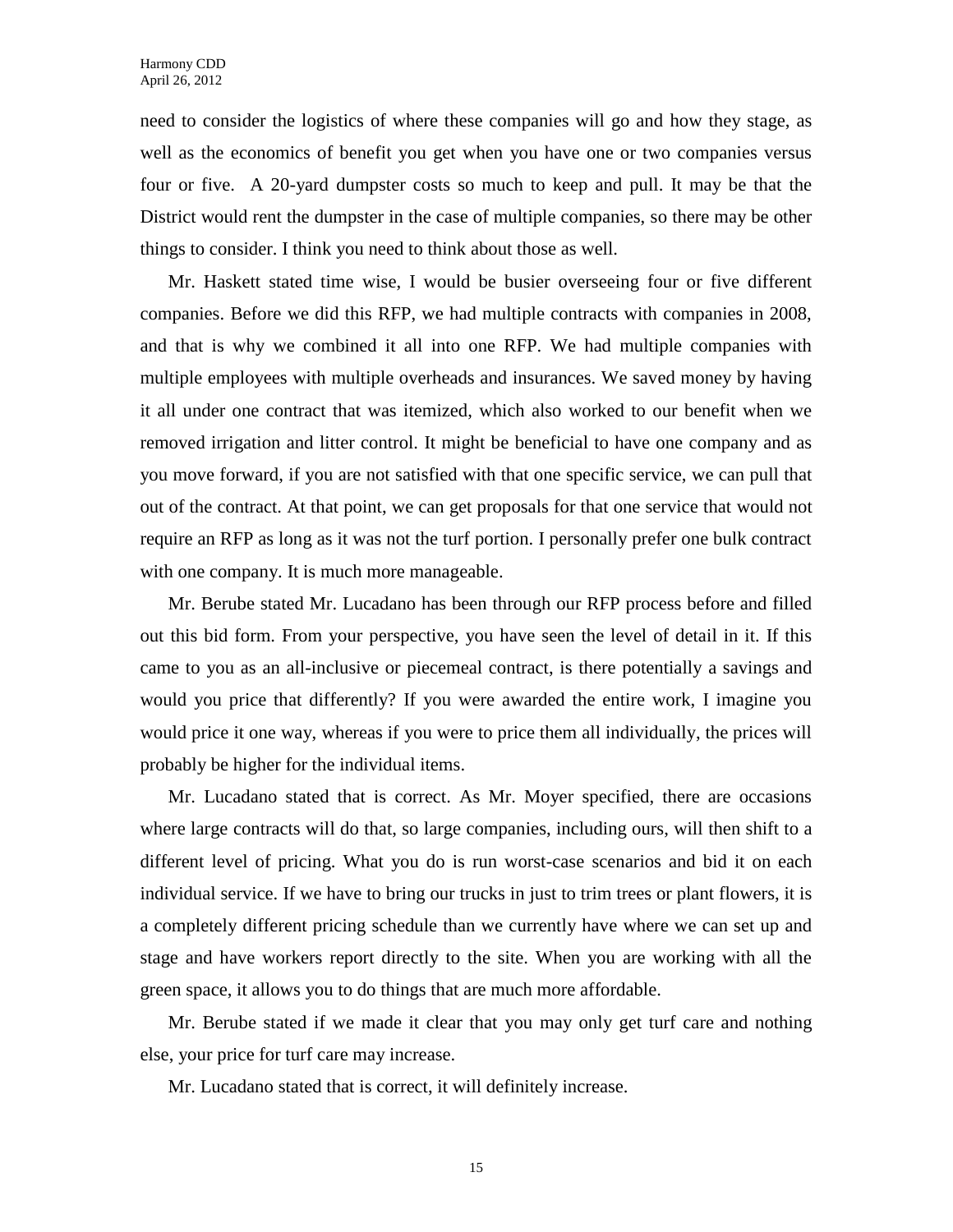Mr. Berube stated we may save some money on individual services for smaller pieces, but we may also pay more for turf care, presuming other companies think along these same lines.

Mr. Evans stated they will have to take that approach. We are forcing them to piecemeal this, which is like buying a car in parts.

Mr. Berube stated that is true; it gets much more expensive.

Mr. Walls stated we still have to pay their overhead.

Mr. Berube stated I like the ability of separating it out, and I think we are maintaining that. I think we are at the point where we do not have time to adjust bringing some of these work efforts in-house. I am not sure we are at the point where we can do that.

Mr. LeMenager stated I do not see that there is a big time constraint. I was an opponent of going through this process, but if we are going to do it, then let us not just do a carbon copy of what we did last time.

Mr. Evans stated there are a lot of comments that we need to incorporate. A lot of this was a formal RFP that we spent an enormous amount of time preparing. I have a number of comments, as well. I would like to review the scope of services, page by page.

Mr. Berube stated irrigation and litter removal are still included in this.

Mr. LeMenager asked why are they included?

Mr. Evans stated it talks about irrigation, and there is a component part relative to irrigation that is their responsibility.

Mr. Berube asked is that part of the pricing component?

Mr. Qualls stated no.

Mr. Walls stated it addresses that we perform the maintenance, but if they break something, they pay for it.

Mr. Berube stated page 2, operation procedures and staffing levels, I want to know how many employees will be assigned here five days a week, 40 hours a week, 52 weeks a year.

Mr. Walls stated I was going to suggest something for section 2.2.4 since we talk about requiring a project manager and then an onsite field supervisor. Because of the discussions we have had, I think we need to make it clear that the staffing levels need to be adequate to complete the job, whatever that language might be. I do not think we need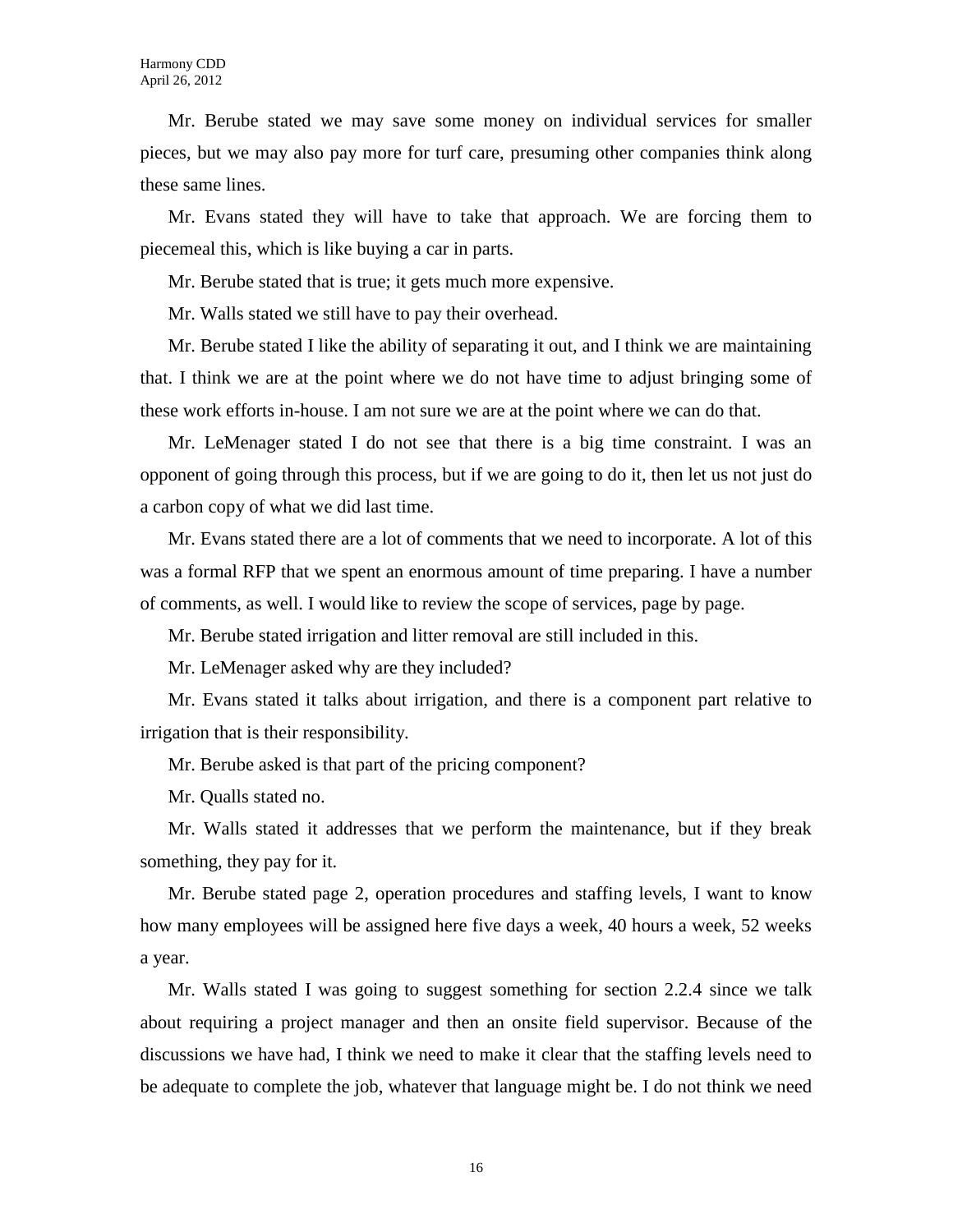to set the numbers here. I think we should go ahead and make it clear since we have had that discussion so many times.

Mr. Evans stated I agree with Mr. Walls. I think we can get into micromanaging too much by saying they need x number of people here y number of days. We are really not talking about performance at that point; we are talking about the number of bodies. We want to establish a level of quality for our expectations of what we expect. I do not care if there are 5 or 50 people here; it should be whatever it takes to reach that goal. You may have trainees out here or more efficient employees who can get the job done faster. You may have specialists for certain parts of the scope. It can fluctuate greatly. We have discussed that a lot, how many people were here and when, if they were here for the whole day and what day. That is a tough thing to tie down. I have been a general contractor for almost 30 years. I never know how many people are going to show up on my crews. I may have a roofing crew that shows up with three guys or 10 guys. It is a matter of how many people and the quality of those people who showed up that gets the job done. I agree with Mr. Walls that I would rather tighten up on what our expectations are and have a contact person. That is great if we have a field superintendent, but that is something we need to define.

Mr. Berube asked for personnel, will the contractor assign a current employee or will they hire someone new? If they are hiring someone new, not only do they have to learn Harmony but they also have to learn the practices for the company that just hired them. We have been through the learning curve experience before. If it is a current employee, how far away does he live or will he be based locally?

Mr. Evans stated it states that he has to be on call 24/7, so there have to be reasonable response times.

Mr. Walls stated it even goes so far as to state what the response times should be in the number of hours.

Mr. Evans asked is there a change we want to make to section 2.2? It is defined that they have a project manager who is knowledgeable, and my interpretation is that they will not be here onsite full time. It also defines a full-time onsite field supervisor, who will be here full time. That will be someone who is supervising the crews and be our main contact for daily activities. Mr. Walls raises a good point that staffing shall be sufficient to adequately satisfy the conditions of this contract. Is that acceptable?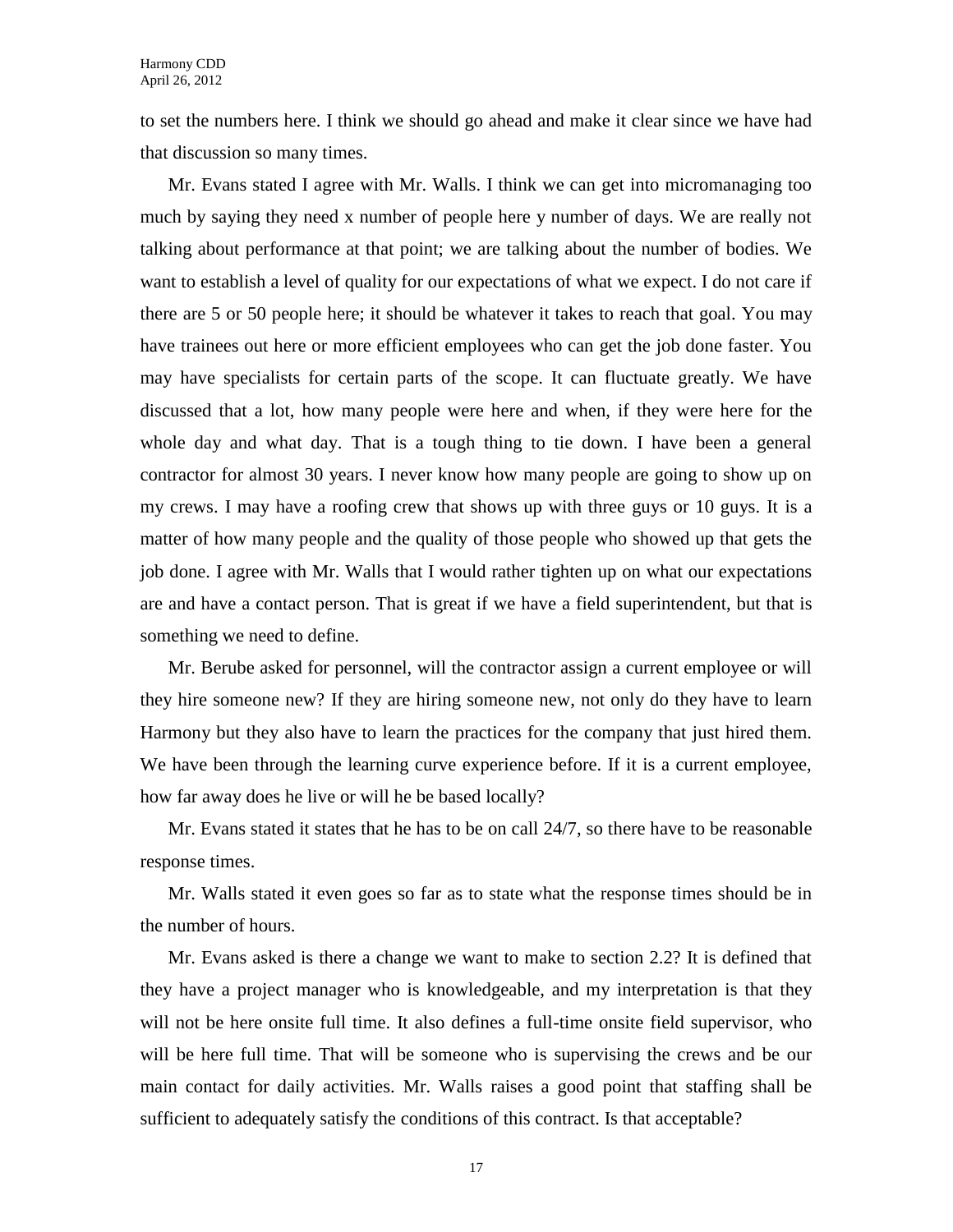Mr. Berube stated yes.

Mr. Evans stated I will leave it to staff to include that language, as appropriate, probably in section 2.2.4, as Mr. Walls suggested. Section 2.2.6 says that the District shall not provide a facility on the project site. What is intended by "facility?" Is that a working space?

Mr. Walls stated I took it to mean a storage area.

Mr. Haskett stated that is the intent.

Mr. Evans stated it goes on to say that we will provide a place for their storage, as designated from time to time. I do not understand what the "facility" is, if it is office space or what it is. I would like that better defined. We are providing them with storage space that is fenced in and they can store their materials. We addressed that, but I did not know what the other types of facilities are that we are not providing.

Mr. Walls stated it is not permanent because it is not our land.

Mr. Qualls stated it is unclear what is meant, so we need to clarify that. The way I understood it was that the District would not construct a building in which to store all of the equipment but that the contractor can store things here temporarily with permission.

Mr. Evans stated I suggest it be worded that the District will not provide a storage facility. Section 2.8, "consultants" should be capitalized as a defined term on pages 4 and 5. Section 2.9.1, I would like it expanded on what we are referring to as these documents received for document control. Are they referring to the consultant? Or is it by said contractor? I do not know to whom it applies.

Mr. Walls stated it would seem it refers to documents they receive from the District, is how I read it.

Mr. Qualls stated it contemplates documents issued by the contractor.

Mr. Berube stated I think it says if the contractor receives documents from us, he needs to keep them, and if he gives documents to us, he also has to keep a copy of those. In other words, all documents have to be kept.

Mr. Qualls asked is this section necessary? How will we enforce it, with a quarterly document check?

Mr. Berube stated it refers to a log. I do not know what the data is that we are requiring.

Mr. Walls stated that is what I am wondering. It goes on to refer to data.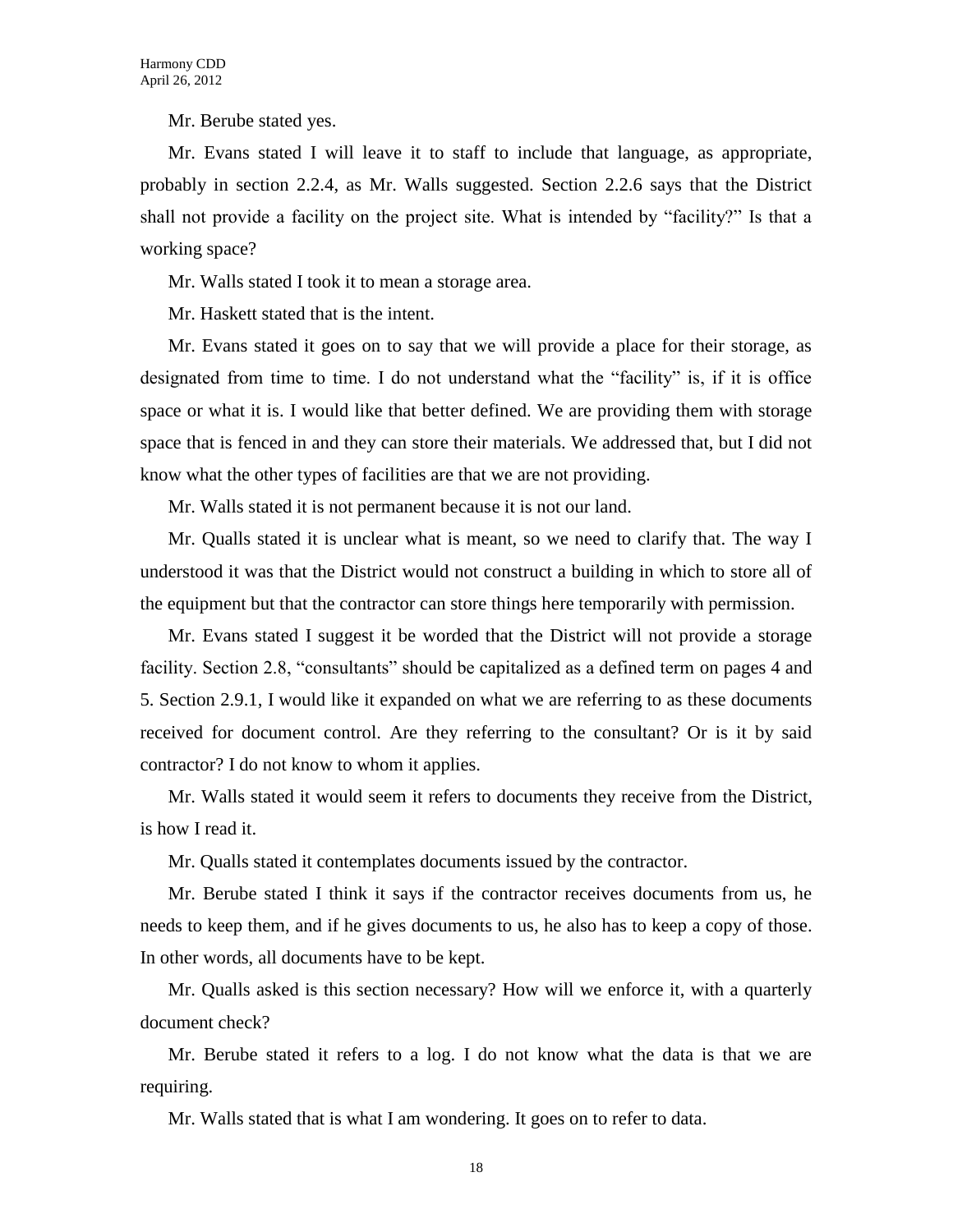Mr. Evans stated I do not know what data we are requiring.

Mr. Berube stated it could include emails.

Mr. Evans stated if it is not something that we need, then let us not include it just to complicate matters.

Mr. Qualls stated I agree.

Mr. Evans stated we simply submit comments and he will provide us with a log and monthly reports. The only data that I can even think of is related to Insight Irrigation and irrigation issues, but that will come in their reports. I do not see an exchange of proprietary information.

Mr. Haskett stated the documents that I keep from Luke Brothers include information on the product applications and MSDS sheets. That is also included in another section.

Mr. Evans asked do we need this section on document control?

Mr. Haskett stated I do not think so.

Mr. Evans stated let us delete it.

Mr. Berube stated sections 2.10 and 2.11 could also be deleted since they are related to 2.9.

Mr. LeMenager stated ownership of data should stay.

Mr. Evans stated we need to figure out the data.

Mr. LeMenager stated to the extent it is logs of what is happening, if we ever change contractors in the future, we will want to make sure we have the right to have that information.

Mr. Evans stated we have their monthly and weekly reports already in hand.

Mr. Walls stated other sections require that they give us certain data.

Mr. LeMenager stated there is nothing wrong in clarifying that we own it and to make that simple statement.

Mr. Evans stated section 2.12, the third line says "throughout the entire landscape."

Mr. Berube stated maybe they meant to say "entire property."

Mr. Evans asked is it the entire landscaped area, the defined work area, the scope of services?

Mr. Haskett stated it might be better to say "throughout the entire property" or "District property."

Mr. Walls stated there are different words used. Some places uses "community."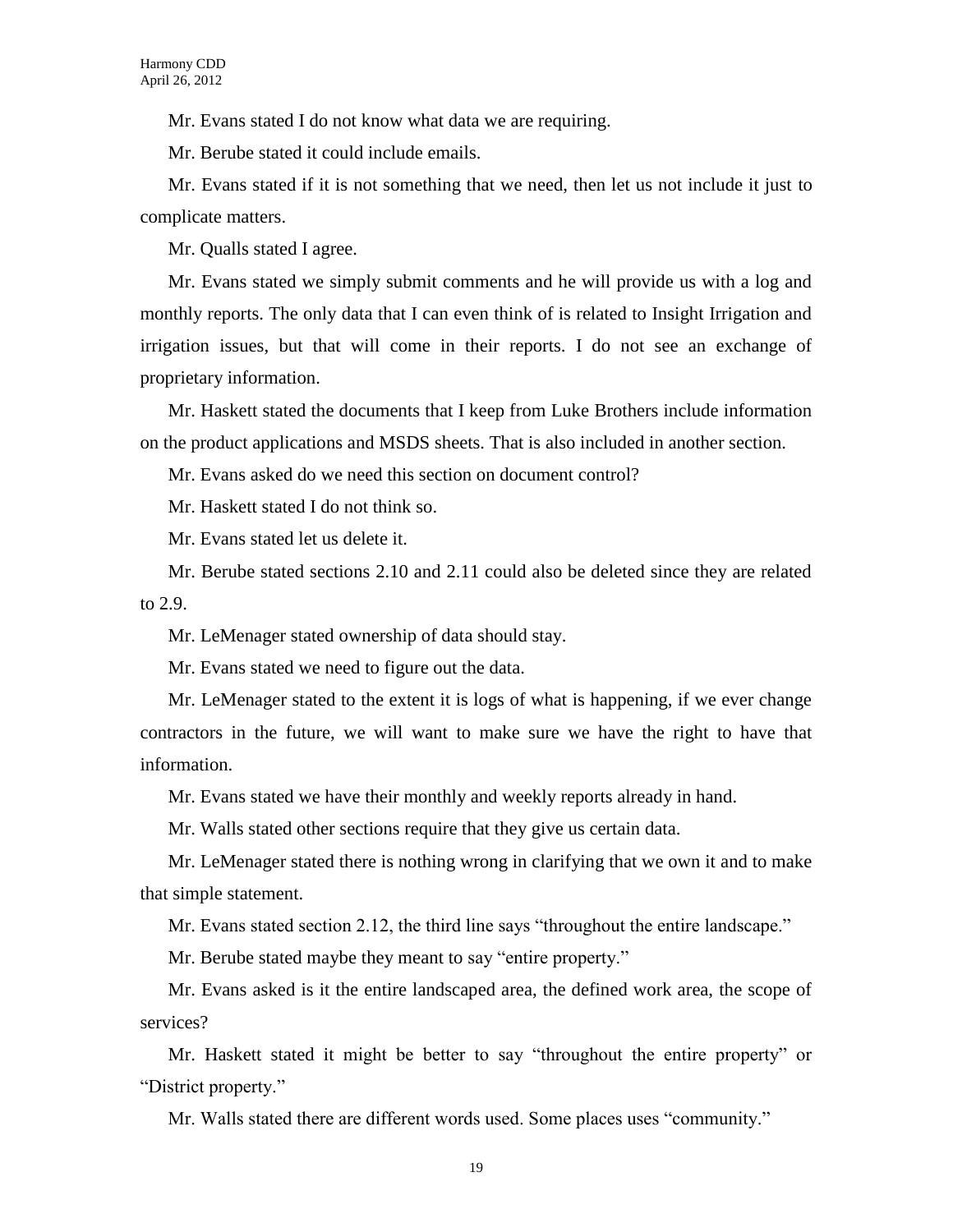Mr. Berube stated it should probably say "service area." If we do the whole property, that encompasses a lot of area.

Mr. Qualls stated I will use "service area" and make it a global change.

Mr. LeMenager stated it is everything designated on the map as orange.

Mr. Evans stated page 7 under section 2.15, it reads "and/or overwatering or insufficient watering from the irrigation system as directed by the District Manager." If you go to section 4.5.1, it talks that they are not responsible for overwatering or underwatering because the District has taken on that responsibility. Yet here it still says they are responsible for it, so that needs to be deleted.

Mr. Walls stated the first sentence on page 7 also uses the phrase "entire project."

Mr. Qualls stated that will be part of the global change to "service area."

Mr. Walls stated the first sentence in the last paragraph on page 7 says "Coordination of the construction, operation and general maintenance at Harmony is considered one of the many critical activities of the Contractor." Is that accurate?

Mr. Berube stated no. It is correct for operation and general maintenance, but I do not think construction is accurate. The landscapers are not going to be building anything.

Mr. Evans stated I saw some other areas that had to do with painting and pressure washing, and things of that nature, also. The third paragraph under Coordination references "Harmony Board of Supervisors" and that should be "Harmony CDD Board of Supervisors." I agree with Mr. Walls that the last paragraph is not correct referencing construction.

Mr. Berube stated we can just delete "construction" and have it refer to operation and general maintenance.

Mr. Evans stated or it can say "The fulfillment of these contractual obligations."

Mr. Walls stated I do not think we need to specify those things.

Mr. Evans stated so we can delete the first part of that sentence, and it can read "Consideration of the performance of the contractual obligations is considered one of the many critical activities of the Contractor."

Mr. Haskett stated the purpose of that paragraph was to say what the District does, which it coordinates all those things. It was not really intended to say the landscape contractor would be doing all those things.

Mr. Berube stated it does say "one of the many critical activities."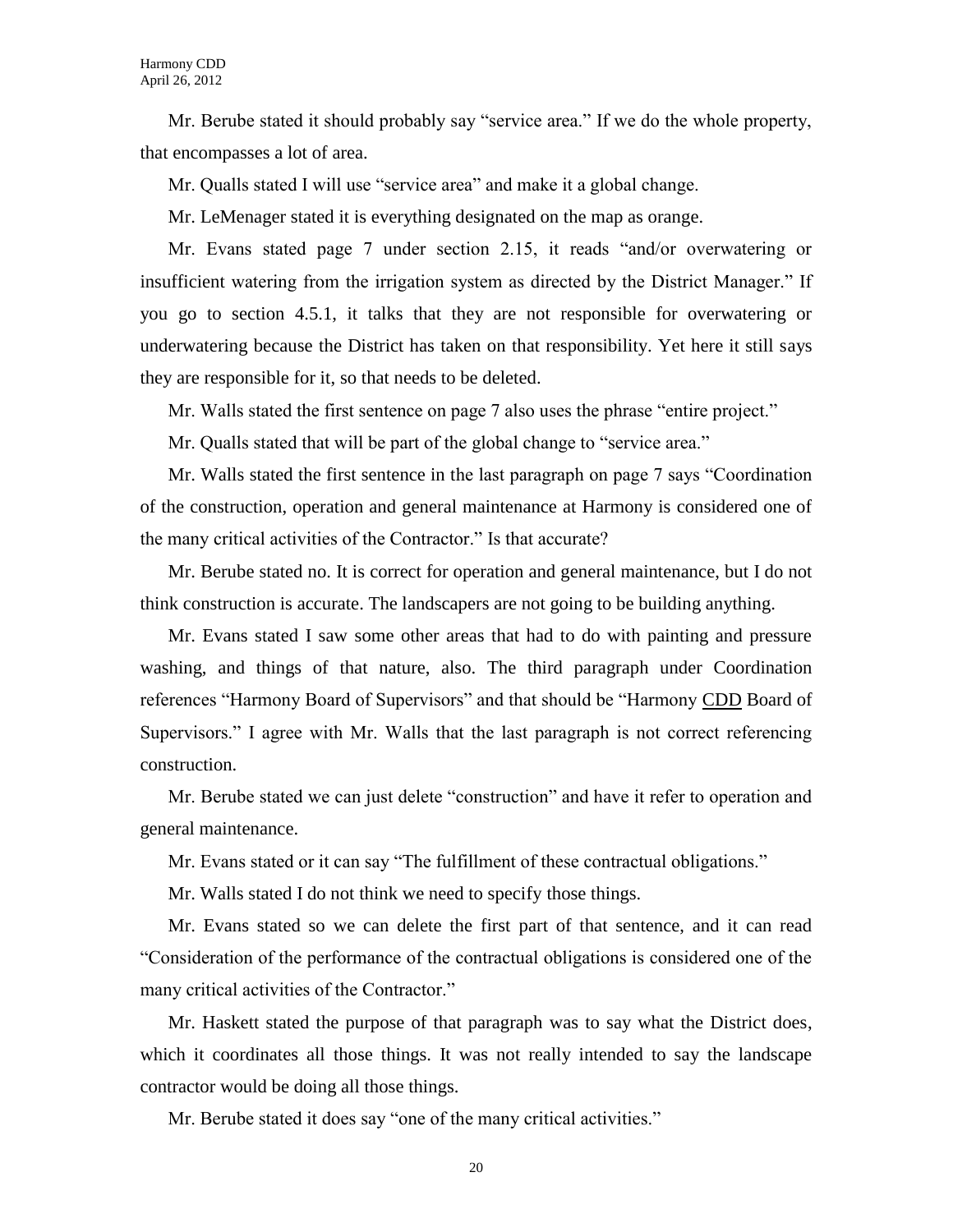Mr. Walls asked do we need all that language?

Mr. Evans stated probably not.

Mr. Walls stated we could just simply list the parties that they might be working with.

Mr. Berube stated this came out of the old RFP that we prepared.

Mr. Moyer stated this scope came primarily from Celebration, where they do have contracts for construction. It surprised me that it was retained in the Harmony scope.

Mr. Walls stated the second paragraph on page 8 under Scheduled Operations and Maintenance refers to irrigation and litter removal.

Mr. Evans stated the only reason I did not comment on the irrigation is because they do have responsibilities for irrigation. If they break something, they have a responsibility to repair it.

Mr. Berube stated they are also to pick up the litter before they mow the grass.

Mr. Walls stated on page 10, I believe 4.1.4(a) conflicts with 4.1.6 related to pest control.

Mr. Evans stated 4.1.4 talks about a preventive program for disease and insect control, and 4.1.6 talks about pest control.

Mr. Qualls stated it seems that there is a discrepancy in the number of applications. Is it supposed to be two or four?

Mr. Evans stated they are different kinds of turf.

Mr. Berube stated on 4.1.4(a), insect and disease sprays are listed first. Section 4.1.6(a) indicates four applications for pest control or insect control. The difference is, insect and disease control are in 4.1.4(a), and in 4.1.6(a), it is just insect control. I think if we remove "insect" in 4.1.4(a) to read "A preventative program shall provide two (2) disease sprays and two (2) herbicide treatments." That eliminates the conflict and says they provide four pest applications.

Mr. LeMenager asked why do we have both 4.1.4(a) and 4.1.6(a)?

Mr. Berube stated disease and insect control are different from pest control, I guess.

Mr. Evans stated under the title for 4.1.4, we will delete "and Insect" so it will be simply "Disease Control."

Mr. Berube stated in the next sentence, delete "insects and" and in 4.1.4(a), delete "insect and."

Mr. Walls asked do we need to define disease?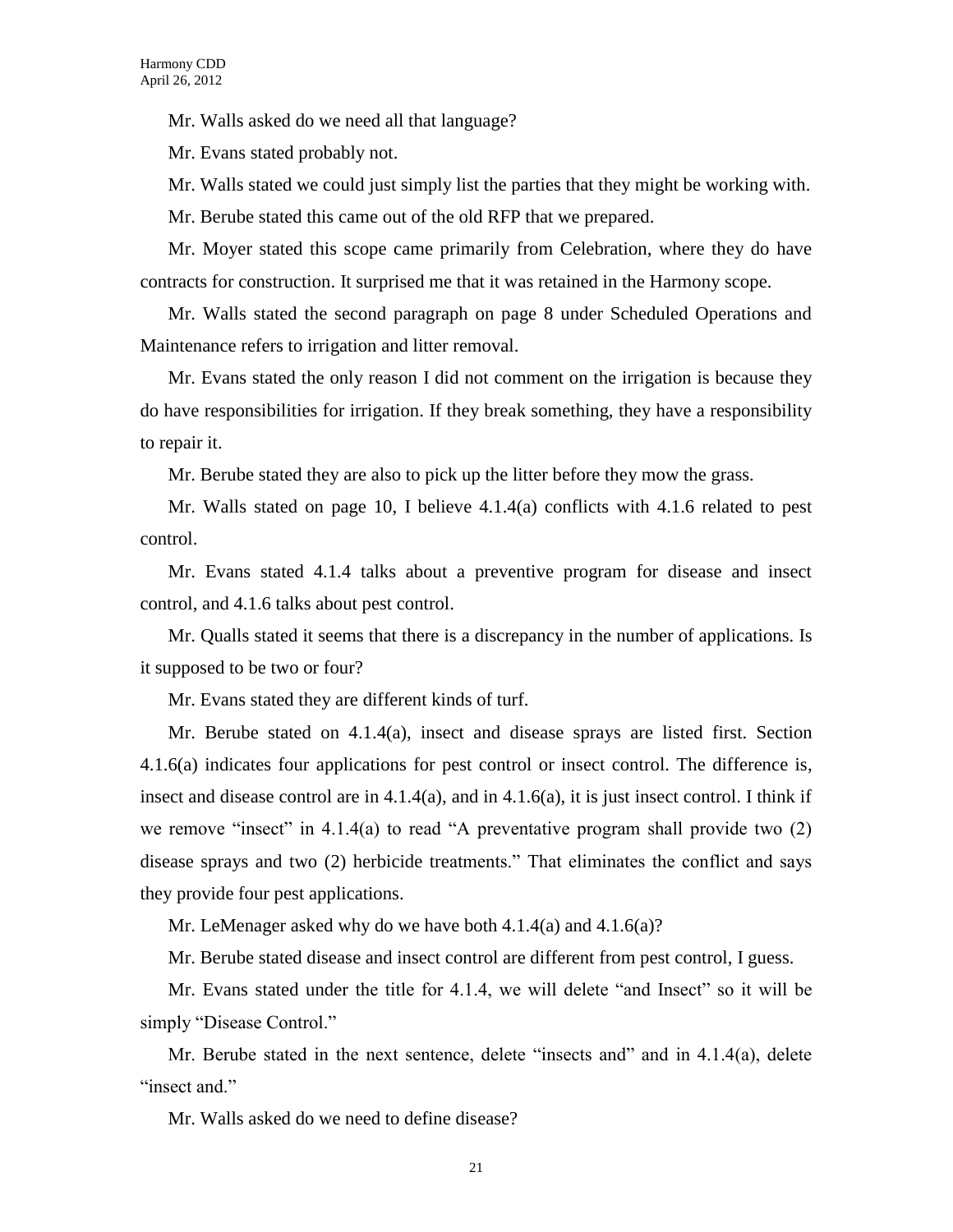Mr. Jack Vital stated I have been sitting here listening for 30 minutes while you are reviewing a contract. I wanted to make one comment that will take two minutes, and I must have missed agenda item three, although I was here. I do not want to interrupt your thought, but how much longer are you going to be drafting this contract?

Mr. Evans stated we are drafting an RFP, and we are about halfway through it. I will allow you the privilege of asking your question.

Mr. Vital stated on the small dog park, there is a hole near the shelter about the size of a baseball that is deep. It is not in the grass; it is on the brick. It is an easy job to fill it in. We try to keep the water pan on top of it. This may seem like a silly request, but some dog is going to break a leg as they are running.

Mr. Berube stated I see Mr. Haskett making appropriate notes to take care of this item.

Mr. Evans stated for future reference, audience comments is one of the first things on our agenda. That is the time that we normally allow the residents to speak. We are trying to avoid someone sitting through this whole long meeting because we want to hear your comments early.

Mr. Vital stated I was here and waiting out front for someone to tell me where the meeting was being held. They were running around trying to find out where the meeting was, and apparently I arrived in this room just as you were finishing that item.

Mr. LeMenager stated also for future reference, go to the CDD's website. There is a page where you can report problems with the District office. We receive a log of all calls and emails from residents on a monthly basis. Then it can be addressed very quickly and you do not have to wait for one of these meetings to raise an issue like that.

Mr. Berube stated we appreciate your question.

Mr. Vital asked what is going on the other side of the roadway that is being constructed? Is it commercial?

Mr. Tome stated years ago, the golf course built a maintenance facility building, and it is now a big green building that is on the back nine that used to be in that area. Many years ago, it used to be where the farm loading and unloading area was. There is a little clean up that we are doing from when the facility was there. It is not retail or commercial, just cleaning up some dirt.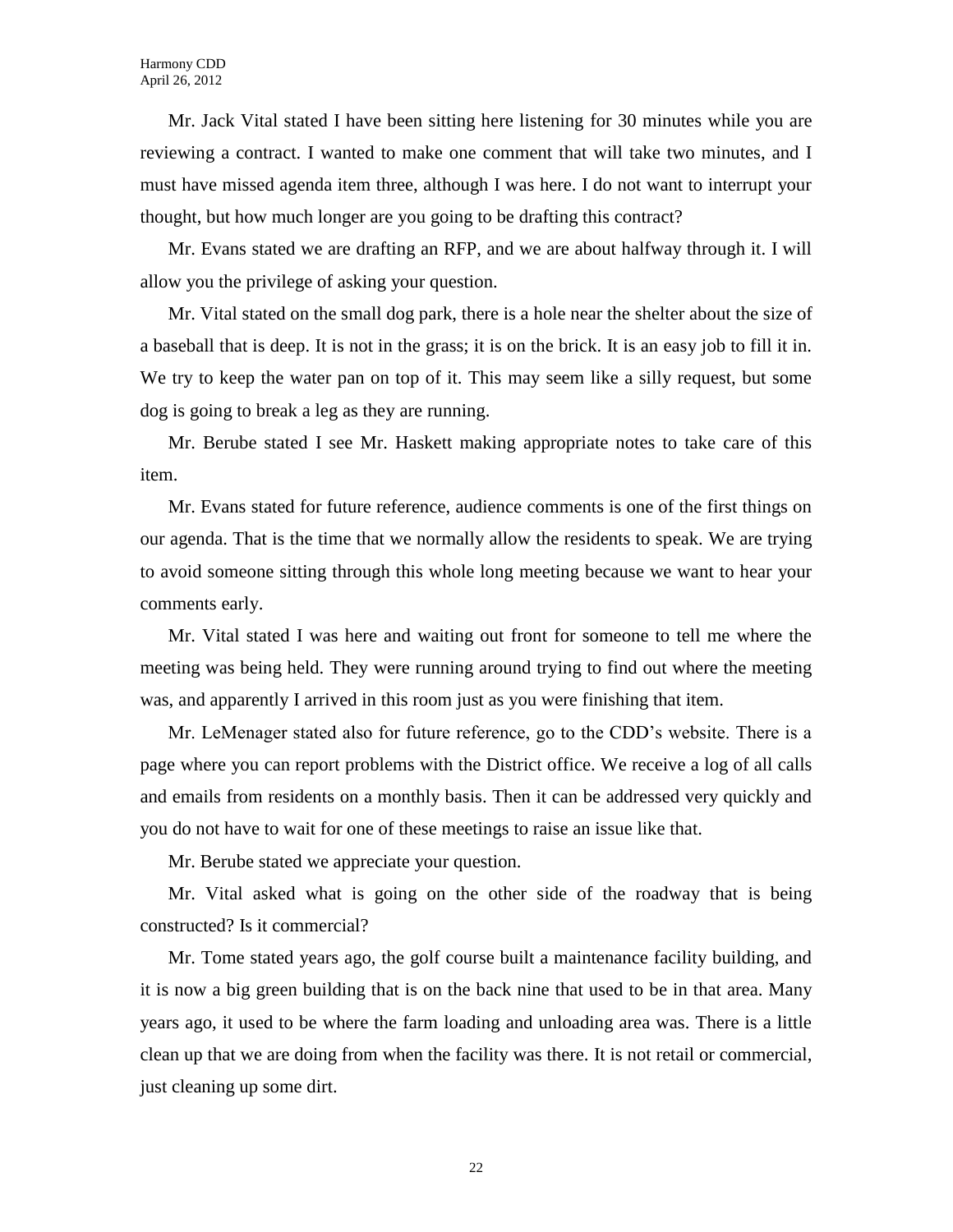Mr. Evans stated back to the scope on 4.1.5. Is this in keeping with what we are doing?

Mr. Haskett stated yes.

Mr. Walls stated on 4.1.5(b), I think we should add some language that says the Contractor will coordinate with the District to align the application dates with the irrigation schedule. We will need to water in when they fertilize.

Mr. Berube stated notification needs to be made to the District Manager.

Mr. Qualls asked how about "The Contractor will coordinate with the District Manager regarding application schedules?"

Mr. Berube stated yes. Do we state it strongly enough that they need to keep fertilizer out of the streets?

Mr. Evans stated no.

Mr. Haskett stated that is why I added under field supervisor the part that they shall be Green Industries Best Management Practices certified. If you are certified, then you know you need to keep it out of the streets, which is part of the requirements; otherwise, you lose your license.

Mr. Walls asked will that be a requirement for everyone?

Mr. Haskett stated everyone who applies fertilizer has to have a license.

Mr. Berube stated that makes sense.

Mr. LeMenager stated I would like to move 4.1.8 out of turf care and into 4.3, shrubs and groundcover. It is completely illogical where it is now.

Mr. Evans stated it says "Contractor shall be responsible for the installation of 1,600 annuals per four (4) rotations a year." Is that a total of 1,600 per year, or 1,600 per rotation?

Mr. Berube stated it is 1,600 per rotation, so we will have 6,400 annuals in a 12 month period.

Mr. Evans stated I would like to make that clear.

Mr. Qualls stated it is basically 1,600 annuals per quarter.

Mr. Berube stated yes.

Mr. Walls stated on 4.1.5(h) on page 11, I wanted to add "consecutive" after "ten" so that it reads "ten (10) consecutive working days." "Community" will also be replaced with "service area."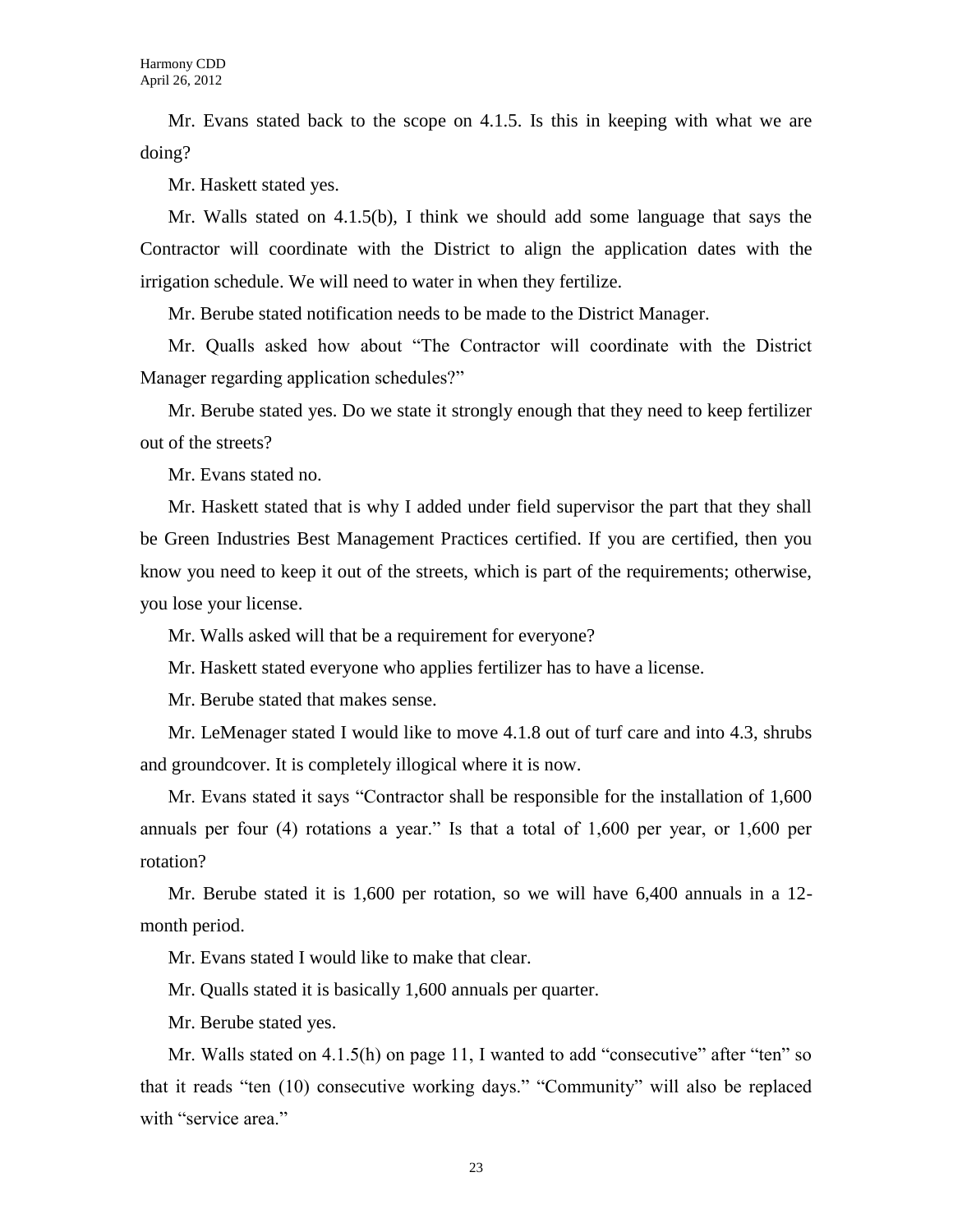Mr. Berube stated I agree; we need to make sure that fertilization does not take more than 10 consecutive working days.

Mr. LeMenager stated I still wish we would consider asking the golf course to maintain the sports turf. It is not a big job.

Mr. Berube stated we did that once before and there was a reason they could not.

Mr. Walls asked on 4.2.3, should (c) precede (a) or (b), the frequency of application? That is really the base of this item.

Mr. Evans stated it talks first that they will apply it on an as-needed basis.

Mr. Walls stated I presume that is for preventative measures.

Mr. Berube asked what does (b) mean?

Mr. Evans asked is (c) not less than two applications? Is it supposed to mean that the Contractor shall apply herbicides on an as-needed basis, but not less than twice a year in February and May?

Mr. Haskett stated that is correct. February and May are the optimum times for Celebration Bermuda.

Mr. Walls asked is that preventative?

Mr. Haskett stated yes.

Mr. Qualls asked it should read "The custom brand of fertilizer shall be applied to shrubs and landscape?"

Mr. Haskett stated no, this is a herbicide.

Mr. Berube stated we are on 4.2.3 on page 14. The whole  $(a)$ ,  $(b)$ ,  $(c)$ ,  $(d)$  thing does not seem to fit.

Mr. Walls stated I agree; it does not flow logically.

Mr. Berube stated we talk about applying the herbicides, then we talk about the resistance to herbicides between Celebration and Bermuda, then we go to the frequency of application, then back to the District Manager recommends using Ronstar. Something is out of sequence. Is there a reason we need to explain that Celebration exhibits resistance to herbicides as does 419 Bermuda? Should a professional landscaper already know that, especially one with Florida Green Industries Best Management Practices?

Mr. Haskett stated you would think so. We obtained this information from the Celebration Bermuda grower.

Mr. Berube asked do we have Celebration turf here?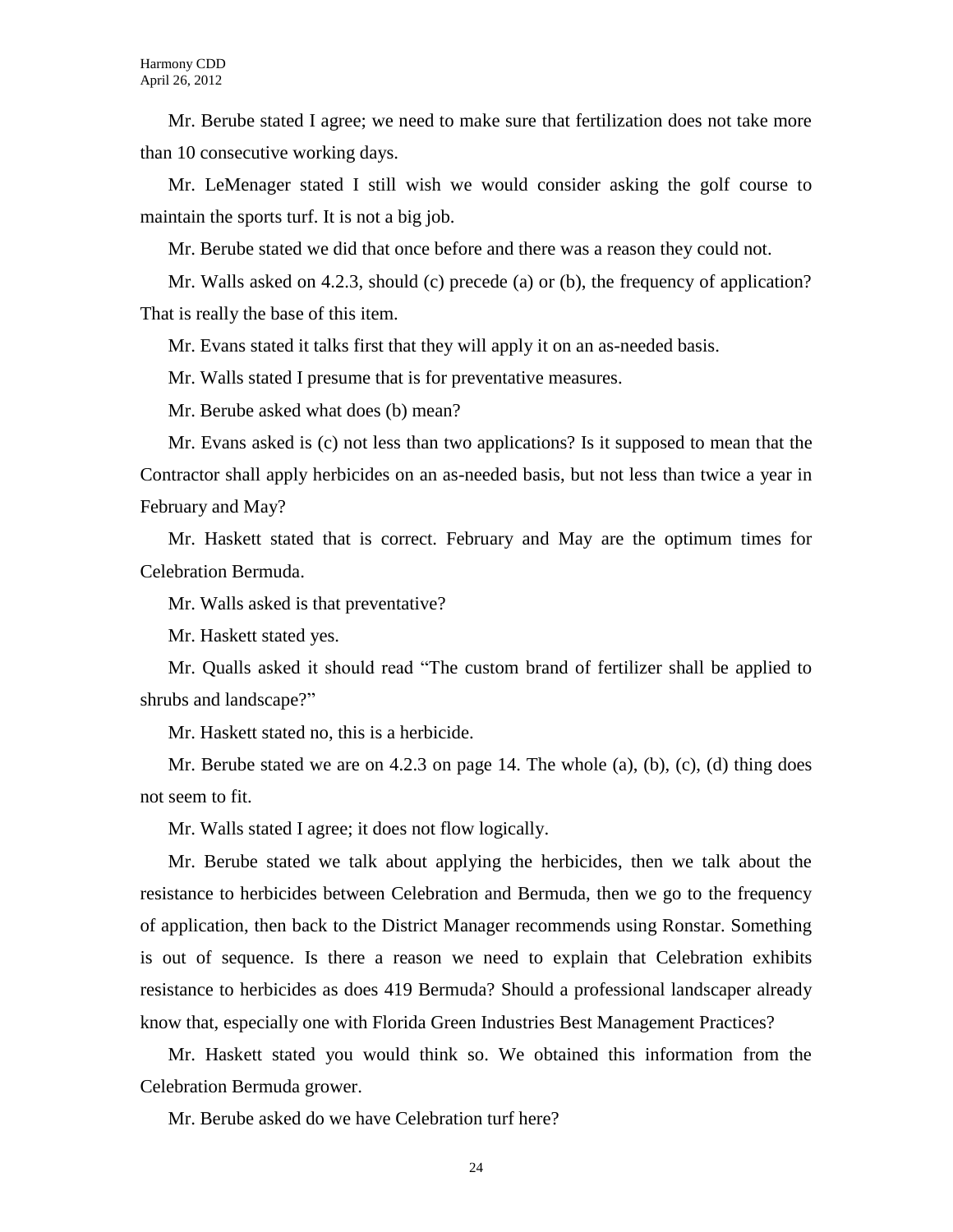Mr. Haskett stated yes. The sports turf is the variety Celebration Bermuda.

Mr. Walls stated the question is, do we tell them to do it twice a year or only on an asneeded basis.

Mr. Qualls stated I think I made that consistent by changing it to read "not less than two times a year" and then for frequency, "at least two times a year." in other words, you want to leave room if you want more applications.

Mr. Evans stated yes.

Mr. Walls stated they should do it when it needs it.

Mr. LeMenager stated it should be at least two times a year, in February and May.

Mr. Berube stated this is general herbiciding for green grass areas, not specific applications for tree rings and plant beds. That is addressed separately.

Mr. LeMenager stated this is just for sports turf, nothing else.

Mr. Walls stated 4.2.5(b) should include the same language as before, where the fertilizing should be coordinated with the District's watering schedule.

Mr. Qualls asked do you want to put the fertilizing right before the watering?

Mr. Berube stated yes.

Mr. Qualls stated I will make that clear as part of the coordination that fertilization takes place right before watering or language to that effect.

Mr. Berube stated 4.2.4 says the Contractor shall apply fungicides on an as-needed basis. Do we want to specify the frequency? Is there a schedule for fungicides?

Mr. Haskett stated no.

Mr. Berube asked it is applied in response to a problem?

Mr. Haskett stated yes.

Mr. Walls stated 4.2.5(h) should read "ten (10) consecutive working days."

Mr. Evans stated 4.3.3(a), "plans" should be corrected to "plants."

Mr. Berube stated 4.3.2(a) says weeding is done by hand pulling or chemical means. What is your preference for removal of weeds in beds? This is the time to emphasize your preference. I prefer hand pulling.

Mr. Haskett stated depending on how big the weed is, hand pulling can actually promote more weed growth. When you pull the weed with the big root ball on it, it can disperse dirt and weed seeds. Sometimes it is better to apply a post-emergent herbicide on it, such as Round Up. I prefer to keep both methods.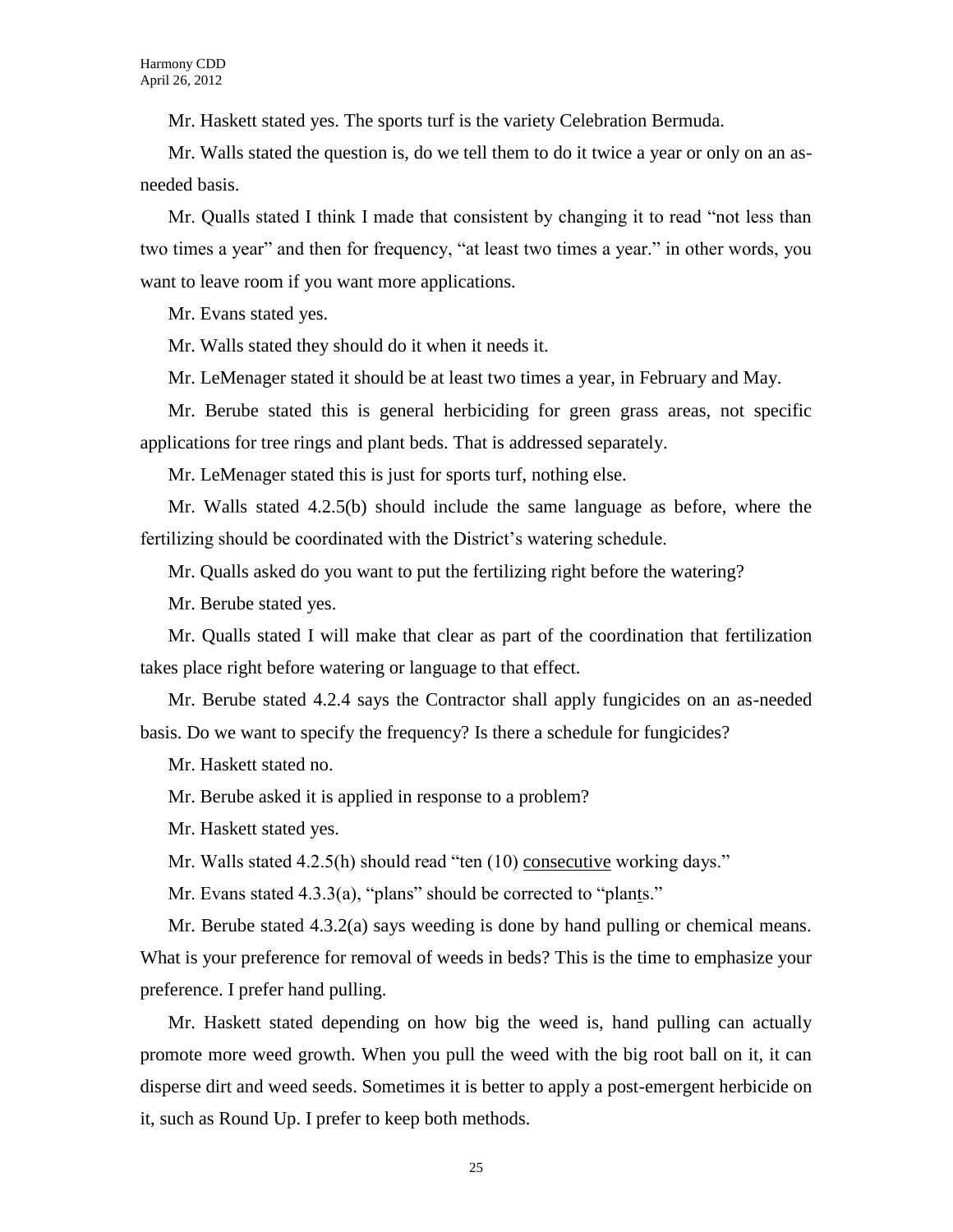Mr. Berube stated 4.3.4 refers to pest and disease control. We had a discussion earlier on insect and disease control, and there was a different application for both. In 4.3.4, we have an application of disease control for the same six applications.

Mr. Qualls stated I can strike "disease" from this section since this section relates to pest control and the one prior was for disease control.

Mr. Walls stated I think this one is fine because it references shrubs and groundcover.

Mr. Berube stated 4.3.5(a) says "Pine nugget bark mulch shall be installed one time a year between November and January." Are the dates November 1 to January 1, or November 30 to January 31?

Mr. Haskett stated November 1 and January 31.

Mr. Walls asked what is the benefit of the three-inch base clearing?

Mr. Haskett stated you want to keep it away from the base of the tree. You never want to plant a tree deeper than it has been growing because when mulch decomposes, it can create moisture at the base of the tree, leading to disease and insect infestations.

Mr. Walls stated I have never heard of anyone doing it.

Mr. Evans stated when plants are installed, they will leave them about an inch high, not flush with the ground.

Mr. LeMenager asked why do we create rings around trees and mulch up to the edge? Why do we not just let the grass grow? I can see that maybe on the streets, but what about the parks? Why not let the grass grow up to the edge?

Mr. Berube it retains moisture.

Mr. Evans stated the grass also absorbs a lot of nutrients.

Mr. Haskett stated our main concern is mowing so that they do not get too close to the tree with the mower.

Mr. Evans stated grass roots are much higher than tree roots, and the grass will absorb a lot of the nutrients before it ever gets to the tree roots.

Mr. Berube stated 4.3.5(d) addresses the playground area. Are we talking about the actual areas underneath the swings?

Mr. Haskett stated yes.

Mr. Berube asked is this an addition to our current contract?

Mr. Haskett stated yes, it is an addition. In the past, we had experienced some unexpected expenses for playground mulch because it deteriorates over time and we have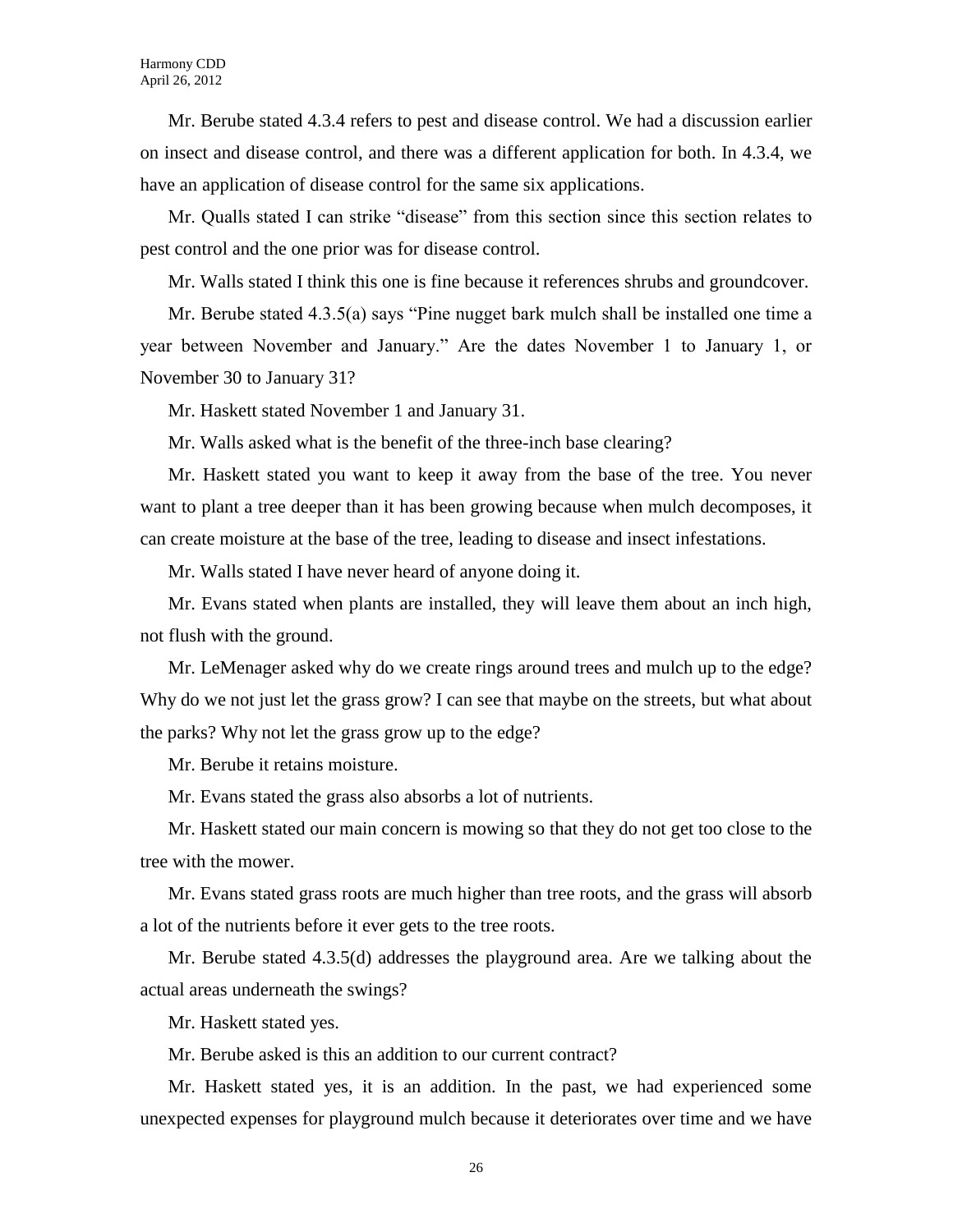to keep a 12-inch cushion of mulch there. I wanted to incorporate it into the new contract so that they are responsible for it. Six inches of mulch each year should be sufficient for that.

Mr. Berube stated to be clear, the way I read it, they have to add six inches of mulch to whatever is already there.

Mr. Haskett stated that is correct.

Mr. Berube stated in theory, they are going to need to rake it all level first.

Mr. Haskett stated so they can keep it maintained instead of the District doing that.

Mr. Berube stated there are holes that are two feet deep.

Mr. Haskett stated that is correct.

Mr. Berube asked do we want to clarify the ten-foot rules on trees? Mr. LeMenager mentioned it with his proposal.

Mr. Evans stated they are really two totally different activities.

Mr. Berube stated I understand.

Mr. Evans stated maintenance 10 feet and below is really for clearance and suckers and things of that nature. Above the 10 feet, you are really getting into the crown of the tree, with the exception of the magnolias. It is two different elements.

Mr. Berube stated I agree. To be clear,  $4.4.1(c)$  means that all trees should be clear from the ground up to 10 feet. From the base of the tree to the lowest hanging branch should be nothing but the trunk of the tree up to 10 feet.

Mr. Walls stated I do not know if it means that. You can have branches lower than 10 feet, as long as they do not hit someone in the head.

Mr. LeMenager stated not on all our street trees. You should not actually see your first branches, when they are healthy, until 12 or 14 feet up, which is where the first branches will start.

Mr. Berube stated that is what I am saying: our minimum standard is up to 10 feet.

Mr. Evans stated I think you also have to factor in the maturity of the tree. We are planting it at three-inch or four-inch D.V.H.O., so they will not have a 10-foot clearance.

Mr. Haskett stated I do not know if we need further clarification on that because landscape companies recognize the branching of trees and the height of the limbs.

Mr. Berube stated Mr. LeMenager mentioned it earlier that we should have clear space from the ground up to ten feet on established trees.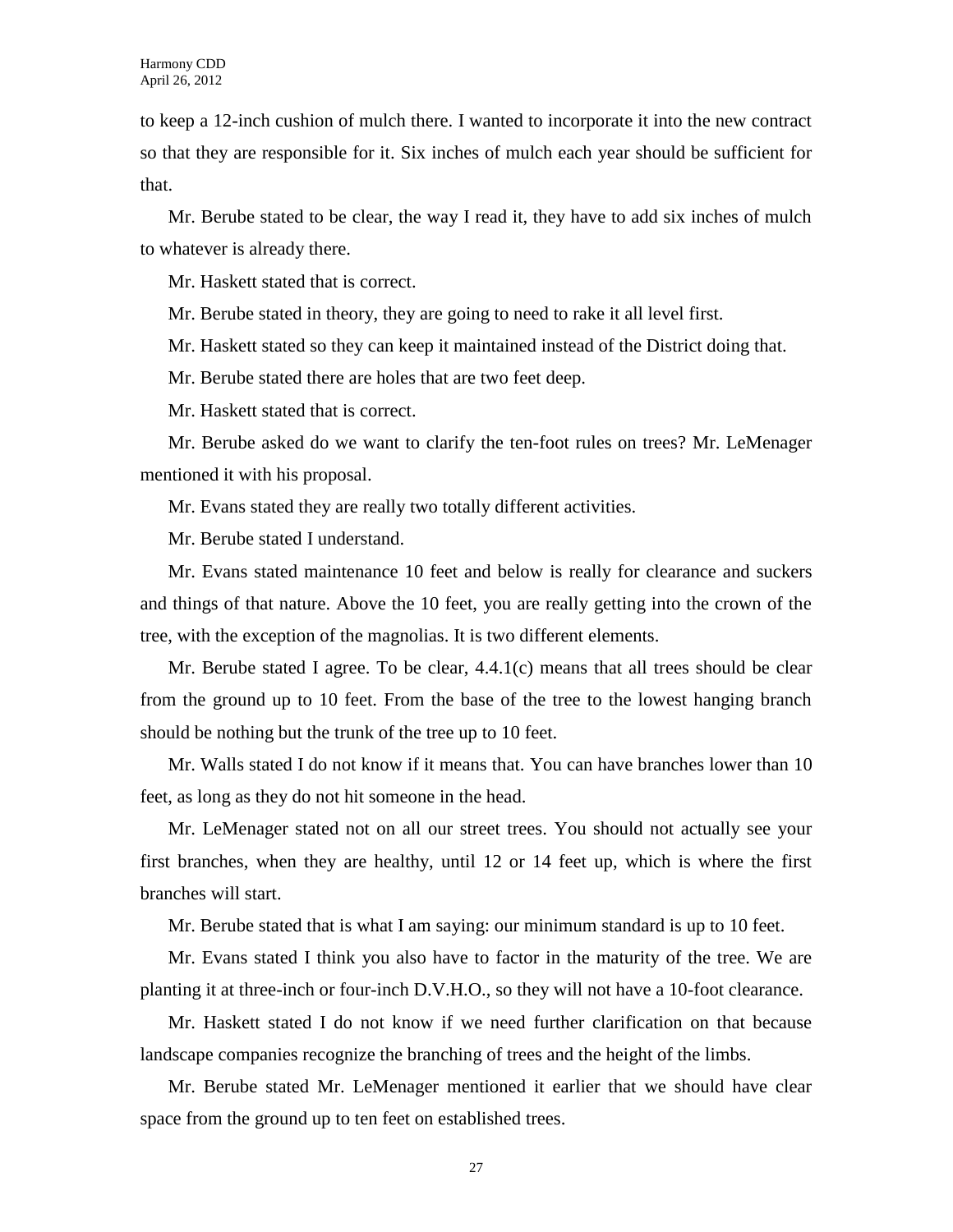Mr. Haskett stated I would prefer to describe them as canopy trees rather than just a tree. Canopy trees include sycamores, live oaks, laurel oaks, and so forth that provide a canopy, whereas a magnolia or a crepe myrtle is not considered a canopy tree.

Mr. Berube stated 4.4.1(c) should refer to canopy trees.

Mr. Walls stated when you say the tree is ten feet or less in height, you do not mean the overall height of the tree.

Mr. Haskett stated that is correct.

Mr. Walls stated that needs to be clarified. When you read that section, it reads for a tree that is 10 feet in height.

Mr. LeMenager stated you are correct, it needs to be clarified because it has always read that way.

Mr. Berube stated that means trees over 10 feet tall do not get trimmed.

Mr. Qualls asked should it be tree limbs instead of trees?

Mr. LeMenager stated no.

Mr. Berube stated  $4.4.1(c)$  should read "Canopy tree pruning is limited to the limbing of trees" and then we need to clarify further. It is clear space that we are after.

Mr. Qualls stated it is not based on the overall height of the tree.

Mr. Moyer stated that is correct.

Mr. Walls stated they have to take care of the trees up to the 10-foot mark.

Mr. Berube asked should we call that "lifting" or "elevating?"

Mr. Haskett stated elevating.

Mr. Berube stated so it should read "Canopy trees shall be elevated to 10 feet, as required, to maintain safe pedestrian height clearance."

Mr. Walls stated I do not think we need to go into this detail. I think we say that the Contractor takes care of the first 10 feet of the tree. That is essentially what we are saying.

Mr. Berube stated that is correct.

Mr. Qualls asked how shall we define "canopy tree?"

Mr. Berube stated not a magnolia, not a crepe myrtle.

Mr. Haskett stated the people in the industry know what a canopy tree is.

Mr. LeMenager stated it is all described on page 21. It is sort of defined, and I do not think we need to do it any further.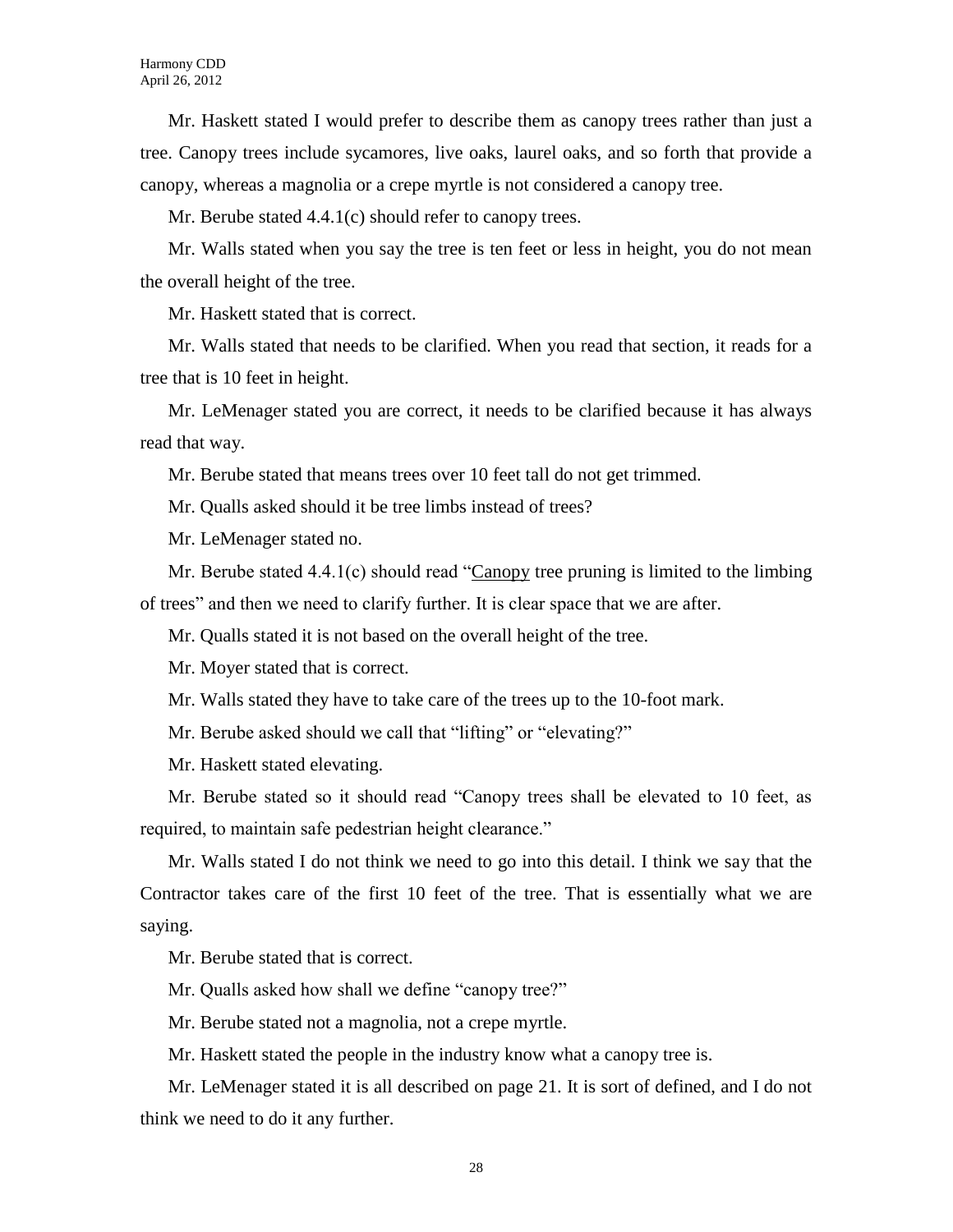Mr. Berube asked so should we just leave 4.4.1(c) as it is?

Mr. Walls stated it says they do not have to worry about a tree if it is taller than 10 feet, so it needs to be modified.

Mr. Qualls stated I will clarify that section.

Mr. LeMenager stated I finally understand what  $4.4.1(c)$  is saying, which is to direct the Contractor on what to do for trees that are less than 10 feet tall. Page 21 describes what to do for trees that are over 10 feet tall. It is basically saying for trees shorter than 10 feet, do not do anything except take off limbs.

Mr. Qualls stated if that is what it should say, I will revise it. We treat trees differently if they are under 10 feet in height than we do for trees taller than 10 feet.

Mr. Berube stated a new tree might be shorter than 10 feet tall.

Mr. Qualls stated there is a special program for shorter trees.

Mr. LeMenager stated that is correct.

Mr. Qualls stated I will make that clear.

Mr. Berube stated page 22 references individual isolated trees. Should we specify 4.4.5 to be "non pine" trees? We do not mulch pine trees.

Mr. Haskett stated that is correct. We mulch individual pine trees but not multiple pine trees within a planting bed.

Mr. Berube stated then it is fine the way it is.

Mr. Evans stated section 4.5 is related to 2.12 for irrigation.

Mr. Berube stated 4.5(d) says "The Contractor is expected to communicate any problems, questions, concerns, etc. with the District Manager and the Maxicom personnel." Mr. Haskett is the Maxicom personnel. I would like to say "including hot spots or dry areas" or some reference to that effect. I know the contractor will be out looking at the grass every day, as does Mr. Haskett, but if they notice a dry area, they should not wait for three weeks until it is all brown before they say something in case we miss it.

Mr. Qualls asked does the Contractor need to be aware of the work product from Insight Irrigation?

Mr. Berube stated no.

Mr. Evans stated 4.5.1(a) refers you back to Section 2.12. Section 4.5.1 says this is the District's responsibility, but when you go to Section 2.12, the first paragraph talks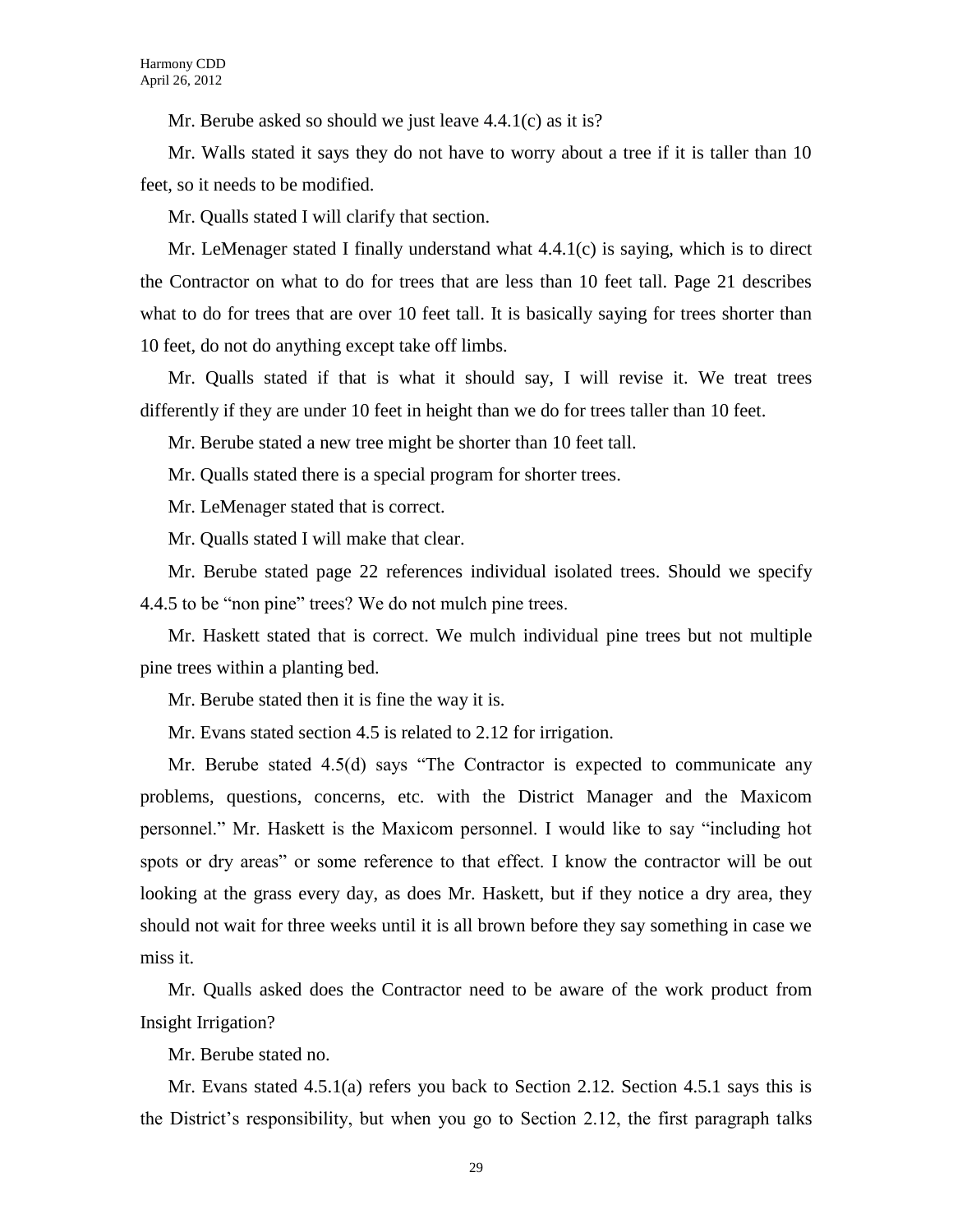about overwatering or insufficient watering from the irrigation system and says, "The Contractor shall replace or reimburse the District..." That implies that it is at the expense of the Contractor. It goes on to say "... over watering or insufficient watering from the irrigation system" and I think that should be deleted, not the whole sentence but just the section that makes the Contractor obligated for the replacement or reimbursement as a result of over watering of insufficient watering.

Mr. Qualls stated they have to replace it if it is the result of insect or disease damage but not irrigation damage.

Mr. Evans stated that is correct. It is their responsibility to monitor, and we have provided them with the means and method by which to address insects, fungus, disease, and so forth, other than acts of God. Section 4.5.3(b), "Contract" should be "Contractor." Section 5.2.2(a), "contractor" should be capitalized at the very end of the sentence.

Mr. Berube stated if we switch contractors, right now I think Luke Brothers allows us to throw trash in their dumpster.

Mr. Haskett stated that is correct.

Mr. Berube stated we need to make a notation as part of this request to let them know we will need space in their dumpster for reasonable quantities of trash to be dumped every month.

Mr. Qualls asked what is "our stuff?"

Mr. Berube stated our trash pickup from the doggie pots and all the trash that we remove. Luke Brothers was kind enough to give us space in their dumpster. I do not know how much we use, maybe five or 10 yards.

Mr. Haskett stated during the budget process, we really need to consider our own dumpster because we need to have our trash dumped more often than their scheduled monthly or bi-monthly pick up. Trash piles up pretty quickly and needs to be removed more often, especially picking up the doggie pot trash.

Mr. Evans stated so no changes on that section. Section 5.2.2(c), "contractor" should be capitalized at the end of the sentence.

Mr. Berube asked have we needed to charge Luke Brothers for any repairs yet?

Mr. Haskett stated no, not yet but we are getting ready to.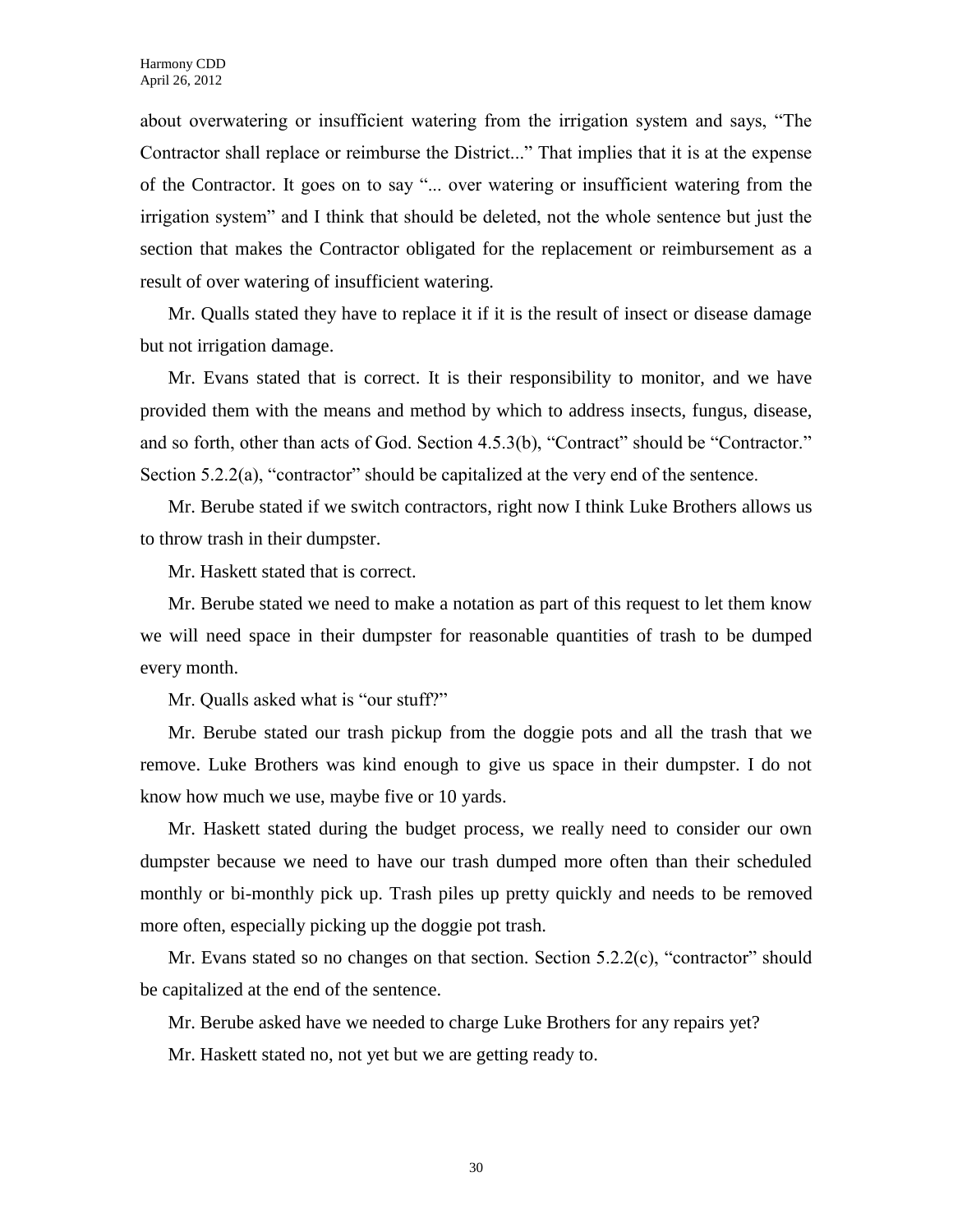Mr. Evans stated Section 5.3 says "If a repair to a damaged facility is deemed an emergency and immediate repair is judged necessary by the Contractor." They still need to receive authorization from the District Manager.

Mr. Qualls stated that may prove time consuming.

Mr. Evans stated if there is a line break or something similar, they need to deal with it and immediately report it to the District.

Mr. Qualls stated they do not need permission to repair it, but they need to make sure everyone is aware that it has been repaired.

Mr. Evans stated in the context of an emergency for an immediate repair, they need to do it. We have already stated that they will bill us on an hourly basis for any repairs on a time and material basis. Subsequently, they need to inform us as to the nature of the emergency. If all of a sudden there is an irrigation break, by the time they start calling around to get in contact with Mr. Haskett or a representative of the District, you may have a major washout.

Mr. Berube stated the reality is that this contractor is probably not going to be prepared to repair a major irrigation break. Even if you tell them to go ahead and repair it, they will have a certain amount of staging time anyway.

Mr. LeMenager stated I do not think we want them making a major irrigation repair.

Mr. Berube stated we have three staff members with iPhones. Mr. Haskett has a phone. Someone should always be available, plus we have an onsite irrigation technician. I appreciate the point, though.

Mr. Evans asked what emergency might they have? That is the only one I can think of, and they are not really handling irrigation.

Mr. Haskett stated in the event of a hurricane and trees blow over.

Mr. Qualls stated if it is work outside the scope, this will be an additional expenditure. I would advise there being some sort of check and balance.

Mr. Berube stated this puts them on notice to call someone.

Mr. Walls stated I think you can say District Manager or his designee.

Mr. Qualls stated that was a global changed we wanted to make, and it looks like it was not made globally. It should always read "District Manager and/or District Manager personnel."

31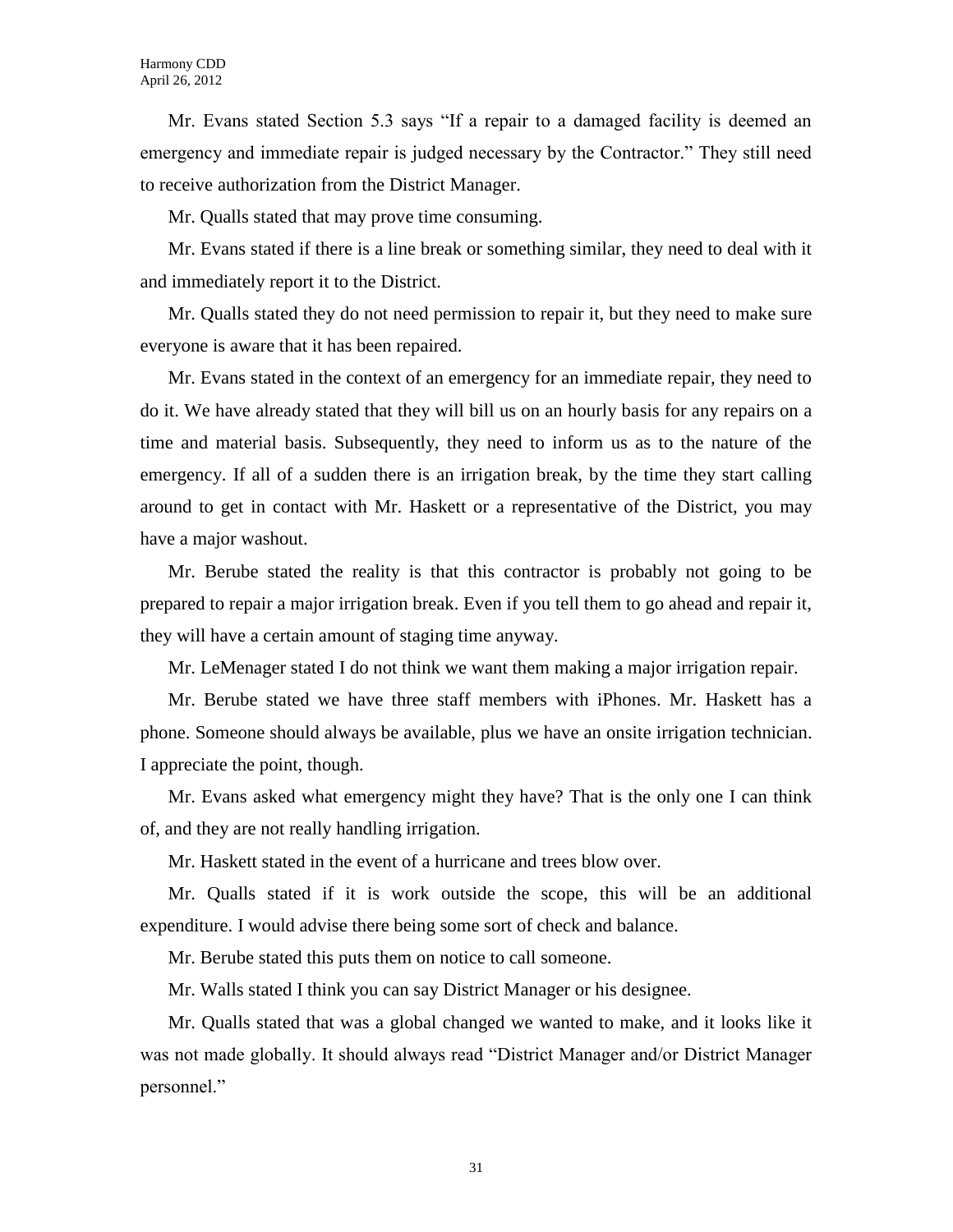Mr. Evans stated in 5.4(a), we are asking them to provide clean up and touch-up finishes to paint, stucco, etc. as necessary. I do not think that is applicable.

Mr. Walls stated this would be activities they would do in addition to the contract and get paid separately for it.

Mr. Berube stated that is correct.

Mr. Evans stated I cannot see them performing this type of work.

Mr. Walls stated I would not think so.

Mr. Qualls stated the thought is if they scrape it with a mower, they should touch it up. Should we just eliminate that language?

Mr. Walls stated they should do that as part of their scope of service.

Mr. Qualls stated I will delete that bullet point.

Mr. Evans stated site cleanup and pressure washing for special events should be deleted.

Mr. Berube stated they will not be performing that type of work; we have our own staff for that.

Mr. Evans stated they will not mow undeveloped areas because the only undeveloped areas are owned by the developer.

Mr. Berube stated we can probably delete the last bullet point also, for selective weeding and pruning in wooded areas.

Mr. Evans stated I do not know where that would be.

Mr. Walls stated we do not have any wooded areas.

Mr. Berube stated effectively, that wipes out 5.4(a).

Mr. Qualls stated I will delete the last sentence before the bullet points and then all four bullet points.

Mr. Berube stated that is correct. If Mr. Haskett needs something done, we can ask them to do it.

Mr. Qualls asked is 5.4(b) for work to be performed if requested by the Contractor or by the District?

Mr. Berube stated the wording is a little ambiguous. It is saying the Contractor might request to do additional work. You could read it either way.

Mr. Qualls stated I think we should clarify any ambiguities. If the District wants extra work done, we can authorize it for an additional cost.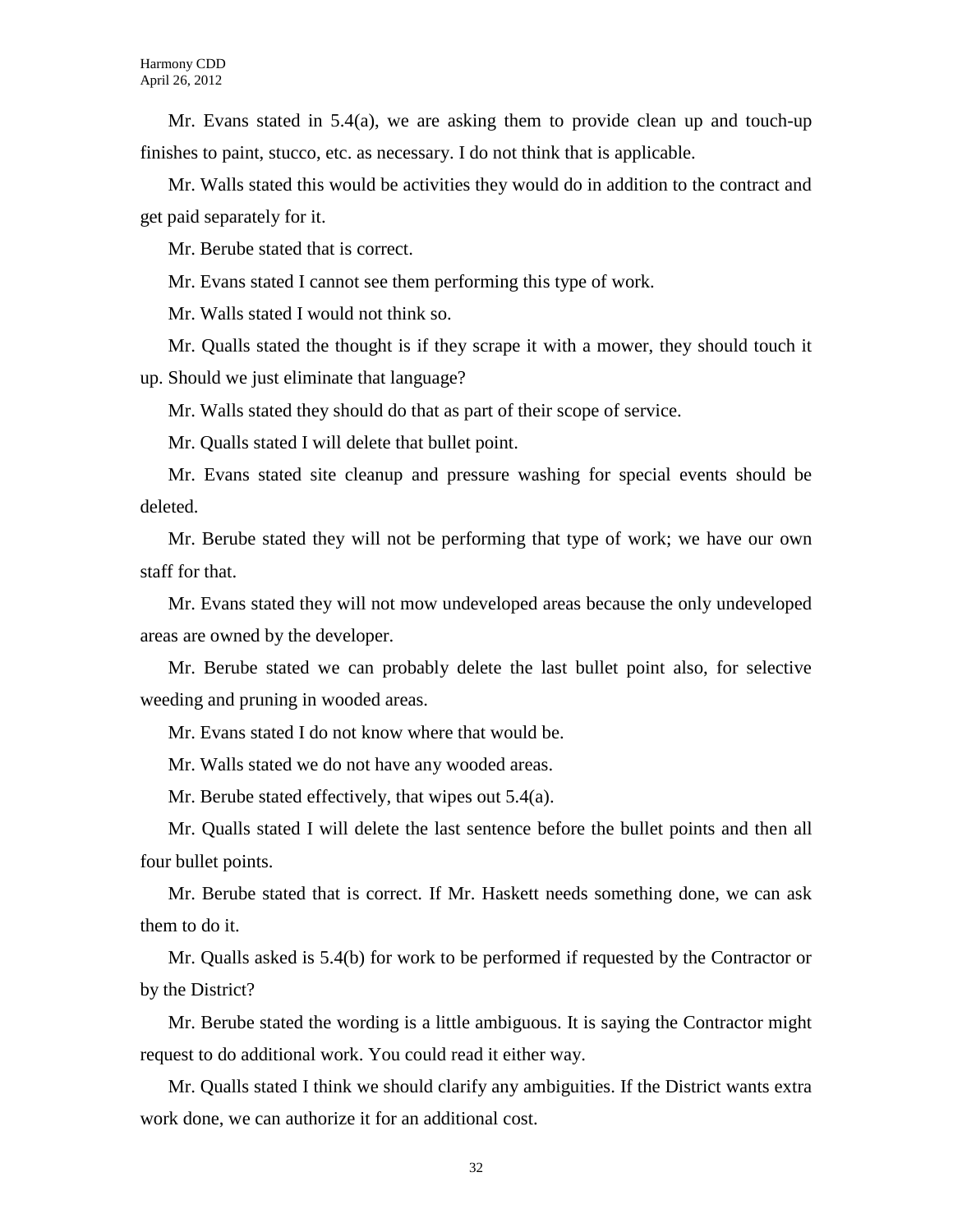Mr. Berube stated instead of "Contractor," it should read "District Manager and/or District Manager personnel."

Mr. Evans stated it can also read "if recommended to be performed by the Contractor." If they are recommending that we do something, not requesting, then it is at our discretion whether or not to proceed with that recommendation for work that is outside the scope.

Mr. Walls stated Section 2.2.3, the last sentence should read "Documentation of these certifications and experience should be provided [not provide] to the District Manager."

Mr. Qualls stated I want to clarify what Mr. Walls suggested for an additional section 2.2.4.

Mr. Walls stated I would like to include language that says they have to maintain adequate staffing levels to complete the work satisfactorily.

Mr. Evans stated included in this agenda item is the discussion of a workshop, which we pretty much just had relative to the RFP.

Mr. Berube stated we will need a workshop to review the bids when they are received. Can that happen as quickly as the next meeting?

Mr. LeMenager stated no.

Mr. Evans stated we have not yet discussed submitting this.

Mr. Qualls stated one other thing to consider is the criteria by which you are going to evaluate the bidders.

Mr. Evans stated when we discussed these previously, we talked about the criteria for the applications.

Mr. Qualls stated your rules indicate about eight general criteria.

Mr. LeMenager stated we had a scoring sheet that, in the end, we did not use. I was totally surprised at how the losers did not sue us and win. I think Mr. vanAssenderp did a wonderful job at keeping us from being sued. We had a nice set of criteria, and we did not do that at all. We did not follow our published procedures.

Mr. Evans stated I thought we did. I know there were requirements and service providers had to meet certain specifications, and they did not. They just missed it. Because they did not satisfy that criteria, their bids were eliminated.

Mr. LeMenager stated we did not actually evaluate the ones who did submit everything. No one filled out the score sheets.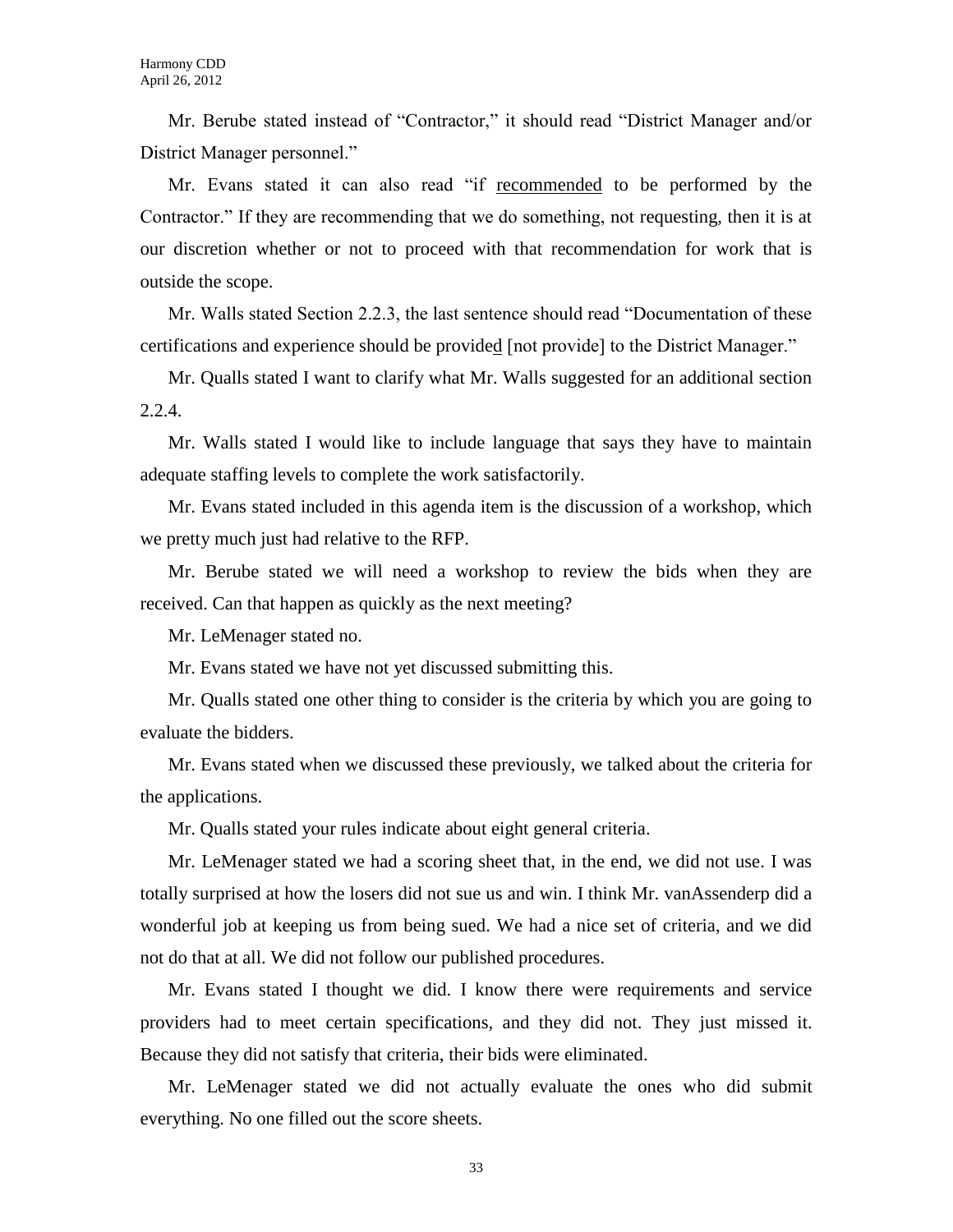Mr. Evans stated I did. If someone does not satisfy the criteria and you excuse it, then you are passing a benefit to those that the others may not have received. We are compelled to adhere to the rules that we set forth in our bid proposals.

Mr. Moyer asked when staff completes revising the scope of services, is it the Board's desire that we publish it and move forward with an RFP?

Mr. Berube stated yes, I think so.

Mr. LeMenager stated we have not taken a vote on it.

Mr. Moyer stated I would like direction on the record as to how you would like to proceed.

Mr. Walls stated I am ready to move forward with an RFP.

Mr. Berube stated I am ready, also.

Mr. Evans asked when is our next workshop?

Mr. Berube stated we do not have one scheduled.

Mr. Evans asked when is our budget workshop? Most people, when they are bidding on a project, they want to know when we will award it and when they will commence. Then they start planning what their chances of being awarded the bid.

Mr. Berube stated we are running out of time.

Mr. Walls stated we are five months away from the current contract expiration.

Mr. Evans stated if we bid something too soon, there is a factor of uncertainty with them bidding too soon since they may not know for four or five months how serious the client is.

Mr. LeMenager stated just as with the previous contractor, if they lose, the quality of service is going to decline drastically for the last portion of their contract term. You have to determine if you want to change contractors in the middle of the heavy growing season, and I think maybe we do not want to do that. If you want to change contractors, you are much better doing that during the dry season when it does not have as much impact.

Mr. Walls asked does the process itself take about a month, by the time we receive the bids?

Mr. Moyer stated I think realistically, we give them three weeks to prepare a bid. We need a week to advertise the RFP, so it will be a month before we even receive bids. Then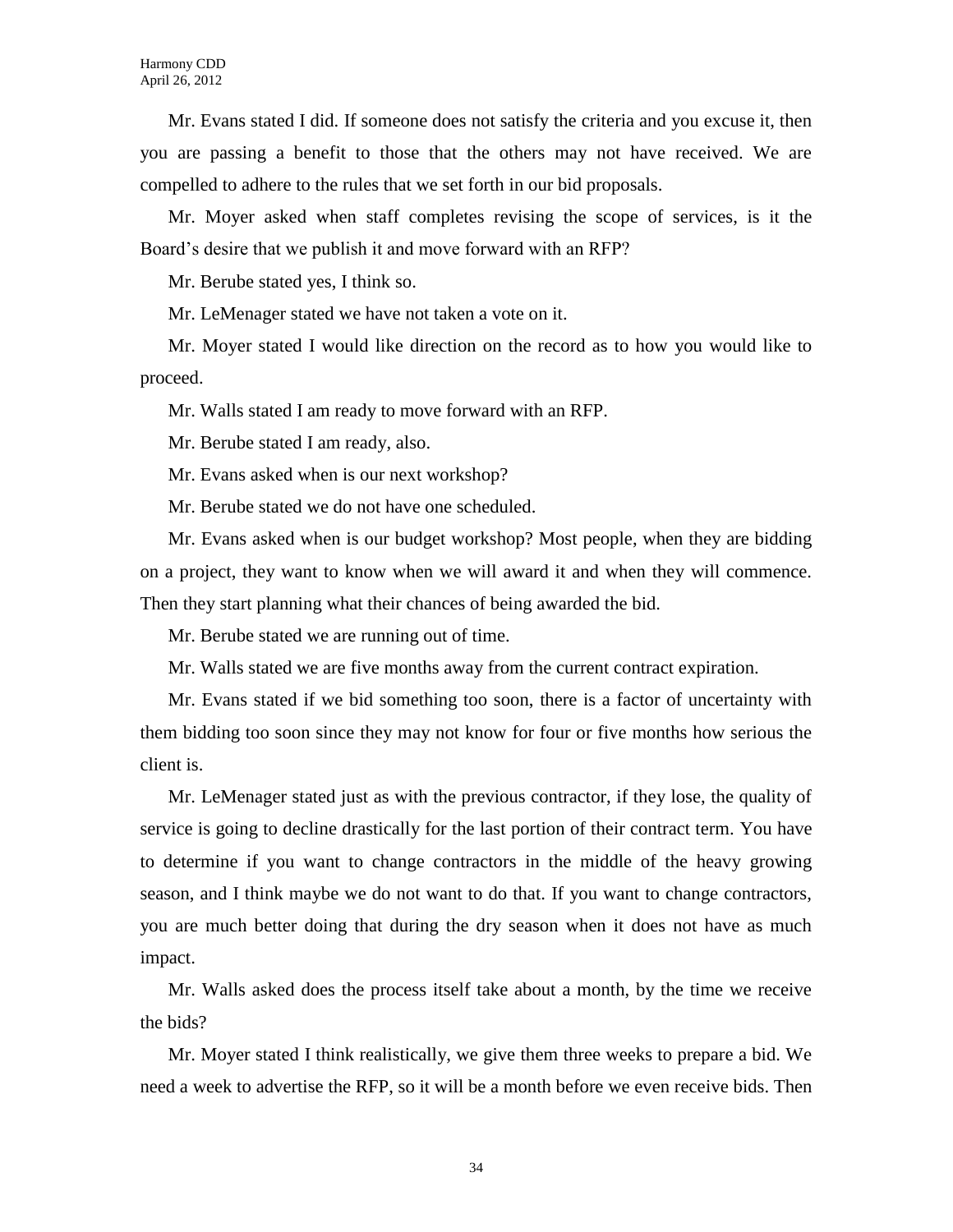we receive them and we have to review it for a couple weeks, Board and staff. I would think the soonest it could happen is six weeks, but realistically, two months.

Mr. Haskett stated we will also need a pre-bid meeting.

Mr. Moyer stated that is correct.

Mr. Walls stated we will need probably a month for a new company to try to ramp up.

Mr. Moyer stated that is correct.

Mr. Haskett stated it will take a few weeks for them to gear up.

Mr. Walls stated we are at that point now.

Mr. Berube stated if we were ready to proceed today, we would be right at October 1.

Mr. Evans stated we also have to look at how it will impact our budget, especially if the bids come in much higher than they did last time.

Mr. Moyer stated it would be nice to be finished with this process in mid-August because then we could adjust our budget based on those bids.

Mr. Berube stated we may need that 1% that I suggested.

Mr. LeMenager stated we can cut another line item.

Mr. Evans stated I think by our workshop, we need to be in a position to know these numbers, and we will need the bids to be valid for a certain period of time, either 60 or 90 days.

Mr. Moyer stated we will specify that information.

Mr. Berube stated if we have a workshop in June, which is an evening meeting, it is fairly easy to have the workshop prior to the meeting.

Mr. Moyer stated that is probably when we will have the bids. We will provide the budget next month, and you could schedule a workshop for June.

Mr. Berube asked can we have a workshop for the budget and for the bids?

Mr. Evans asked will we have a public bid opening?

Mr. Moyer stated yes.

Mr. Evans stated that is when the reality check will happen that Mr. LeMenager raises.

Mr. Walls asked what is the history of protests on something like this?

Mr. Qualls stated they have increased due to the economy.

Mr. Walls stated we are having a lot of trouble with that now, and that will hold us up for who knows how long.

35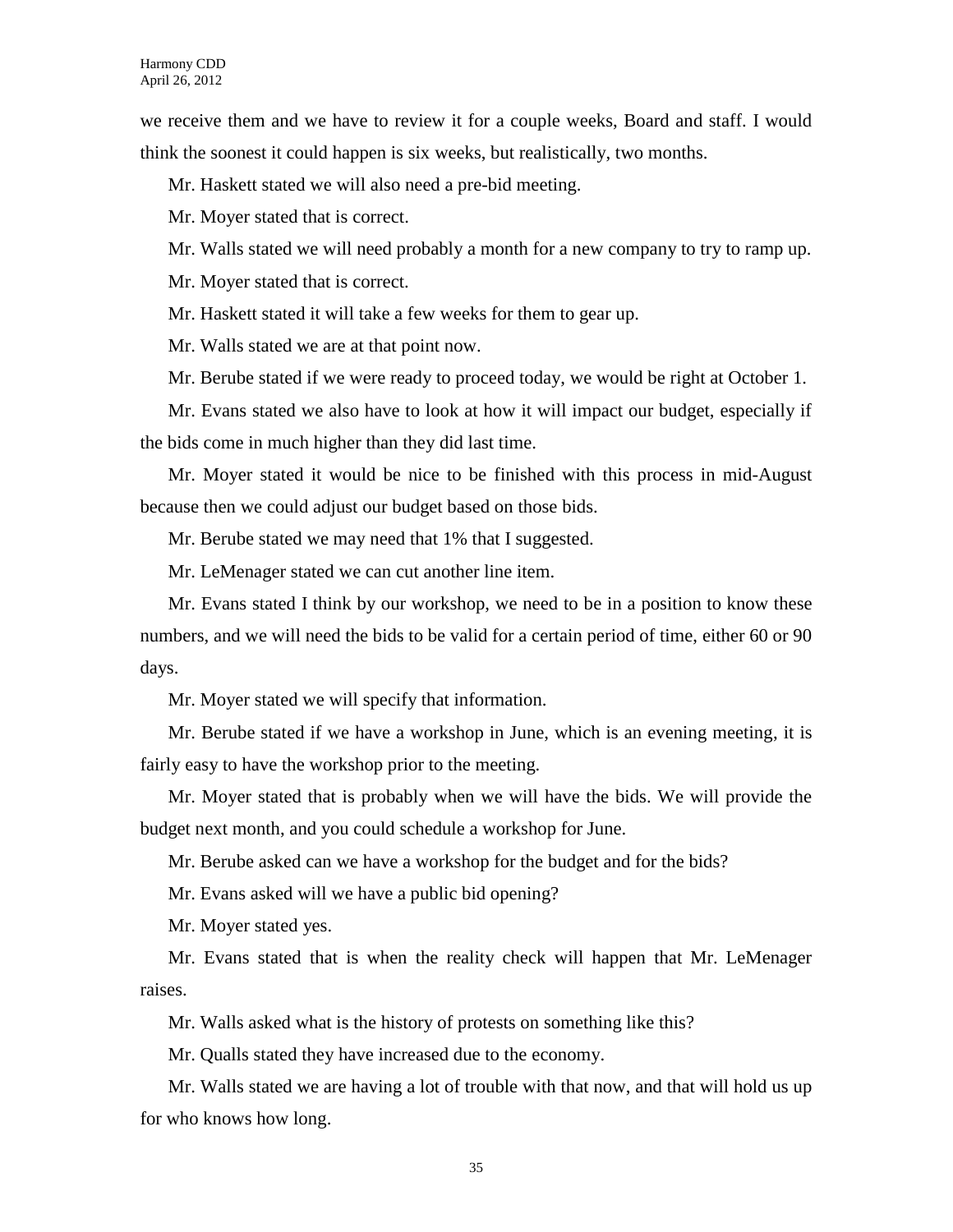Mr. Qualls stated that is correct.

Mr. Walls stated I think we need to proceed in getting this bid.

Mr. Qualls asked is the Board comfortable with the criteria?

Mr. Walls stated yes.

Mr. LeMenager stated I am not. I want to review it and discuss it at a meeting.

Mr. Moyer stated we can do that at the next meeting. We will not be accepting bids until after the May Board meeting.

Mr. Qualls stated we can review the criteria at the next meeting.

Mr. Evans stated we need to review it before we have the RFP available because it will be part of the RFP.

Mr. Berube stated we already have a guideline.

Mr. LeMenager stated I will not be at the May meeting.

Mr. Qualls stated Mr. LeMenager can email me his suggested changes. Another option is to have one Board member work with staff on the criteria. It is just one sheet.

Mr. Evans stated please email it to us so we can review it. Mr. Haskett is spending the vast majority of his time doing CDD work instead of developer activities. If we get a new contractor, he is going to be going up this learning curve again.

Mr. Berube stated he has been doing that for the past three years, and it needs to stop.

Mr. Moyer stated the criteria we have used in the past allots 25 points for personnel, which includes the location of their headquarters, adequacy, staffing, and those types of things. Experience is 30 points, which includes past record of experience and references. Understanding the scope of work is 15 points, and price is 30 points, further broken down into 15 points for the lowest bid, 10 points for the reasonableness of the unit prices and 5 points for increases and total annual price for the renewal term.

Mr. Walls stated I am fine with the criteria. I have no problem with this format. It is sufficiently broad.

Mr. Moyer stated I agree.

Mr. Berube stated it is not so confining.

Mr. Evans stated perhaps we need to review it to see if there are categories that we need to embellish.

Mr. LeMenager stated based on my experience in having done this before, I would put more emphasis on price.

36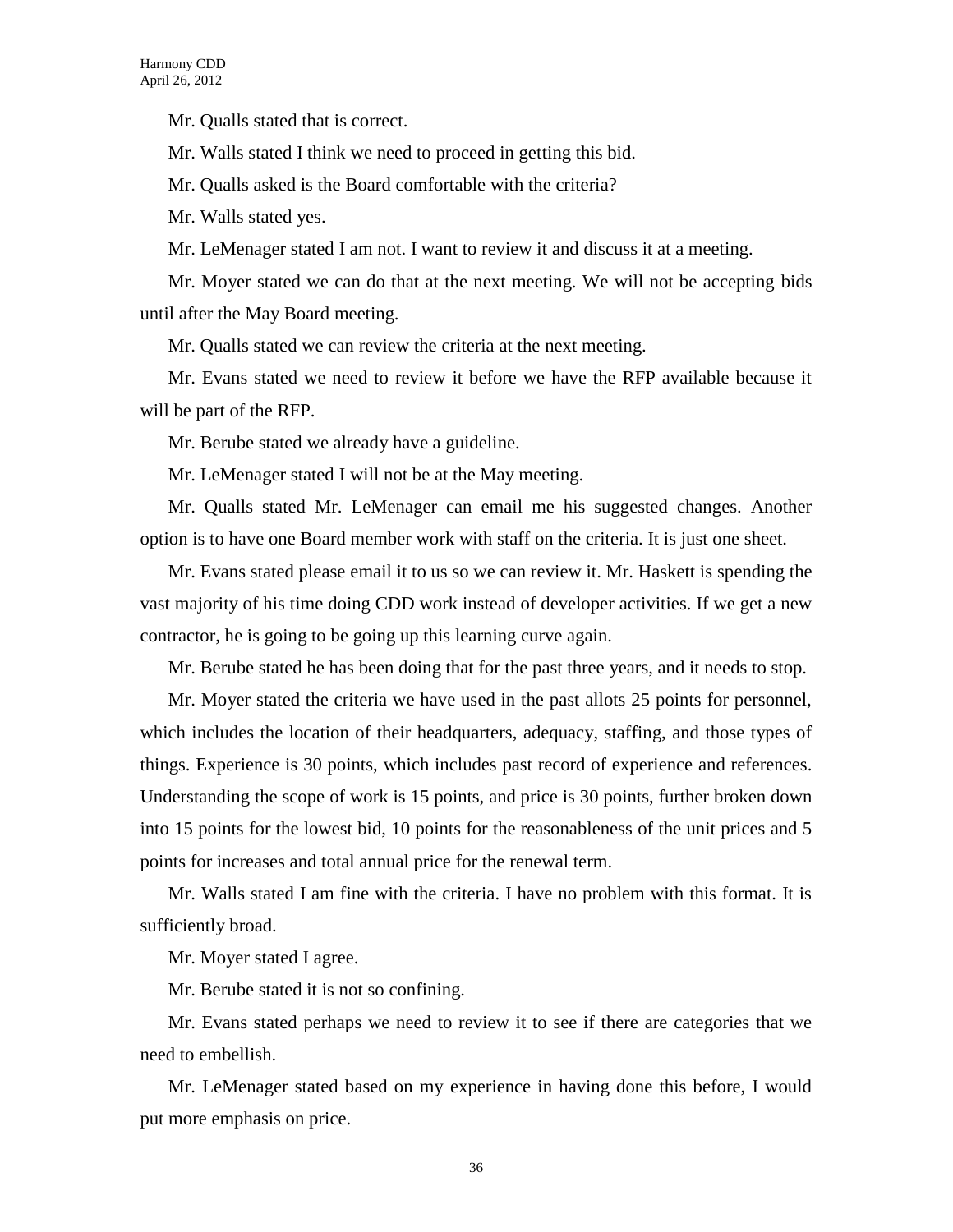Mr. Berube stated it is nearly one-third of the total points now.

Mr. LeMenager stated I think it should be higher.

Mr. Evans stated our obligation is to maintain the assets of the District properly.

Mr. Berube stated we do not have to accept the lowest bid.

Mr. Evans stated that is correct. It is not how cheaply we can do it, but we have an obligation. It is not a selective obligation. We have to maintain the investment. If we start cutting because we are trying to get a target number of what the assessments should be, then we are not doing our job. I have the same problem going on right now in my HOA where they have locked in the amount of assessments. They are not putting out mulch but telling all the home owners they have to do that themselves. The place looks awful, and certain things are happening because that HOA Board, which I used to be a member of but am not anymore, decided they are not going to raise the rates. It is very noticeable now. We are locked in on what we can increase the HOA rates to. It will be a long climb to get the property back up to where it was. I just found out that they depleted the reserves that I had set up for roof repairs and other things. They robbed it to pay some other things.

Mr. Walls stated I am not advocating increasing the assessments, but the money we collect through the CDD goes directly to where we live. When we pay our taxes to the County or the State, it goes to many different places. The CDD assessments go right here, and we can see what they are spent on, which are things that we use every day. That is why I am fine in writing that check than others that I write.

Mr. Evans stated I have been on a lot of different Boards, and there are very few Boards who review their expenditures to the magnitude that this Board does. That is a compliment to everyone involved. All the Supervisors and staff review all this information to look for value and appropriate expenditures that is incomparable to any other organization, including other Districts.

Mr. Golgowski stated it was mentioned earlier that the aquatic weed control services contract expires October 1, 2012. Do you want to go out to bid for that?

Mr. Berube stated no, not unless we have to, which I do not think we do because we are under the threshold. I just wanted a comparison of monthly versus quarterly services. everything else should remain the same. I would think the quarterly service should be better, but we can discuss that when we see the prices.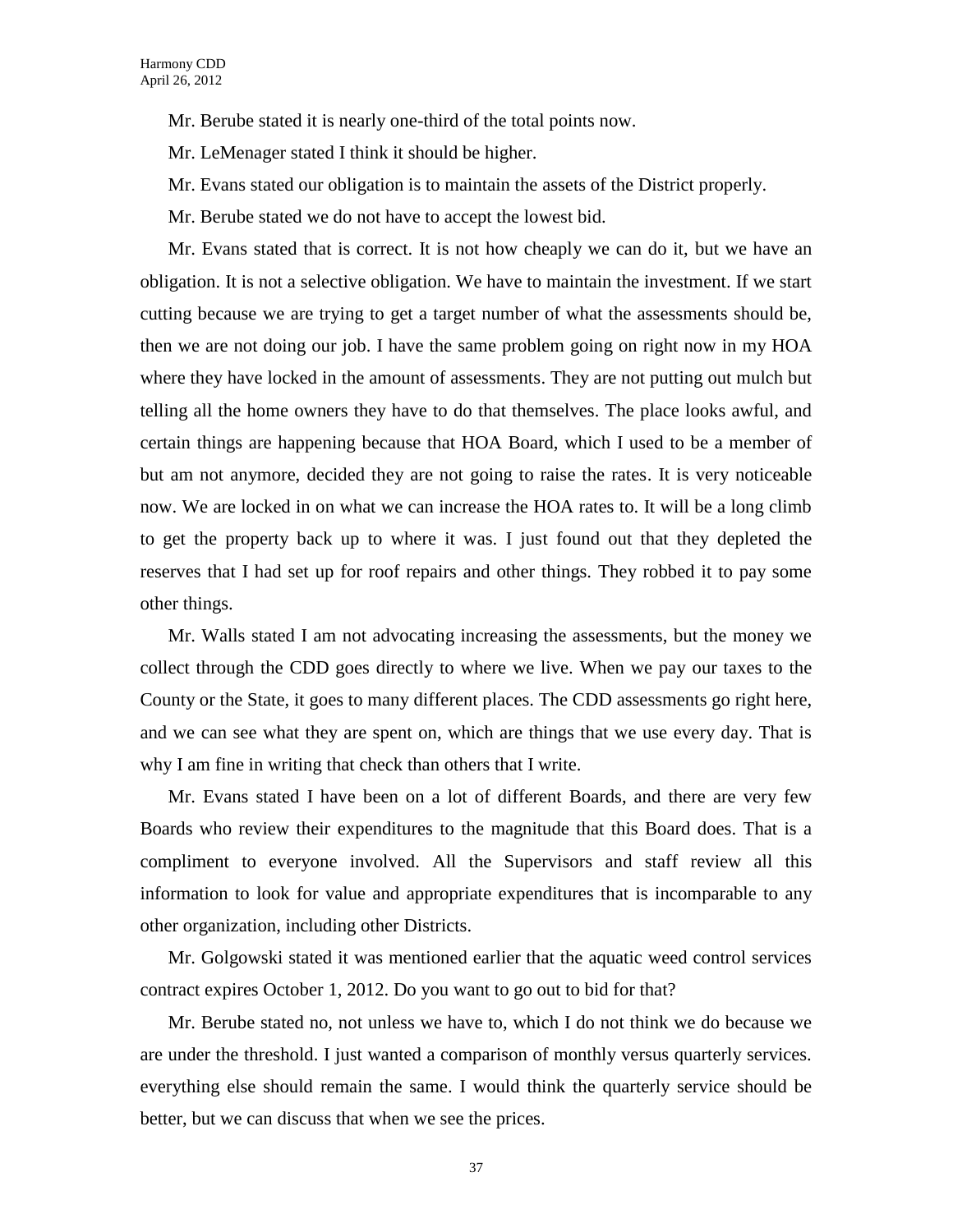Mr. Moyer asked is the Board ready to advertise for the landscape RFP? If so, I would ask the Board make a motion to authorize staff to proceed.

> On MOTION by Mr. Walls, seconded by Mr. Berube, with all in favor, unanimous approval was given to bid landscape maintenance services.

Mr. Berube asked where will this be advertised? In the Orlando Sentinel?

Mr. Moyer stated we are using the Osceola News Gazette.

Mr. Berube asked is that big enough for this RFP?

Mr. Moyer stated probably not. I think to pick up some of the major contractors out of Orlando, we probably need to put it in the Orlando Sentinel.

Mr. Qualls stated I agree.

Mr. Berube stated I also agree, despite my earlier recommendation to advertise in the Osceola News Gazette.

Mr. Moyer stated we will still publish it in the Gazette. We will advertise in both.

#### **SEVENTH ORDER OF BUSINESS District Manager's Report A. Financial Statements**

Mr. Moyer reviewed the financial statements, which are included in the agenda package and available for public review in the District Office during normal business hours.

Mr. Moyer stated I updated the balance sheet to clarify fund balance, and I also provided the information on our non-ad valorem collections for April, which we are about 92% collected rather than 53% that was in your agenda package originally. We are in much better financial shape on the revenue side.

Mr. Haskett stated on page 3 under tree trimming services, we had a budget of \$15,000. There is an actual year-to-day of zero, but we received the invoice for \$15,000 that should have been allocated into that line item. I am not sure what line it was taken out of or how it was accounted for. That is when arborist services were done.

Mr. Evans stated it could have gone into miscellaneous services.

Mr. Haskett stated that is possible since that number is off.

Mr. Berube stated I thought there was something in the notes about that. It did go into miscellaneous services according to the notes, so it needs to come out of there and go into tree trimming services.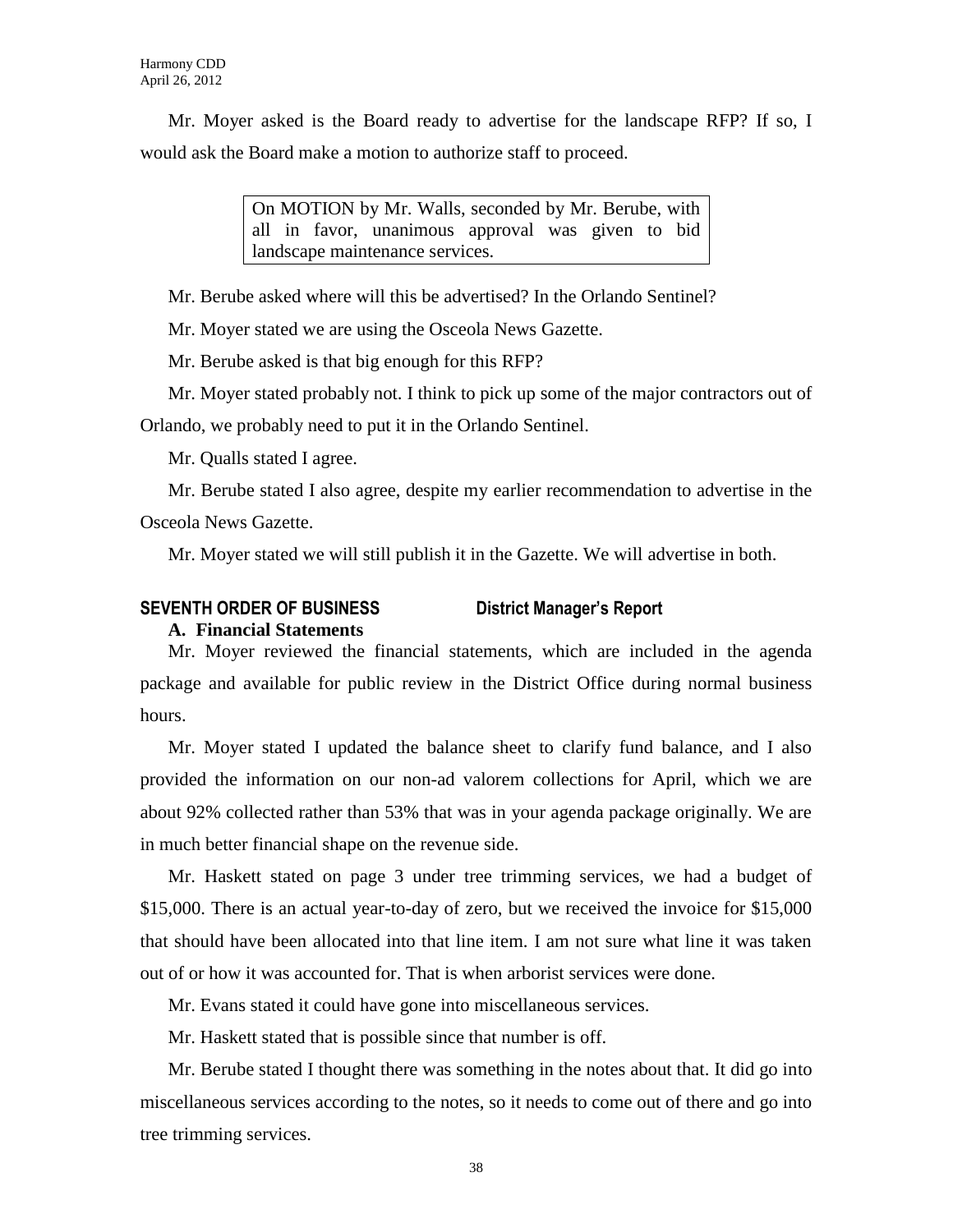Mr. LeMenager stated we are still over budget on miscellaneous services.

Mr. Haskett stated miscellaneous contingency included the invoice from Creative Shade Solutions. Could that not come from capital outlay – other since it is a capital improvement?

Mr. Berube stated it is not supposed to be in this year's budget. It was supposed to come from last year's budget, but it was paid from this year's budget because of the timing.

Mr. LeMenager asked can we put it in last year's budget?

Mr. Moyer stated no, we have already closed those books.

Mr. Berube stated we received the invoice pretty late. We were able to pay some other things in last year's budget, but not this.

Mr. Walls asked did we pay for the water fountains from capital outlay last month?

Mr. Berube stated I thought we applied that to parks and amenities. I do not think it matters. Is there a reason Mr. Haskett is requesting that budget line?

Mr. Haskett stated I am trying to balance out the miscellaneous services numbers and the miscellaneous contingencies.

Mr. Berube stated six months ago, we approved changing out a lot of water meters, and Toho Water Authority (TWA) started doing that. They started on the potable meters and were very slow changing the irrigation meters. I kept chasing them on that issue, and they kept responding that they were working on something else. As it turns out, they came back and they are reducing the water meter fees anyway, probably as a result of the inquiry from us saying their fees are pretty expensive. I received this information a month or so ago. I went to the meeting last night and it has been approved by their Board, so the meter fees will decrease between 45% and 75%, without us changing anything. On the other side, there will be an additional monthly building and administrative fee on the bills, which is \$1.78 per month, and the consumption is going to rise dramatically. They are taking the meter fees and reducing them significantly, but the consumption rates will be on an inclining scale. The more water you use, the more expensive it will be. The good news is, we are under the  $50<sup>th</sup>$  percentile on almost all of our meters. Because of the meter sizes, we use less water than the average user of those meter sizes, bringing us below the 50<sup>th</sup> percentile, so our water costs, based on average use, will also decrease. We will not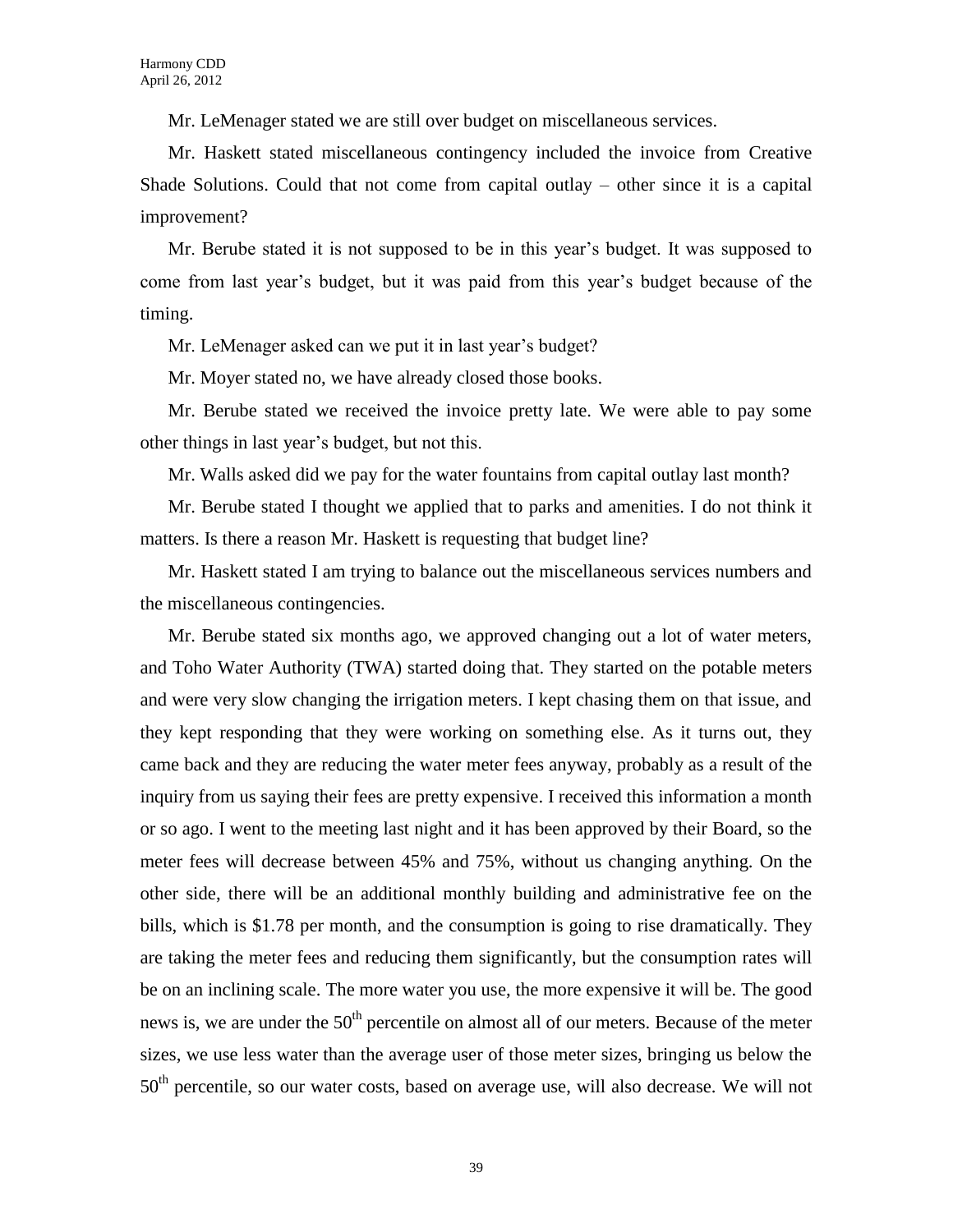have to spend any money, and all our utility bills will be reduced. It was the best deal possible.

Mr. Moyer asked so we are not changing out the meters?

Mr. Berube stated that is correct. We changed a few. They did the potable ones immediately and they never billed us for that. We are already saving money on that. The whole project of changing out the rest of the meters has pretty much stopped, but our water bills will reflect the changes whenever this goes into effect, June or July. The bills will decrease, we do not have to spend any additional money, we do not have to worry about changing our meter sizes to ones that are too small, and it worked out beautifully.

#### **B. Invoice Approval #144 and Check Run Summary**

Mr. Moyer reviewed the invoices and check summary, which are included in the agenda package and available for public review in the District Office during normal business hours, and requested approval.

Mr. Berube stated we are still being billed by Century Link for telephones.

Mr. Golgowski stated I will look into it because that should have ended.

Mr. Berube stated one is dated March 7. We used to have three phone lines.

Mr. Golgowski stated that is correct, and now we have two.

Mr. Berube stated I thought we were getting rid of those two because we have two wireless connections.

Mr. Golgowski stated we need a phone line to reach the weather station, so the weather station needs a phone line and we need one at the other end to dial up. So we only lost one phone line.

Mr. Berube stated then the invoice is fine because we are being billed for two lines. I thought we were getting rid of them and going down to one line.

Mr. Golgowski stated no, we need two phone lines.

Mr. Qualls stated there is an invoice from Broward County.

Mr. Moyer stated we register vehicles in Broward County because their office is closer to the ST administrative office.

Mr. Berube stated there is an invoice for a whirl-away sweeper.

Mr. Haskett stated that is for the pressure washer.

Mr. Berube stated there were two invoices from Symbiont Service Corp. I know one is for the pool heater, but there are a couple notes listed. Apparently on the first service call, the note says the heaters were left off so as not to cause further damage to the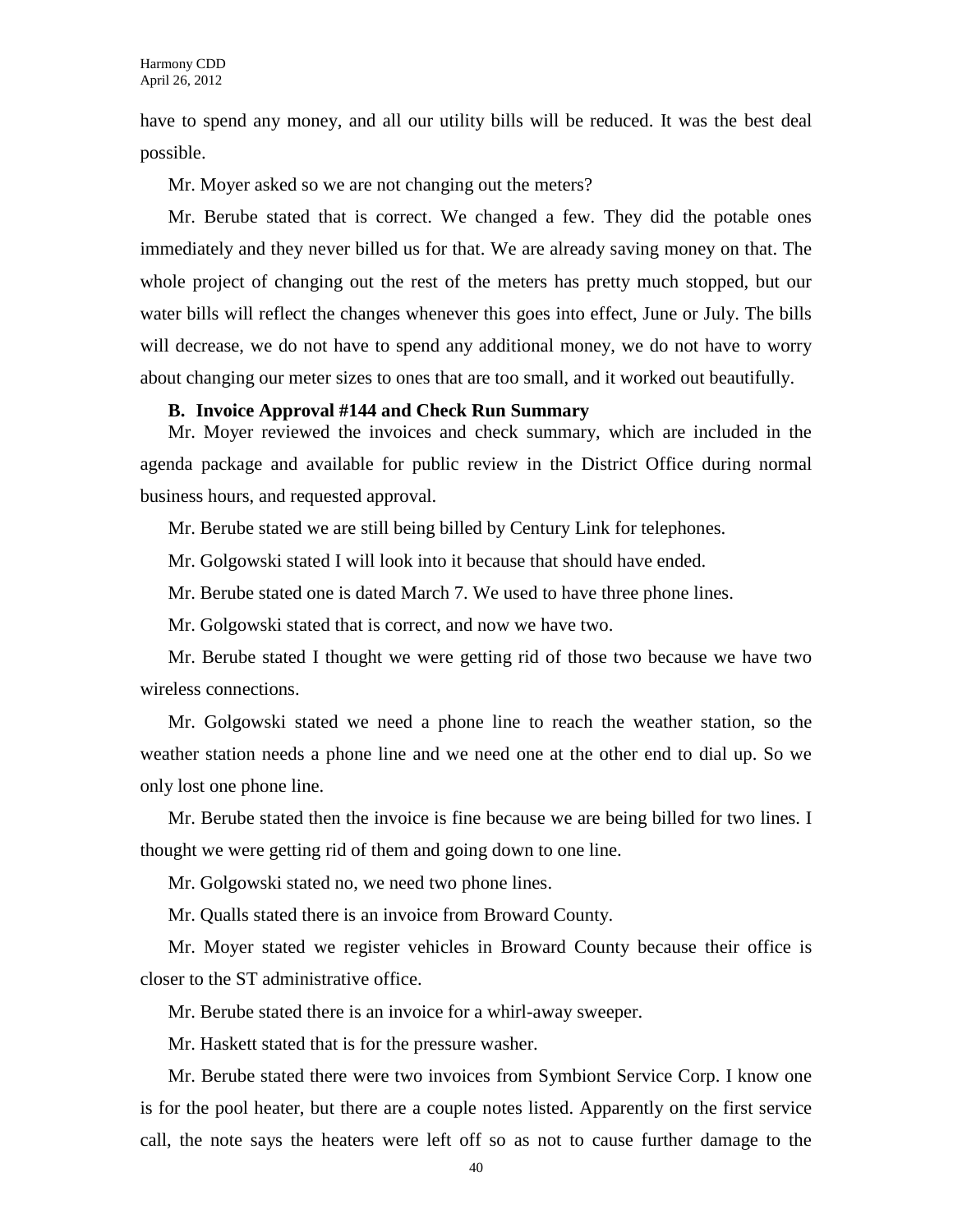remaining heater. The second note says he took pictures of chemicals used for pools. Is there something going on that needs attention?

Mr. Haskett stated several years ago the first heater went out. Now the second heater went out. It was the internal coil. The reason it states that they left it off to prevent further damage is because they were testing our well water as well as the pool chemicals to determine what the issue was. They determined that both heaters had basically failed years ago, but because the second heater was a slave to the first one, it did not go out immediately. Therefore, it was the coil inside the pump that wore out from wear and tear. When we get into the budget process, I will recommend that we do not replace the secondary unit. They will tell us that we need to replace it, but since my time on this project since 2003, I have rarely heard the second heater come on as a backup. Most of the time, the primary heater handles that. The heater was back on within a matter of days after they ran their tests to make sure we were not doing anything wrong and that the pool company was not doing anything wrong.

Mr. Berube asked do we ever cycle these in the summertime to prevent the acidification of the water inside these coils?

Mr. Haskett stated there is a bypass valve on it. It does continue to cycle, but we do not divert the water from the heater. We just turn the unit off so the water still flows through it, but it is not activating the thermostat to heat the water.

Mr. Berube asked the coil does have water flowing through it so it is not sitting dry?

Mr. Haskett stated that is correct.

Mr. Evans stated I would like to include the invoice from Insight Irrigation for their partial draw request in the amount of \$600.

> On MOTION by Mr. Berube, seconded by Mr. LeMenager, with all in favor, unanimous approval was given to the invoices, including the invoice from Insight Irrigation for \$600 for partial payment, as discussed.

Mr. Berube stated Mr. Moyer is going to need to do some shuffling in the budget because this will apply to one of the two irrigation budget line items, and they are both over budget for the year.

Mr. Moyer stated we will transfer monies into those accounts.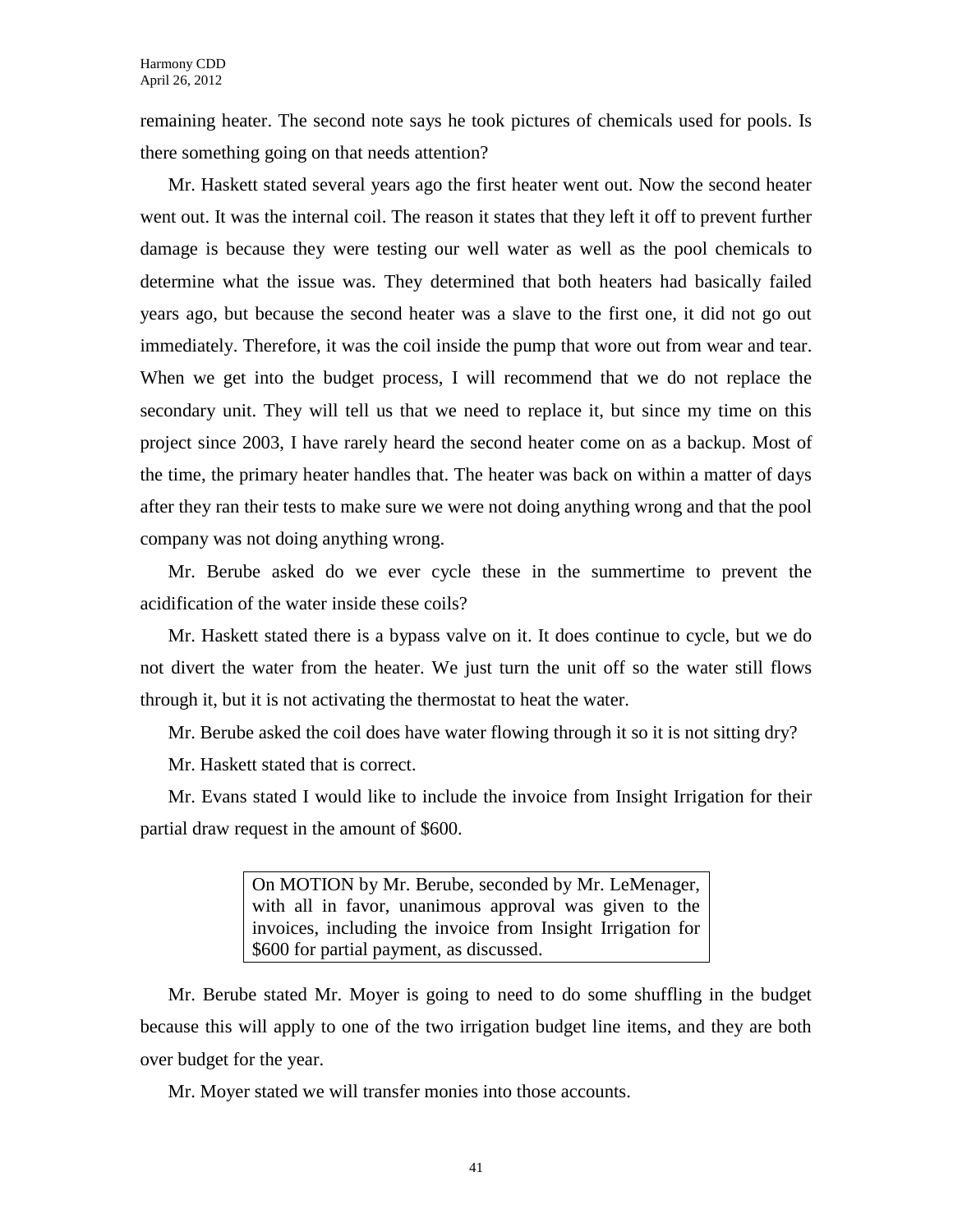## **C. Public Comments/Communication Log**

Mr. Moyer reviewed the complaint log as contained in the agenda package and

available for public review in the District Office during normal business hours.

# **D. Website Statistics**

Mr. Moyer reviewed the website statistics as contained in the agenda package and

available for public review in the District Office during normal business hours.

# **E. Consideration of an Engagement Letter with Grau & Associates to Perform the Audit for Fiscal Year 2012**

Mr. Moyer stated this is the standard form audit engagement letter from Grau  $\&$ 

Associates to perform the audit for fiscal year 2012, in the amount of \$7,250.

On MOTION by Mr. LeMenager, seconded by Mr. Berube, with all in favor, unanimous approval was given to the engagement letter with Grau & Associates to perform the audit for fiscal year 2012, in the amount of \$7,250.

# **F. Qualifying Information for the General Election**

Mr. Moyer stated we need to make available to the public that there will be an election in November for three seats. There are two ways to qualify as identified in the material. One is by petition, which needs to be submitted by May 7, 2012. The other is to pay a \$25 qualifying fee. The qualifying period opens June 4 at noon and closes June 8 at noon. We provided the candidate petition form for anyone who desires to use that form to qualify by petition.

Mr. Evans asked which seats expire, other than mine?

Mr. LeMenager stated Ms. Kassel's seat and my seat.

Mr. Evans asked are you running again?

Mr. LeMenager stated I am and I have already completed the paperwork.

# **EIGHTH ORDER OF BUSINESS Staff Reports**

## **A. Attorney**

# **i Osceola County School Board**

Mr. Qualls stated as a matter of information, I reviewed the interlocal agreement between the District and the School Board regarding swimming lessons. As Mr. LeMenager mentioned, this does renew on an annual basis, but it is important to note that it is the school's job to provide water safety instructors, safety aides, a teacher and a lifeguard, and also to provide a certificate of insurance to the district five days before the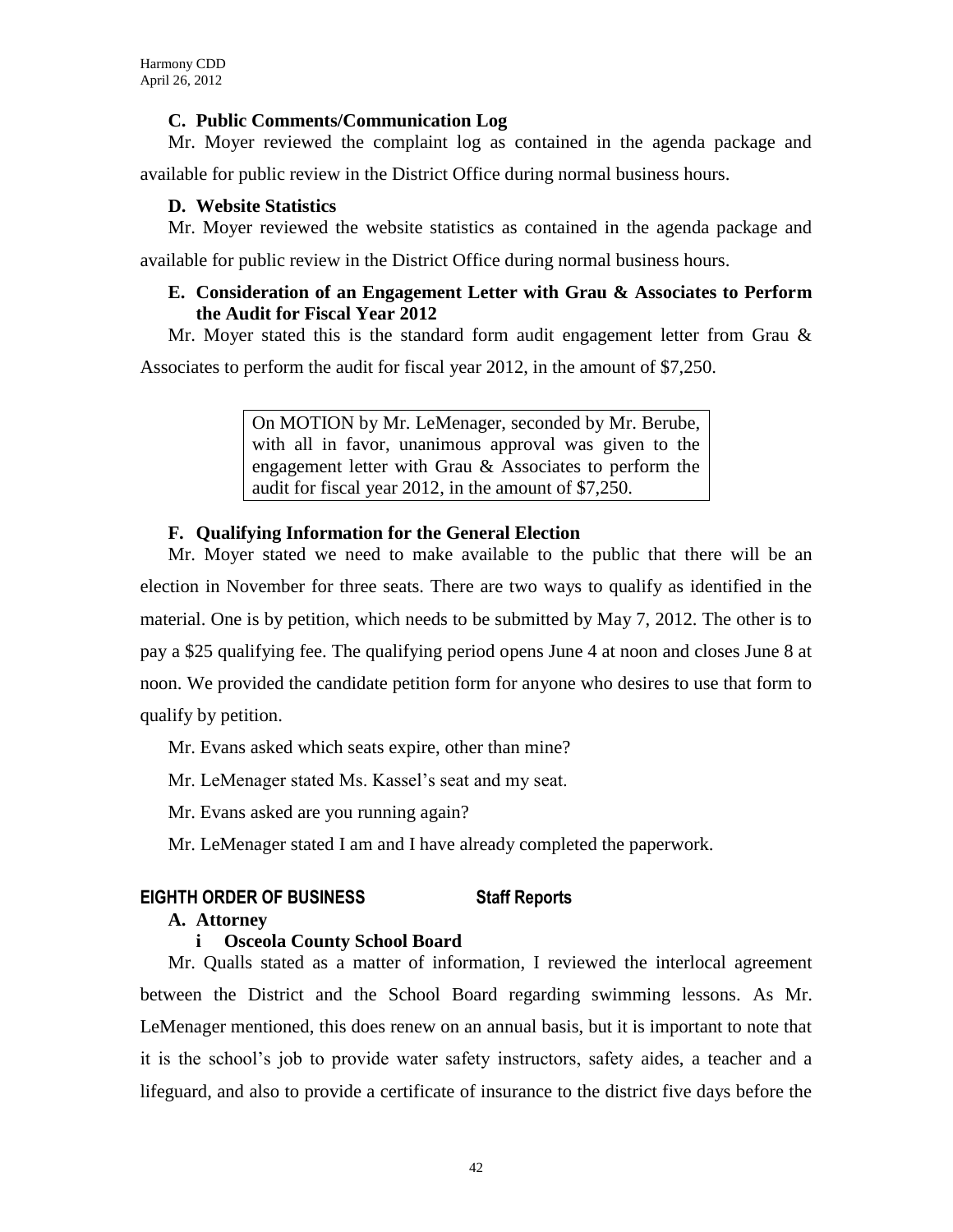swimming lessons. I think it is important to stay on top of that and make sure those items are being provided.

### **ii Legal Counsel Invoices**

Mr. Qualls stated you asked us to review our legal bills and itemize them for work that was done related to the 2005 assessment matter and to share that information with Severn Trent. The amount was over \$9,000, and that information will be sent to the District manager. We will email an actual itemized list. Some of the bills may have been paid.

#### **B. Engineer**

There being nothing to report, the next order of business followed.

#### **NINTH ORDER OF BUSINESS Supervisor Requests**

Mr. Berube stated last month, we discussed having Severn Trent reimburse the District for legal bills associated with that assessment issue, and I presume you are just waiting on that final number. We agreed to accept the offer from Severn Trent for them to pay about \$13,000 for those outstanding assessments, and I presume the legal fees are in addition to that amount.

Mr. Moyer stated that is correct.

Mr. Berube asked how will we receive that money?

Mr. LeMenager asked did we receive the \$13,000 yet?

Mr. Moyer stated no. I suspect Mr. Bob Koncar will make a similar offer on attorney fees. His letter said they will credit that amount on a monthly basis in increments over the next twelve months, about \$1,100 per month on your invoices. We will track that.

Mr. Berube stated we have had two billing cycles, and those credits have not shown up yet. That is why I asked.

Mr. Moyer stated I will track that, and I am sure they will do what they agreed to do, but I will confirm that.

Mr. Berube stated we are coming up to budget time, and I know we are all opposed to increasing the assessments. I know we are also looking for additional monies, and I asked Mr. Moyer how this plays out. If we were to increase the assessments 1%, which is probably less than \$30 for the average home here, that generates \$41,360 on this year's budget for additional operation and maintenance revenue. I am not suggesting that we do this, but I am looking at the numbers. If you look back at the record over the past four or five years, our assessments have decreased, as have people's property taxes.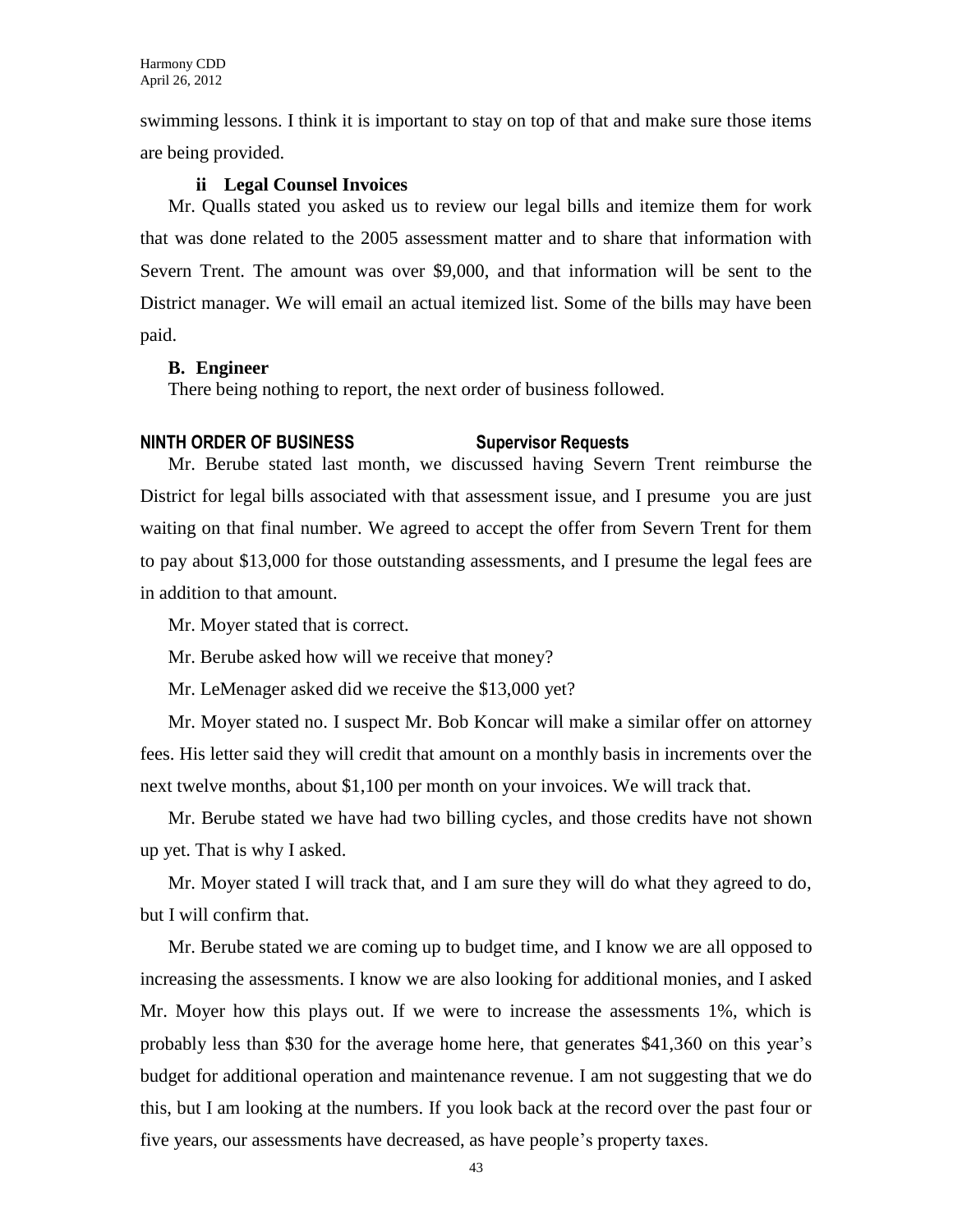Mr. LeMenager stated our assessments have not decreased.

Mr. Berube stated yes, they have decreased every single year.

Mr. LeMenager stated no they have not; they have been the same amount.

Mr. Berube stated on a percentage basis, they have dropped 0.1% or 0.19%. It is minor, though.

Mr. LeMenager stated that is a decrease of \$1.

Mr. Berube stated at some point, this needs to turn around and go the other way.

Mr. LeMenager stated I am absolutely opposed to Mr. Berube's comments. I think our CDD operation and maintenance assessments are too expensive as it is. We have the third or fourth most expensive district in the County behind Reunion. DR Horton has some big messes in the County. This is a wonderful golf course community, sort of out in the middle of nowhere. There is no way we should be the most expensive place to live. We need to think about how to tighten our belts and think about having realistic expectations of what a community of 1,200 should have in terms of benefits. I will not speak for anyone else, but I will not vote in favor of any increases.

Mr. Evans stated I would not make a blanket statement that we are the most expensive in the County. You need to really look at what you are paying for. The biggest expenses we have include electricity for street lights, and if you want them, you have to pay for them. If you want your landscape taken care of, you have to pay for it no matter where you live. Harmony is a community with more amenities and facilities than anywhere else in Central Florida. If you want to live here with all the parks and everything else you see, someone has to pay for them. We cannot receive bailouts. If you look at the debt side of the equation, most people do not like paying the debt. You have options. Either you could have paid more for your house when you bought it and not have the benefit of the financings at the time, which were very beneficial at the time that it was done, or you pay for it later. It is a matter of when it is paid. It is like a second mortgage, and in reality, it was and very much is. But it paid for the improvements for major roadways. If funds had not been secured, two things would have happened. The cost of your homes would have been more expensive. If the District had not been organized, you would not have had the authority to go out and collect the operation and maintenance assessments through the tax collector. There are huge benefits you have by being in a special District, as opposed to just having an HOA because the HOA goes through